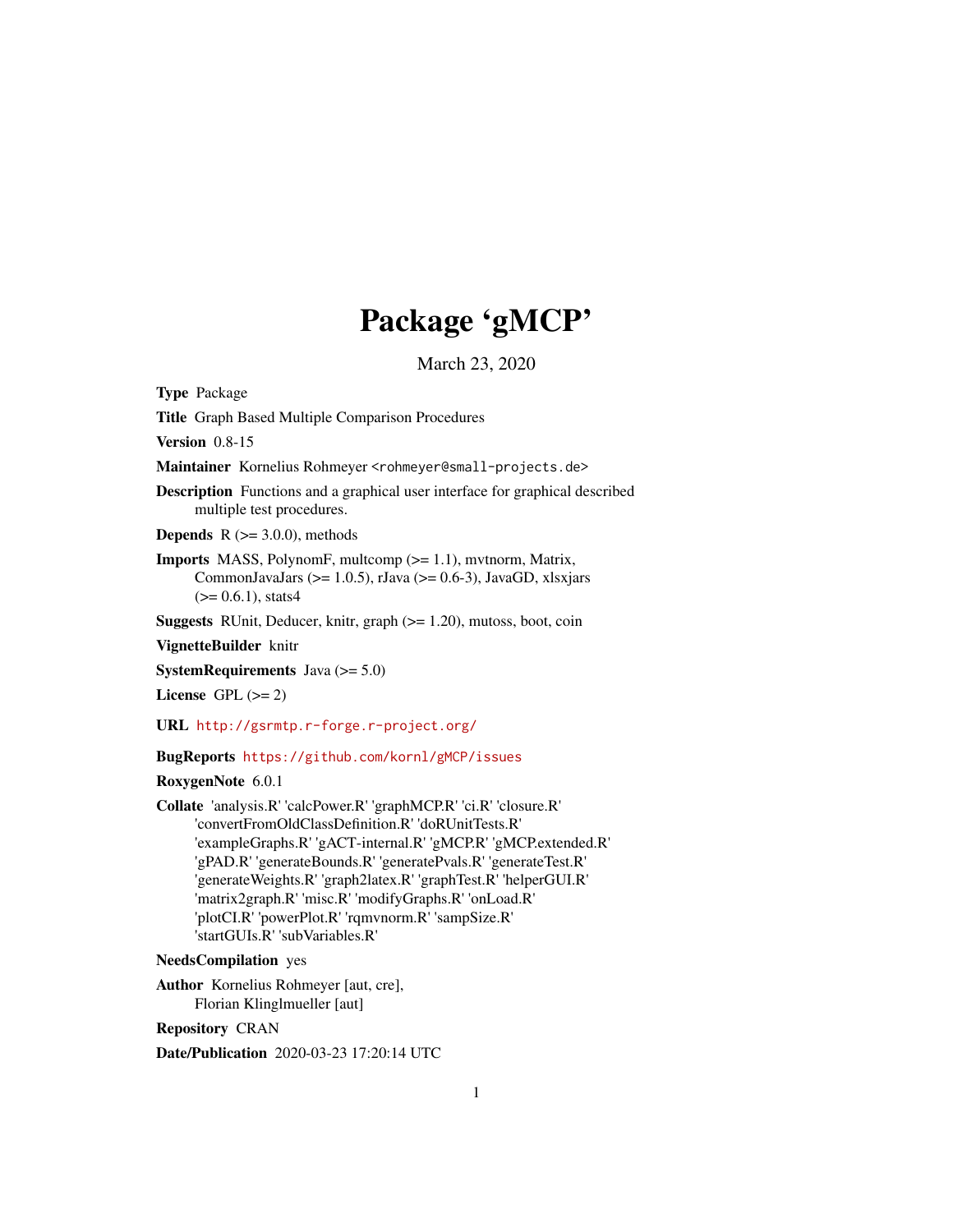# R topics documented:

|                                                                                                                    | 3              |
|--------------------------------------------------------------------------------------------------------------------|----------------|
|                                                                                                                    | $\overline{4}$ |
|                                                                                                                    | 5              |
|                                                                                                                    | 6              |
|                                                                                                                    | $\overline{7}$ |
|                                                                                                                    | 9              |
|                                                                                                                    | 10             |
|                                                                                                                    | 12             |
|                                                                                                                    | 13             |
|                                                                                                                    | 16             |
|                                                                                                                    | 17             |
|                                                                                                                    | 19             |
|                                                                                                                    | 21             |
|                                                                                                                    | 23             |
|                                                                                                                    | 24             |
|                                                                                                                    | 25             |
|                                                                                                                    | 28             |
|                                                                                                                    | 30             |
|                                                                                                                    | 31             |
|                                                                                                                    | 32             |
|                                                                                                                    | 32             |
|                                                                                                                    | 34             |
|                                                                                                                    | 35             |
|                                                                                                                    | 36             |
| graphTest                                                                                                          | 38             |
|                                                                                                                    | 40             |
|                                                                                                                    | 41             |
|                                                                                                                    | 42             |
|                                                                                                                    | 43             |
| $placeNodes \dots \dots \dots \dots \dots \dots \dots \dots \dots \dots \dots \dots \dots \dots \dots \dots \dots$ | 44             |
|                                                                                                                    | 45             |
|                                                                                                                    | 46             |
|                                                                                                                    | 47             |
|                                                                                                                    | 48             |
| sampSize                                                                                                           | 49             |
|                                                                                                                    | 51             |
|                                                                                                                    | 52             |
|                                                                                                                    | 54             |
|                                                                                                                    | 55             |
| simes.test                                                                                                         | 56             |
|                                                                                                                    | 57             |
|                                                                                                                    | 58             |
| substituteEps                                                                                                      | 59             |
|                                                                                                                    | 60             |
|                                                                                                                    | 61             |
|                                                                                                                    |                |

**Index**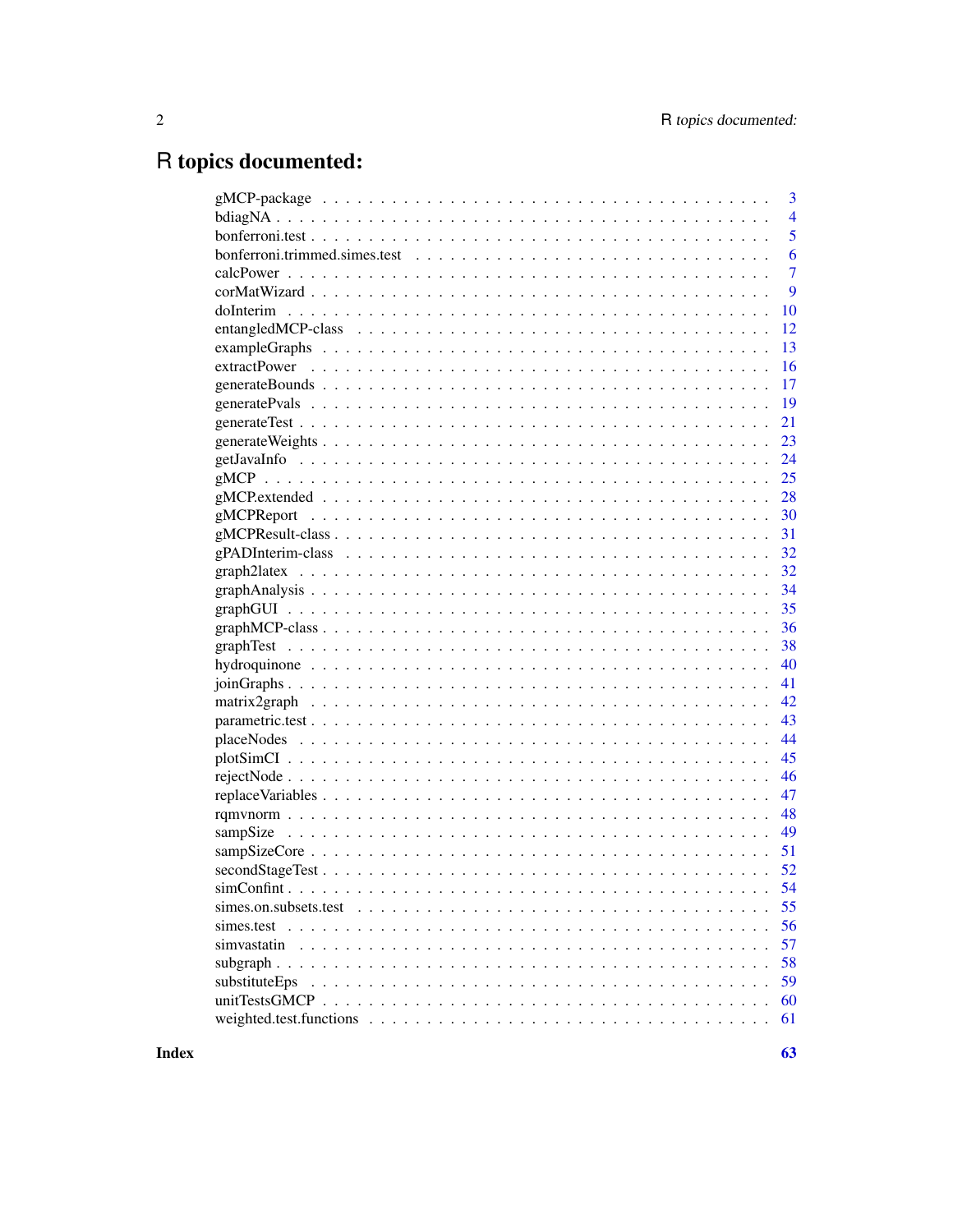<span id="page-2-0"></span>

#### Description

This package provides functions and graphical user interfaces for graphical described multiple comparison procedures.

#### Details

| Package: | gMCP       |
|----------|------------|
| Type:    | Package    |
| License: | $GPL (=2)$ |

The package gMCP helps with the following steps of performing a multiple test procedure:

1. Creating a object of [graphMCP](#page-35-1) that represents a sequentially rejective multiple test procedure. This can be either done directly via the new function or converter functions like [matrix2graph](#page-41-1) at the R command line or by using a graphical user interface started with function [graphGUI](#page-34-1).

- 2. Calling [gMCP](#page-24-1) or [graphGUI](#page-34-1).
- 3. Exporting the results (optional with all sequential steps) as LaTeX or Word report.

#### **Note**

We use the following Java libraries:

- Apache Commons Logging under the Apache License, Version 2.0, January 2004, [http:](http://commons.apache.org/logging/) [//commons.apache.org/logging/](http://commons.apache.org/logging/), Copyright 2001-2007 The Apache Software Foundation
- Apache jog4j under Apache License 2.0, <http://logging.apache.org/log4j/>, Copyright 2007 The Apache Software Foundation
- Apache Commons Lang under Apache License 2.0, <http://commons.apache.org/lang/>, Copyright 2001-2011 The Apache Software Foundation
- Apache POI under Apache License 2.0, <http://poi.apache.org/>, Copyright The Apache Software Foundation
- JLaTeXMath under GPL >= 2.0, <http://forge.scilab.org/index.php/p/jlatexmath/>, Copyright 2004-2007, 2009 Calixte, Coolsaet, Cleemput, Vermeulen and Universiteit Gent
- JRI under Lesser General Public License (LGPL) 2.1, <http://www.rforge.net/rJava/>, Copyright 2004-2007 Simon Urbanek
- iText 2.1.4 under LGPL, <http://itextpdf.com/>, Copyright by Bruno Lowagie
- SwingWorker under LGPL, from java.net/projects/swingworker/, Copyright (c) 2005 Sun Microsystems
- JXLayer under BSD License, from java.net/projects/jxlayer/, Copyright 2006-2009, Alexander Potochkin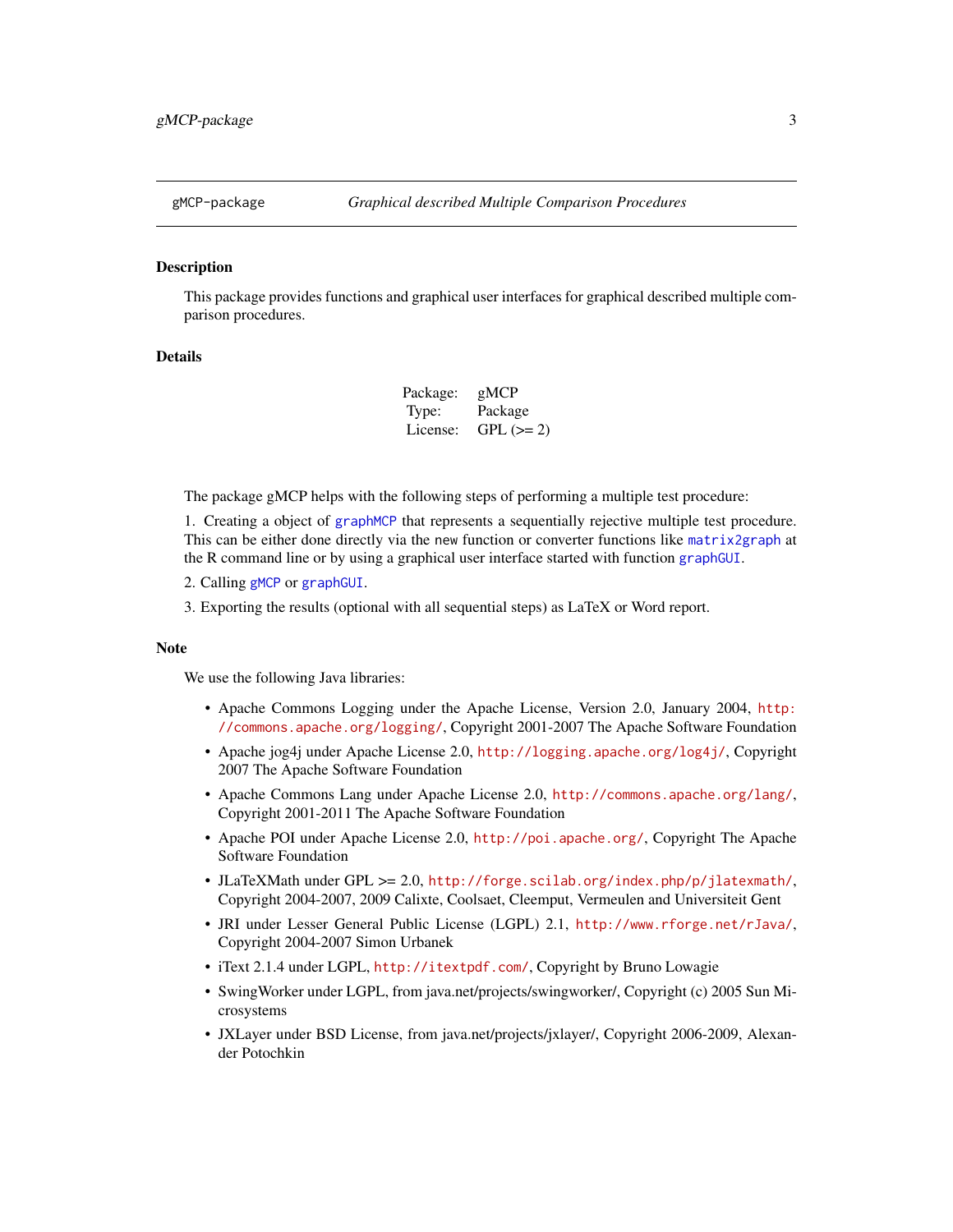- <span id="page-3-0"></span>• JGoodies Forms under BSD License, [http://www.jgoodies.com/freeware/libraries/](http://www.jgoodies.com/freeware/libraries/forms/) [forms/](http://www.jgoodies.com/freeware/libraries/forms/), Copyright JGoodies Karsten Lentzsch
- AFCommons under BSD License, [https://web.archive.org/web/20180828002833/http:](https://web.archive.org/web/20180828002833/http://www.algorithm-forge.com/afcommons/) [//www.algorithm-forge.com/afcommons/](https://web.archive.org/web/20180828002833/http://www.algorithm-forge.com/afcommons/), Copyright (c) 2007-2014 by Kornelius Rohmeyer and Bernd Bischl
- JHLIR under BSD License, <http://jhlir.r-forge.r-project.org/>, Copyright (c) 2008- 2014 by Bernd Bischl and Kornelius Rohmeyer

#### Author(s)

Kornelius Rohmeyer, R code for correlated tests and adaptive designs from Florian Klinglmueller. Maintainer: Kornelius Rohmeyer <rohmeyer@small-projects.de>

## References

Frank Bretz, Martin Posch, Ekkehard Glimm, Florian Klinglmueller, Willi Maurer, Kornelius Rohmeyer (2011): Graphical approaches for multiple comparison procedures using weighted Bonferroni, Simes or parametric tests. Biometrical Journal 53 (6), pages 894-913, Wiley. [http://onlinelibrar](http://onlinelibrary.wiley.com/doi/10.1002/bimj.201000239/full)y. [wiley.com/doi/10.1002/bimj.201000239/full](http://onlinelibrary.wiley.com/doi/10.1002/bimj.201000239/full)

Frank Bretz, Willi Maurer, Werner Brannath, Martin Posch: A graphical approach to sequentially rejective multiple test procedures. Statistics in Medicine 2009 vol. 28 issue 4 page 586-604. [http:](http://www.meduniwien.ac.at/fwf_adaptive/papers/bretz_2009_22.pdf) [//www.meduniwien.ac.at/fwf\\_adaptive/papers/bretz\\_2009\\_22.pdf](http://www.meduniwien.ac.at/fwf_adaptive/papers/bretz_2009_22.pdf)

#### Examples

g5 <- BonferroniHolm(5) ## Not run: graphGUI("g5") ## End(Not run) gMCP(g5, pvalues=c(0.1,0.2,0.4,0.4,0.4))

bdiagNA *Create a Block Diagonal Matrix with NA outside the diagonal*

## **Description**

Build a block diagonal matrix with NA values outside the diagonal given several building block matrices.

## Usage

bdiagNA(...)

#### Arguments

... individual matrices or a list of matrices.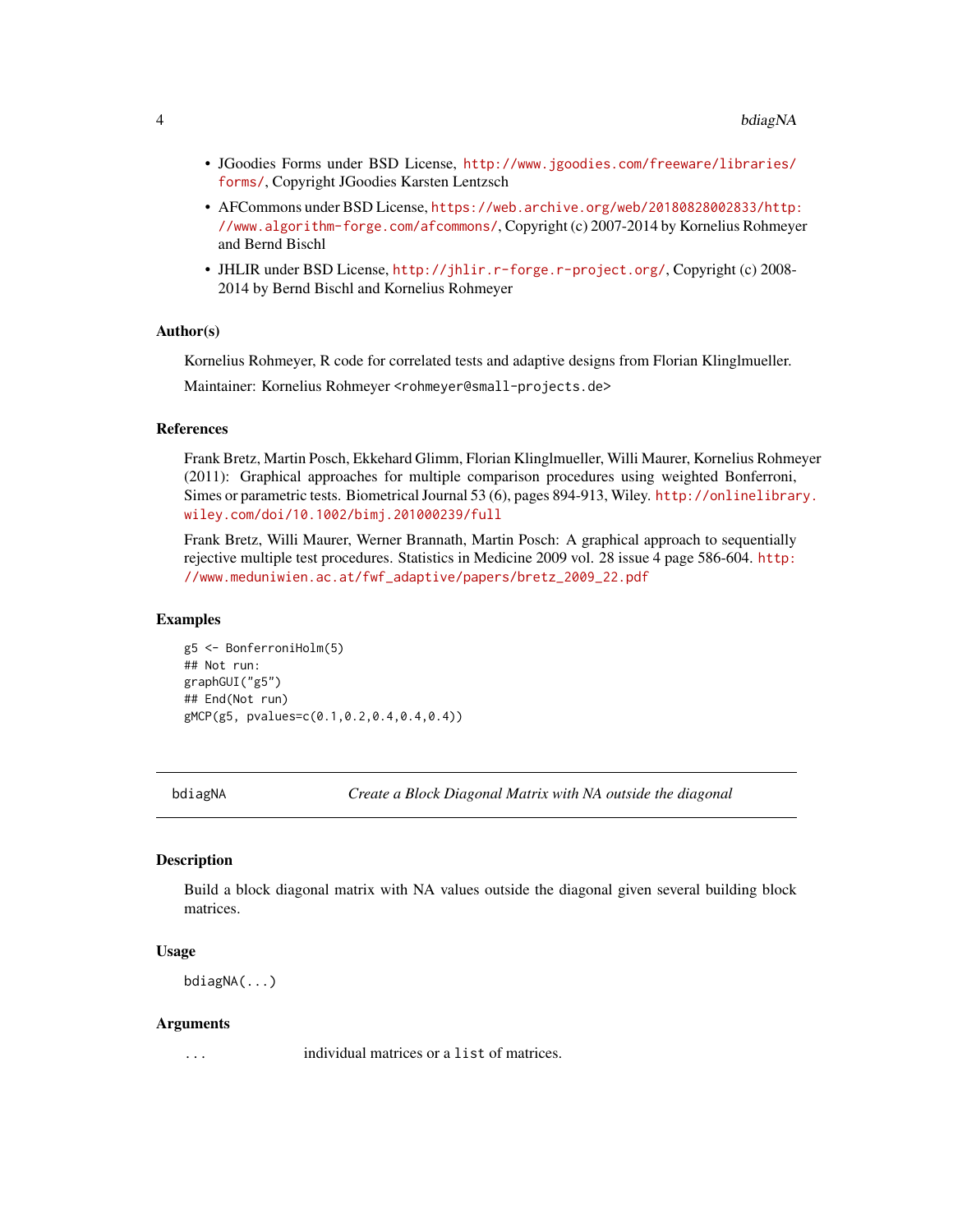## <span id="page-4-0"></span>bonferroni.test 5

## Details

This function is usefull to build the correlation matrices, when only partial knowledge of the correlation exists.

## Value

A block diagonal matrix with NA values outside the diagonal.

## Author(s)

Kornelius Rohmeyer <rohmeyer@small-projects.de>

## See Also

[gMCP](#page-24-1)

## Examples

bdiagNA(diag(3), matrix(1/2,nr=3,nc=3), diag(2))

bonferroni.test *Weighted Bonferroni-test*

## Description

Weighted Bonferroni-test

## Usage

```
bonferroni.test(pvalues, weights, alpha = 0.05, adjPValues = TRUE,
  verbose = FALSE, ...)
```

| pvalues    | A numeric vector specifying the p-values.                                                                                                                                                                              |
|------------|------------------------------------------------------------------------------------------------------------------------------------------------------------------------------------------------------------------------|
| weights    | A numeric vector of weights.                                                                                                                                                                                           |
| alpha      | A numeric specifying the maximal allowed type one error rate. If adjPValues==TRUE<br>(default) the parameter alpha is not used.                                                                                        |
| adjPValues | Logical scalar. If TRUE (the default) an adjusted p-value for the weighted Bonferroni-<br>test is returned. Otherwise if adjPValues==FALSE a logical value is returned<br>whether the null hypothesis can be rejected. |
| verbose    | Logical scalar. If TRUE verbose output is generated.                                                                                                                                                                   |
| $\cdots$   | Further arguments possibly passed by gMCP which will be used by other test<br>procedures but not this one.                                                                                                             |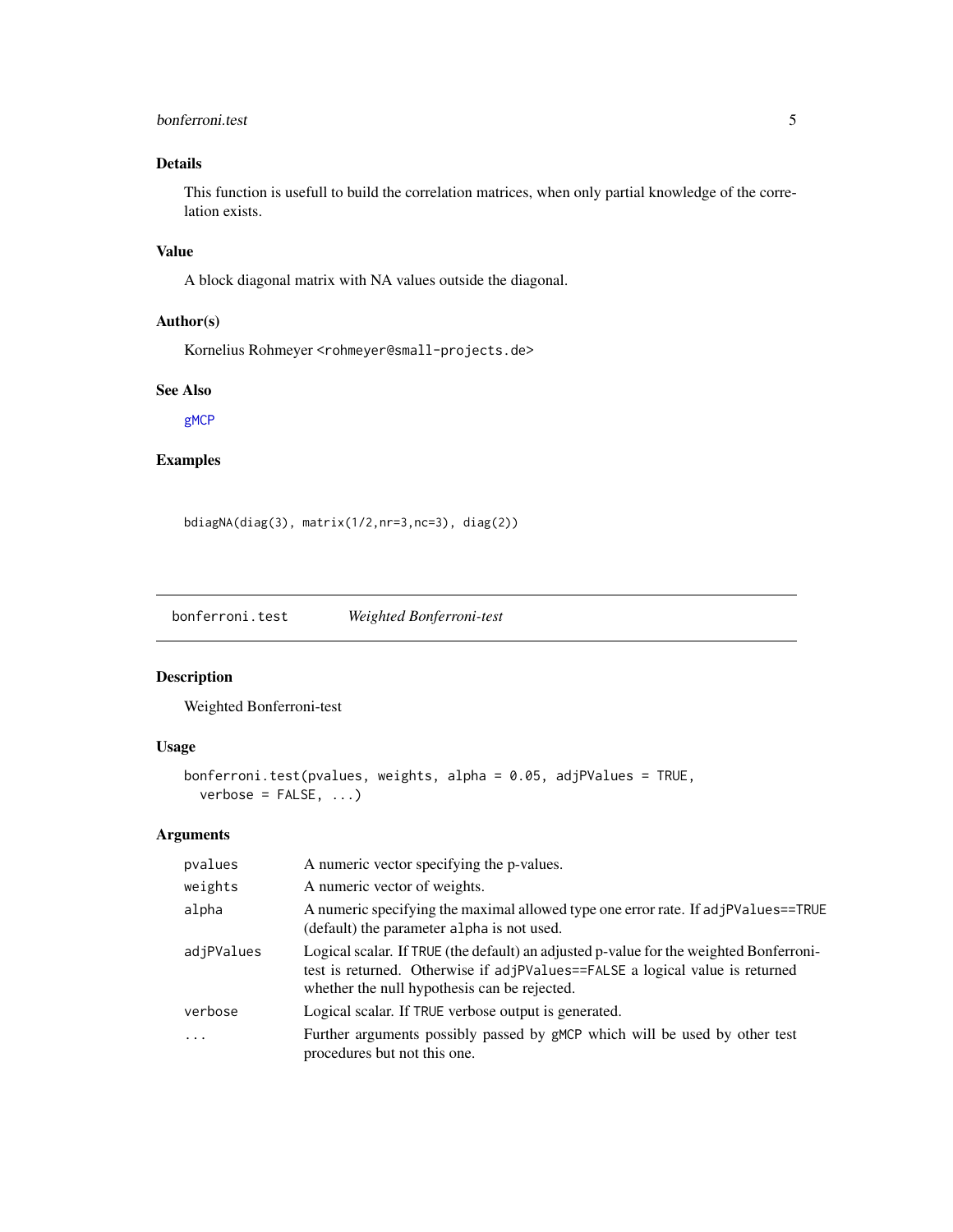## <span id="page-5-0"></span>Examples

```
bonferroni.test(pvalues=c(0.1,0.2,0.05), weights=c(0.5,0.5,0))
bonferroni.test(pvalues=c(0.1,0.2,0.05), weights=c(0.5,0.5,0), adjPValues=FALSE)
```
bonferroni.trimmed.simes.test

*Trimmed Simes test for intersections of two hypotheses and otherwise weighted Bonferroni-test*

## Description

Trimmed Simes test for intersections of two hypotheses and otherwise weighted Bonferroni-test

## Usage

```
bonferroni.trimmed.simes.test(pvalues, weights, alpha = 0.05,
  adjPValues = FALSE, verbose = FALSE, ...)
```
#### Arguments

| pvalues                 | A numeric vector specifying the p-values.                                                                                                                                                                  |
|-------------------------|------------------------------------------------------------------------------------------------------------------------------------------------------------------------------------------------------------|
| weights                 | A numeric vector of weights.                                                                                                                                                                               |
| alpha                   | A numeric specifying the maximal allowed type one error rate. If adjPValues==TRUE<br>(default) the parameter alpha is not used.                                                                            |
| adjPValues              | Logical scalar. If TRUE (the default) an adjusted p-value for the weighted test is<br>returned. Otherwise if adjPValues==FALSE a logical value is returned whether<br>the null hypothesis can be rejected. |
| verbose                 | Logical scalar. If TRUE verbose output is generated.                                                                                                                                                       |
| $\cdot$ $\cdot$ $\cdot$ | Further arguments possibly passed by gMCP which will be used by other test<br>procedures but not this one.                                                                                                 |

#### References

Brannath, W., Bretz, F., Maurer, W., & Sarkar, S. (2009). Trimmed Weighted Simes Test for Two One-Sided Hypotheses With Arbitrarily Correlated Test Statistics. Biometrical Journal, 51(6), 885- 898.

#### Examples

```
bonferroni.trimmed.simes.test(pvalues=c(0.1,0.2,0.05), weights=c(0.5,0.5,0))
bonferroni.trimmed.simes.test(pvalues=c(0.1,0.2,0.05), weights=c(0.5,0.5,0), adjPValues=FALSE)
```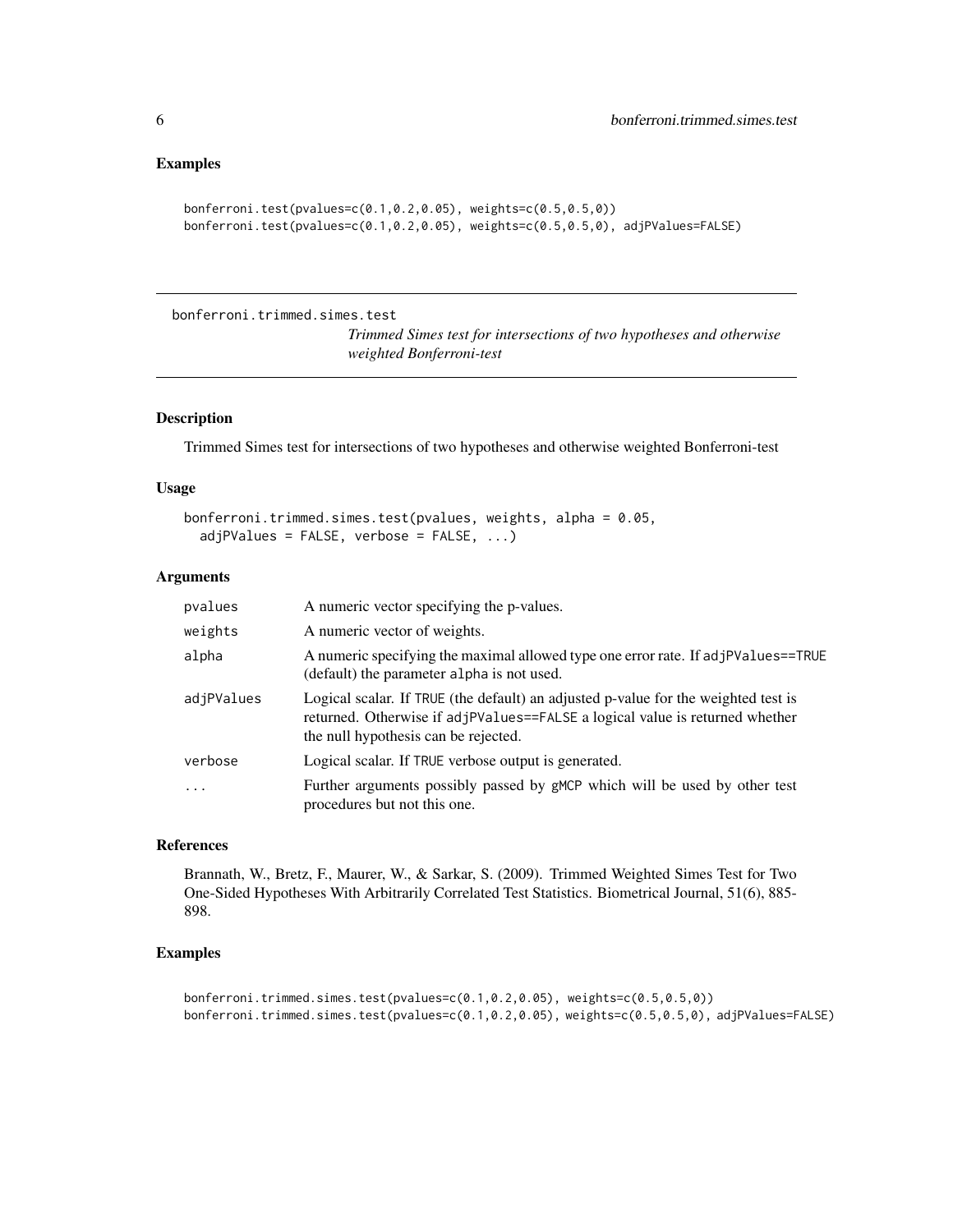<span id="page-6-0"></span>

## Description

Given the distribution under the alternative (assumed to be multivariate normal), this function calculates the power to reject at least one hypothesis, the local power for the hypotheses as well as the expected number of rejections.

## Usage

```
calcPower(weights, alpha, G, mean = rep(0, nrow(corr.sim)),
  corr.sim = diag(length(mean)), corr.test = NULL, n.sim = 10000,
  type = c("quasirandom", "pseudorandom"), f = list(), upscale = FALSE,
  graph, ...)
```

| Overall alpha level of the procedure, see graphTest function. (For entangled<br>graphs alpha should be a numeric vector of length equal to the number of<br>graphs, each element specifying the partial alpha for the respective graph. The<br>overall alpha level equals sum(alpha).)<br>Matrix determining the graph underlying the test procedure. Note that the diag-<br>onal need to contain only 0s, while the rows need to sum to 1. When multiple<br>graphs should be used this needs to be a list containing the different graphs as<br>elements. Alternatively a graphMCP object can be given as parameter graph.<br>Mean under the alternative<br>Covariance matrix under the alternative. |
|-------------------------------------------------------------------------------------------------------------------------------------------------------------------------------------------------------------------------------------------------------------------------------------------------------------------------------------------------------------------------------------------------------------------------------------------------------------------------------------------------------------------------------------------------------------------------------------------------------------------------------------------------------------------------------------------------------|
|                                                                                                                                                                                                                                                                                                                                                                                                                                                                                                                                                                                                                                                                                                       |
|                                                                                                                                                                                                                                                                                                                                                                                                                                                                                                                                                                                                                                                                                                       |
|                                                                                                                                                                                                                                                                                                                                                                                                                                                                                                                                                                                                                                                                                                       |
|                                                                                                                                                                                                                                                                                                                                                                                                                                                                                                                                                                                                                                                                                                       |
| Correlation matrix that should be used for the parametric test. If corr. test==NULL<br>the Bonferroni based test procedure is used. Can contain NAs.                                                                                                                                                                                                                                                                                                                                                                                                                                                                                                                                                  |
| Monte Carlo sample size. If type $=$ "quasirandom" this number is rounded up to<br>the next power of 2, e.g. 1000 is rounded up to $1024 = 2^{10}$ and at least 1024.                                                                                                                                                                                                                                                                                                                                                                                                                                                                                                                                 |
| What type of random numbers to use. quasirandom uses a randomized Lat-<br>tice rule, and should be more efficient than pseudorandom that uses ordinary<br>(pseudo) random numbers.                                                                                                                                                                                                                                                                                                                                                                                                                                                                                                                    |
| List of user defined power functions (or just a single power function). If one is<br>interested in the power to reject hypotheses 1 and 3 one could specify:<br>f=function(x) ${x[1]}$ & $x[3]$ .<br>If the power of rejecting hypotheses 1 and 2 is also of interest one would use a<br>(optionally named) list:<br>$f=list(power1and3=function(x) {x[1] 8&x[3]},$<br>powerland2=function(x) {x[1] && x[2]}). If the list has no names, the func-<br>tions will be referenced to as "func1", "func2", etc. in the output.                                                                                                                                                                            |
|                                                                                                                                                                                                                                                                                                                                                                                                                                                                                                                                                                                                                                                                                                       |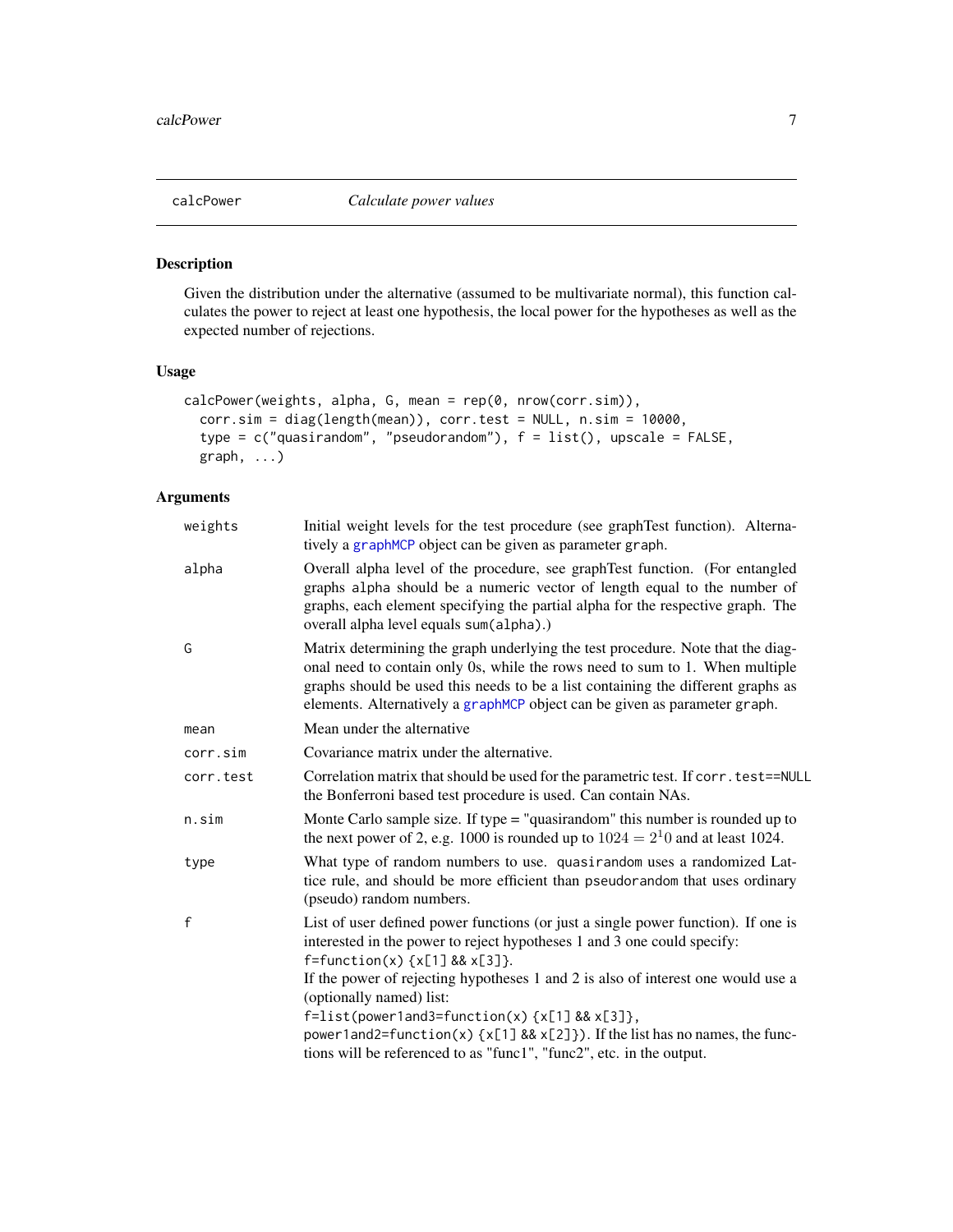<span id="page-7-0"></span>

| upscale | Logical. If upscale=FALSE then for each intersection of hypotheses (i.e. each<br>subgraph) a weighted test is performed at the possibly reduced level alpha of<br>$sum(w)*alpha$ , where sum(w) is the sum of all node weights in this subset. If<br>upscale=TRUE all weights are upscaled, so that $sum(w)=1$ .                                                                                                                                                          |
|---------|---------------------------------------------------------------------------------------------------------------------------------------------------------------------------------------------------------------------------------------------------------------------------------------------------------------------------------------------------------------------------------------------------------------------------------------------------------------------------|
| graph   | A graph of class graph MCP.                                                                                                                                                                                                                                                                                                                                                                                                                                               |
|         | For backwards compatibility. For example up to version 0.8-7 the parameters<br>corr.model and corr.test were called sigma and cr. Also instead of supply-<br>ing a graph object one could supply a parameter weights and a transition matrix<br>G.                                                                                                                                                                                                                        |
| test    | In the parametric case there is more than one way to handle subgraphs with less<br>than the full alpha. If the parameter test is missing, the tests are performed<br>as described by Bretz et al. $(2011)$ , i.e. tests of intersection null hypotheses<br>always exhaust the full alpha level even if the sum of weights is strictly smaller<br>than one. If test="simple-parametric" the tests are performed as defined in<br>Equation $(3)$ of Bretz et al. $(2011)$ . |

#### Value

A list containg three elements

LocalPower A numeric giving the local powers for the hypotheses

ExpRejections The expected number of rejections

PowAtlst1 The power to reject at least one hypothesis

#### References

Bretz, F., Maurer, W., Brannath, W. and Posch, M. (2009) A graphical approach to sequentially rejective multiple test procedures. Statistics in Medicine, 28, 586–604

Bretz, F., Maurer, W. and Hommel, G. (2010) Test and power considerations for multiple endpoint analyses using sequentially rejective graphical procedures, to appear in Statistics in Medicine

## Examples

```
## reproduce example from Stat Med paper (Bretz et al. 2010, Table I)
## first only consider line 2 of Table I
## significance levels
graph <- simpleSuccessiveII()
## alternative (mvn distribution)
corMat <- rbind(c(1, 0.5, 0.5, 0.5/2),
                c(0.5,1,0.5/2,0.5),
                c(0.5,0.5/2,1,0.5),
                c(0.5/2,0.5,0.5,1))
theta <-c(3, 0, 0, 0)calcPower(graph=graph, alpha=0.025, mean=theta, corr.sim=corMat, n.sim= 100000)
```
## now reproduce all 14 simulation scenarios ## different graphs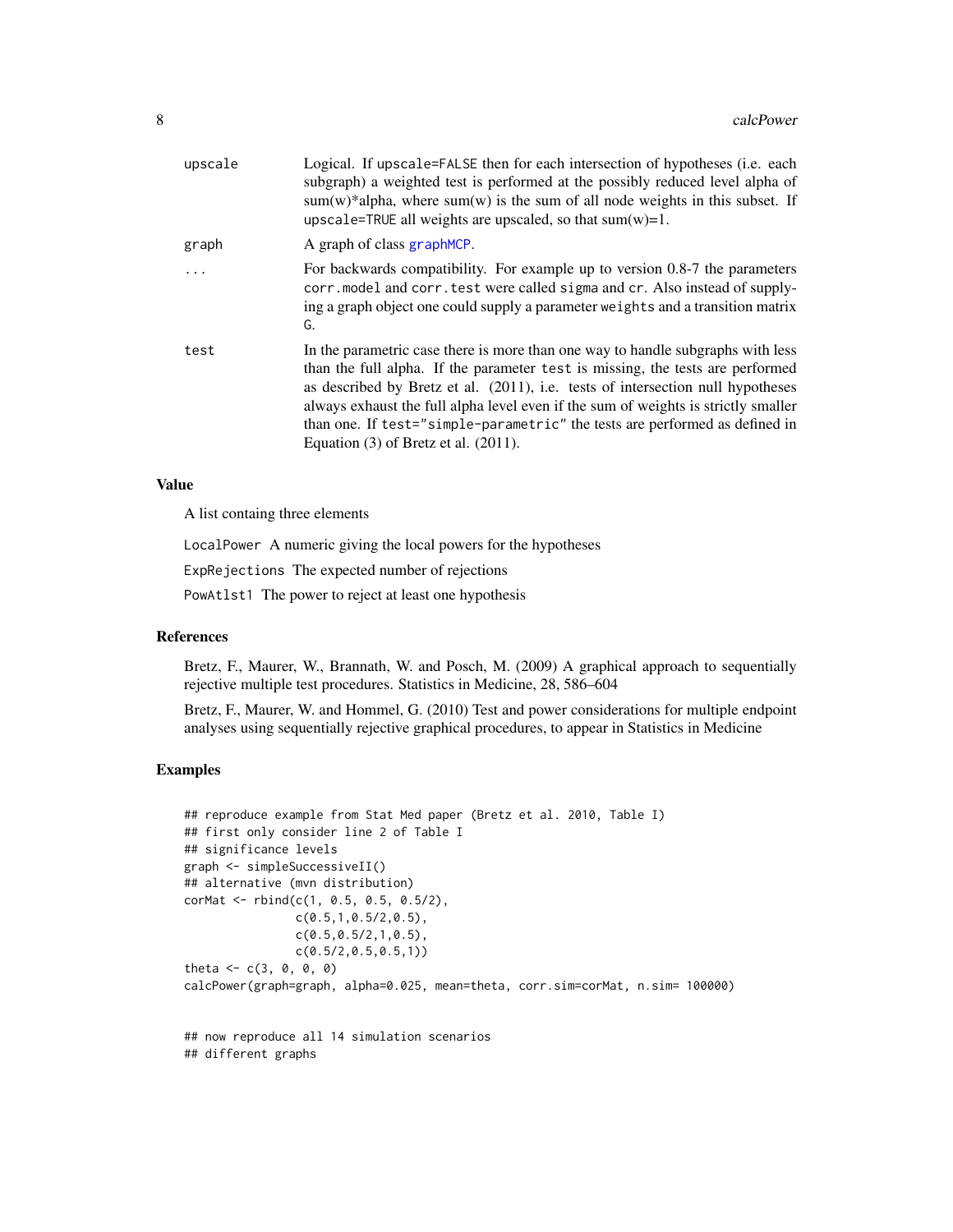## <span id="page-8-0"></span>corMatWizard 9

```
weights1 <- c(rep(1/2, 12), 1, 1)
weights2 <- c(rep(1/2, 12), 0, 0)
eps < -0.01gam1 <- c(rep(0.5, 10), 1-eps, 0, 0, 0)
gam2 < - gam1
## different multivariate normal alternatives
rho <- c(rep(0.5, 8), 0, 0.99, rep(0.5,4))
th1 <- c(0, 3, 3, 3, 2, 1, rep(3, 7), 0)
th2 \leq c (rep(0, 6), 3, 3, 3, 3, 0, 0, 0, 3)
th3 <- c(0, 0, 3, 3, 3, 3, 0, 2, 2, 2, 3, 3, 3, 3)
th4 <- c(0,0,0,3,3,3,0,2,2,2,0,0,0,0)## function that calculates power values for one scenario
simfunc <- function(nSim, a1, a2, g1, g2, rh, t1, t2, t3, t4, Gr){
  al <- c(a1, a2, 0, 0)
  G \leftarrow \text{rbind}(c(0, g1, 1-g1, 0), c(g2, 0, 0, 1-g2), c(0, 1, 0, 0), c(1, 0, 0, 0))corMat <- rbind(c(1, 0.5, rh, rh/2), c(0.5,1,rh/2,rh), c(rh,rh/2,1,0.5), c(rh/2,rh,0.5,1))
  mean <- c(t1, t2, t3, t4)
  calcPower(weights=al, alpha=0.025, G=G, mean=mean, corr.sim=corMat, n.sim = nSim)
}
## calculate power for all 14 scenarios
outList <- list()
for(i in 1:14){
  outList[[i]] <- simfunc(10000, weights1[i], weights2[i],
                    gam1[i], gam2[i], rho[i], th1[i], th2[i], th3[i], th4[i])
}
## summarize data as in Stat Med paper Table I
atlst1 <- as.numeric(lapply(outList, function(x) x$PowAtlst1))
locpow <- do.call("rbind", lapply(outList, function(x) x$LocalPower))
round(cbind(atlst1, locpow), 5)
```
corMatWizard *Graphical User Interface for the creation of correlation matrices*

## Description

Starts a graphical user interface for the correlation matrices.

#### Usage

corMatWizard(n, matrix, names, envir = globalenv())

| n      | Square root of the dimension of the quadratic $n \times n$ -Matrix. |
|--------|---------------------------------------------------------------------|
| matrix | Variable name of matrix of dimension $n \times n$ to start with.    |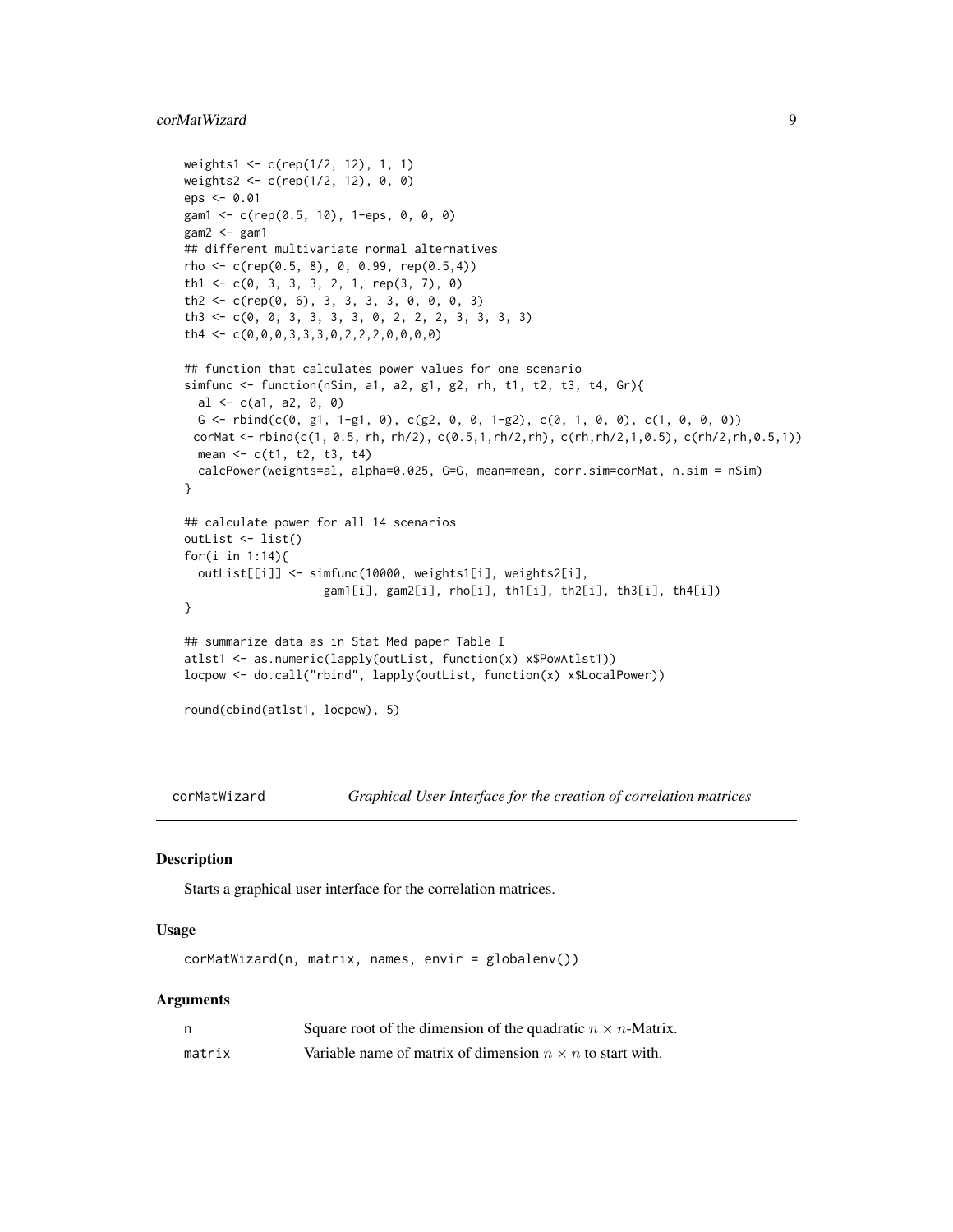<span id="page-9-0"></span>10 doInterim

| names | Row and column names. (Default will be $H1.H2$ . Hn.)                                                              |
|-------|--------------------------------------------------------------------------------------------------------------------|
| envir | Environment where the object matrix is located and/or it should be saved (de-<br>fault is the global environment). |

## Value

The function itself returns NULL. But with the dialog a symmetric matrix of dimension  $n \times n$  can be created or edited that will be available in R under the specified variable name after saving.

## Author(s)

Kornelius Rohmeyer <rohmeyer@small-projects.de>

## Examples

```
## Not run:
corMatWizard(5) # is equivalent to
corMatWizard(matrix=diag(5))
corMatWizard(names=c("H1", "H2", "H3", "E1", "E2"))
C <- cor(matrix(rnorm(100),10), matrix(rnorm(100),10))
corMatWizard(matrix="C") # or
corMatWizard(matrix=C)
```
## End(Not run)

<span id="page-9-1"></span>doInterim *EXPERIMENTAL: Evaluate conditional errors at interim for a preplanned graphical procedure*

## Description

Computes partial conditional errors (PCE) for a pre-planned graphical procedure given information fractions and first stage z-scores. - Implementation of adaptive procedures is still in an early stage and may change in the near future

## Usage

```
doInterim(graph, z1, v, alpha = 0.025)
```

| A numeric vector giving first stage z-scores.<br>z1<br>$\mathsf{v}$<br>of elementary hypotheses.<br>A numeric specifying the maximal allowed type one error rate.<br>alpha | graph | A graph of class graph MCP.                                                                                                                                       |
|----------------------------------------------------------------------------------------------------------------------------------------------------------------------------|-------|-------------------------------------------------------------------------------------------------------------------------------------------------------------------|
|                                                                                                                                                                            |       |                                                                                                                                                                   |
|                                                                                                                                                                            |       | A numeric vector giving the proportions of pre-planned measurements collected<br>up to the interim analysis. Will be recycled of length different than the number |
|                                                                                                                                                                            |       |                                                                                                                                                                   |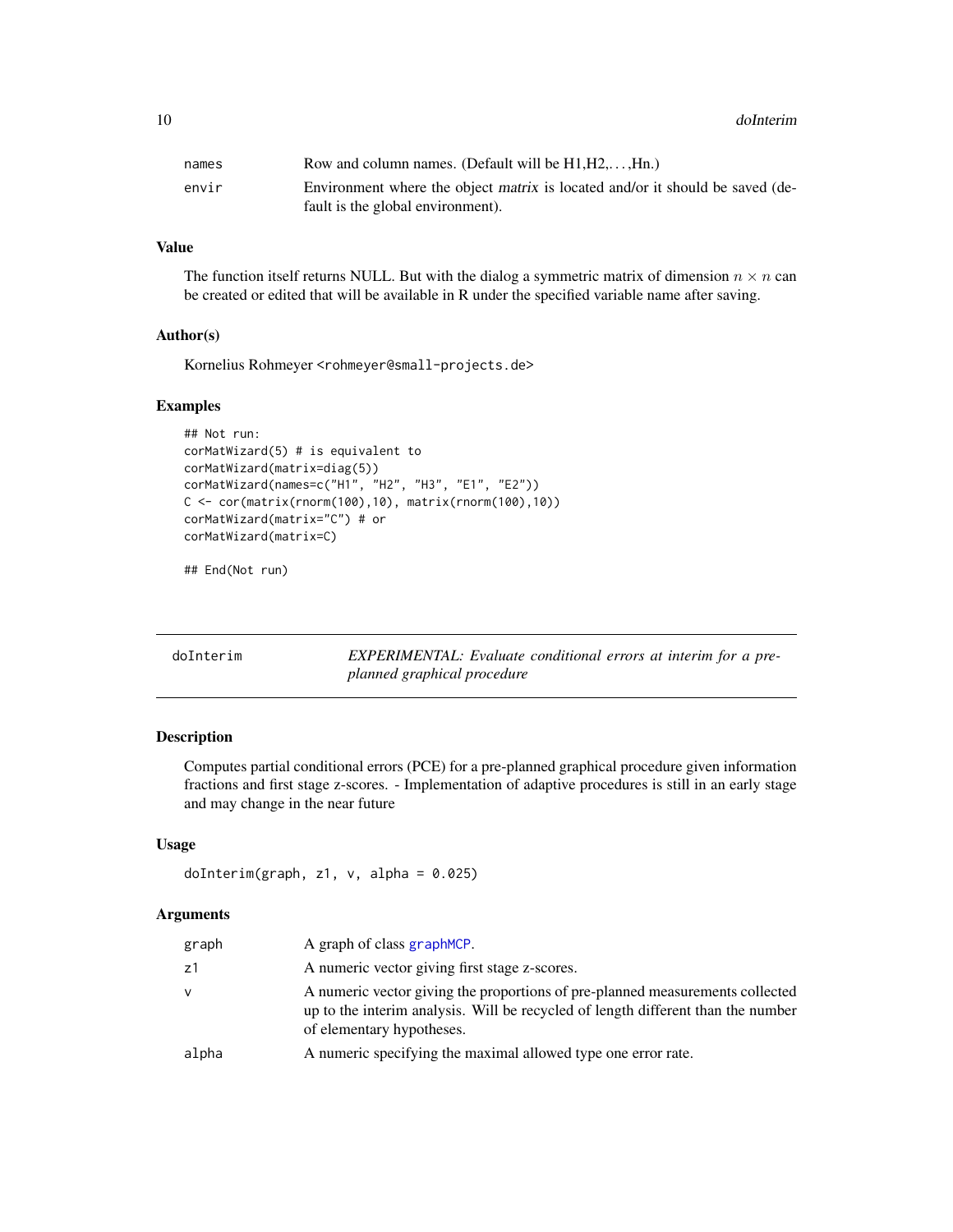#### <span id="page-10-0"></span>doInterim 11

## Details

For details see the given references.

#### Value

An object of class gPADInterim, more specifically a list with elements

Aj a matrix of PCEs for all elementary hypotheses in each intersection hypothesis

BJ a numeric vector giving sum of PCEs per intersection hypothesis

preplanned Pre planned test represented by an object of class [graphMCP](#page-35-1)

#### Author(s)

Florian Klinglmueller <float@lefant.net>

#### References

Frank Bretz, Willi Maurer, Werner Brannath, Martin Posch: A graphical approach to sequentially rejective multiple test procedures. Statistics in Medicine 2009 vol. 28 issue 4 page 586-604. [http:](http://www.meduniwien.ac.at/fwf_adaptive/papers/bretz_2009_22.pdf) [//www.meduniwien.ac.at/fwf\\_adaptive/papers/bretz\\_2009\\_22.pdf](http://www.meduniwien.ac.at/fwf_adaptive/papers/bretz_2009_22.pdf)

Frank Bretz, Martin Posch, Ekkehard Glimm, Florian Klinglmueller, Willi Maurer, Kornelius Rohmeyer (2011): Graphical approaches for multiple comparison procedures using weighted Bonferroni, Simes or parametric tests. Biometrical Journal 53 (6), pages 894-913, Wiley. [http://onlinelibrar](http://onlinelibrary.wiley.com/doi/10.1002/bimj.201000239/full)y. [wiley.com/doi/10.1002/bimj.201000239/full](http://onlinelibrary.wiley.com/doi/10.1002/bimj.201000239/full)

Posch M, Futschik A (2008): A Uniform Improvement of Bonferroni-Type Tests by Sequential Tests JASA 103/481, 299-308

Posch M, Maurer W, Bretz F (2010): Type I error rate control in adaptive designs for confirmatory clinical trials with treatment selection at interim Pharm Stat 10/2, 96-104

#### See Also

[graphMCP](#page-35-1), [secondStageTest](#page-51-1)

## Examples

```
## Simple successive graph (Maurer et al. 2011)
## two treatments two hierarchically ordered endpoints
a < -0.025G <- simpleSuccessiveI()
## some z-scores:
p1=c(.1,.12,.21,.16)
z1 <- qnorm(1-p1)p2=c(.04,1,.14,1)
z2 \le qnorm(1-p2)
v \leq c(1/2, 1/3, 1/2, 1/3)
```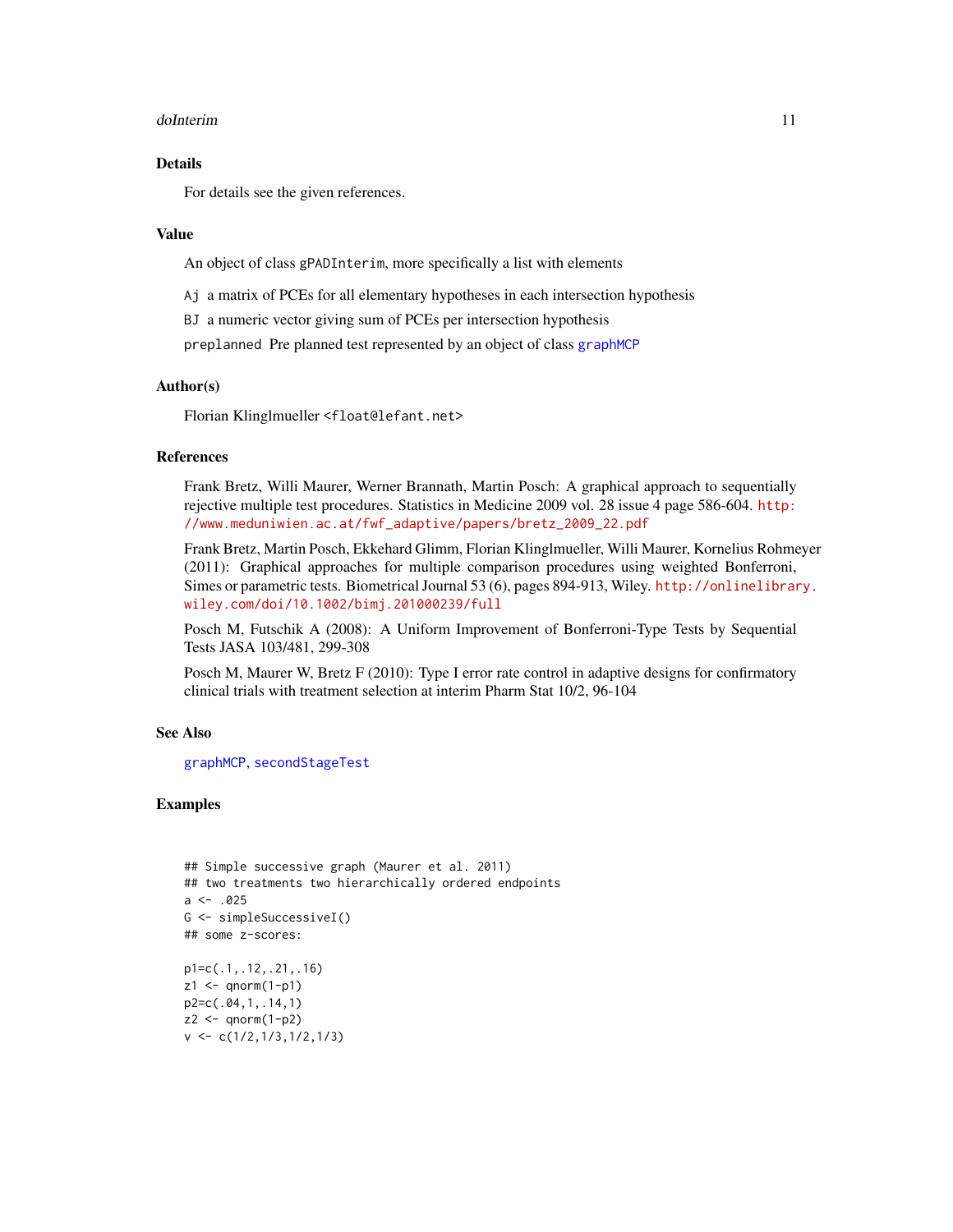```
intA \leftarrow \text{do}Interim(G, z1, v)## select only the first treatment
fTest <- secondStageTest(intA,c(1,0,1,0))
```
entangledMCP-class *Class entangledMCP*

## <span id="page-11-1"></span>Description

A entangledMCP object describes ... TODO

## **Slots**

subgraphs: A list of graphs of class graphMCP.

weights: A numeric.

graphAttr: A list for graph attributes like color, etc.

## Methods

- print signature(object = "entangledMCP"): A method for printing the data of the entangled graph to the R console.
- getMatrices signature(object = "entangledMCP"): A method for getting the list of transition matrices of the entangled graph.
- getWeights signature(object = "entangledMCP"): A method for getting the matrix of weights of the entangled graph.
- getRejected signature(object = "entangledMCP"): A method for getting the information whether the hypotheses are marked in the graph as already rejected. If a second optional argument node is specified, only for these nodes the boolean vector will be returned.
- getXCoordinates signature(object = "entangledMCP"): A method for getting the x coordinates of the graph. If a second optional argument node is specified, only for these nodes the x coordinates will be returned. If x coordinates are not yet set, NULL is returned.
- getYCoordinates signature(object = "entangledMCP"): A method for getting the y coordinates of the graph If a second optional argument node is specified, only for these nodes the x coordinates will be returned. If y coordinates are not yet set, NULL is returned.

#### Author(s)

Kornelius Rohmeyer <rohmeyer@small-projects.de>

## See Also

[graphMCP](#page-35-1)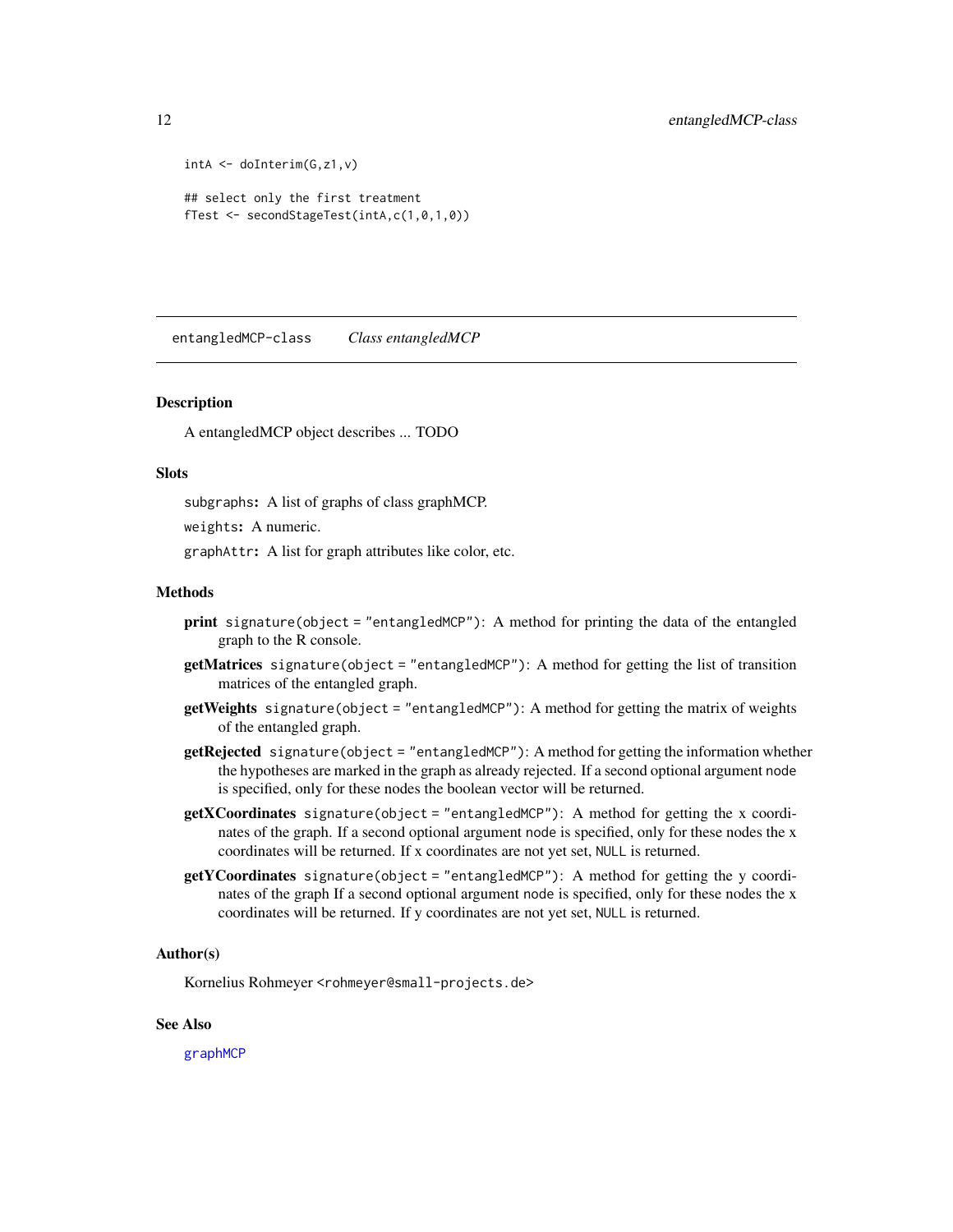## <span id="page-12-0"></span>exampleGraphs 13

## Examples

```
g1 <- BonferroniHolm(2)
g2 <- BonferroniHolm(2)
graph <- new("entangledMCP", subgraphs=list(g1,g2), weights=c(0.5,0.5))
getMatrices(graph)
getWeights(graph)
```
exampleGraphs *Functions that create different example graphs*

## Description

Functions that creates example graphs, e.g. graphs that represents a Bonferroni-Holm adjustment, parallel gatekeeping or special procedures from selected papers.

#### Usage

BonferroniHolm(n, weights = rep(1/n, n))

BretzEtAl2011()

BauerEtAl2001()

BretzEtAl2009a()

BretzEtAl2009b()

BretzEtAl2009c()

HommelEtAl2007()

HommelEtAl2007Simple()

parallelGatekeeping()

improvedParallelGatekeeping()

fallback(weights)

fixedSequence(n)

simpleSuccessiveI()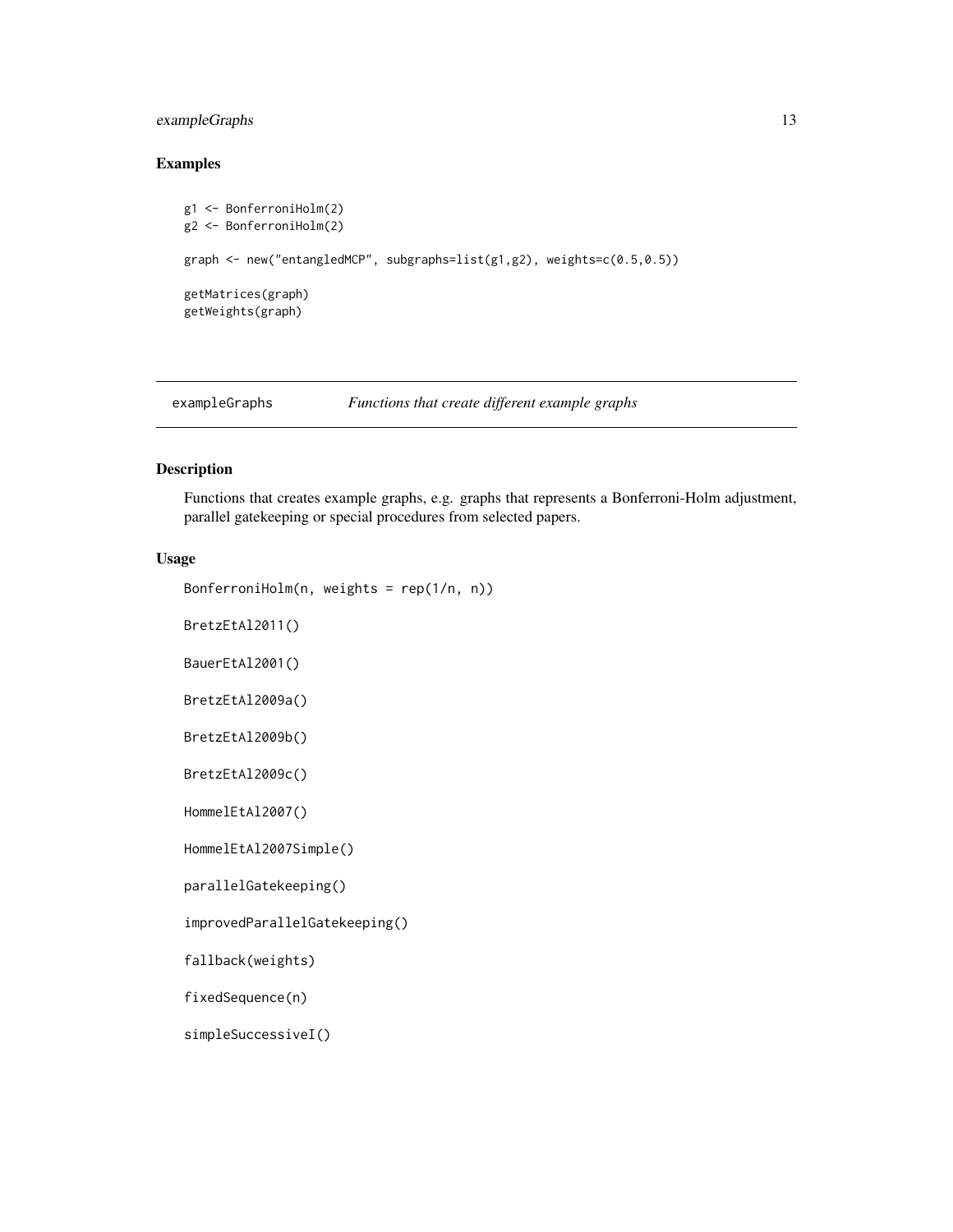```
simpleSuccessiveII()
truncatedHolm(gamma)
generalSuccessive(weights = c(1/2, 1/2), gamma, delta)
HuqueAloshEtBhore2011()
HungEtWang2010(nu, tau, omega)
MaurerEtAl1995()
cycleGraph(nodes, weights)
improvedFallbackI(weights = rep(1/3, 3))
improvedFallbackII(weights = rep(1/3, 3))
FerberTimeDose2011(times, doses, w = "\\nu")
Ferber2011(w)
Entangled1Maurer2012()
Entangled2Maurer2012()
```
WangTing2014(nu, tau)

## Arguments

| n       | Number of hypotheses.                                                  |
|---------|------------------------------------------------------------------------|
| weights | Numeric vector of node weights.                                        |
| gamma   | An optional number in $[0,1]$ specifying the value for variable gamma. |
| delta   | An optional number in $[0,1]$ specifying the value for variable delta. |
| nu      | An optional number in $[0,1]$ specifying the value for variable nu.    |
| tau     | An optional number in $[0,1]$ specifying the value for variable tau.   |
| omega   | An optional number in $[0,1]$ specifying the value for variable omega. |
| nodes   | Character vector of node names.                                        |
| times   | Number of time points.                                                 |
| doses   | Number of dose levels.                                                 |
| W       | Further variable weight(s) in graph.                                   |
|         |                                                                        |

## Details

We are providing functions and not the resulting graphs directly because this way you have additional examples: You can look at the function body with [body](#page-0-0) and see how the graph is built.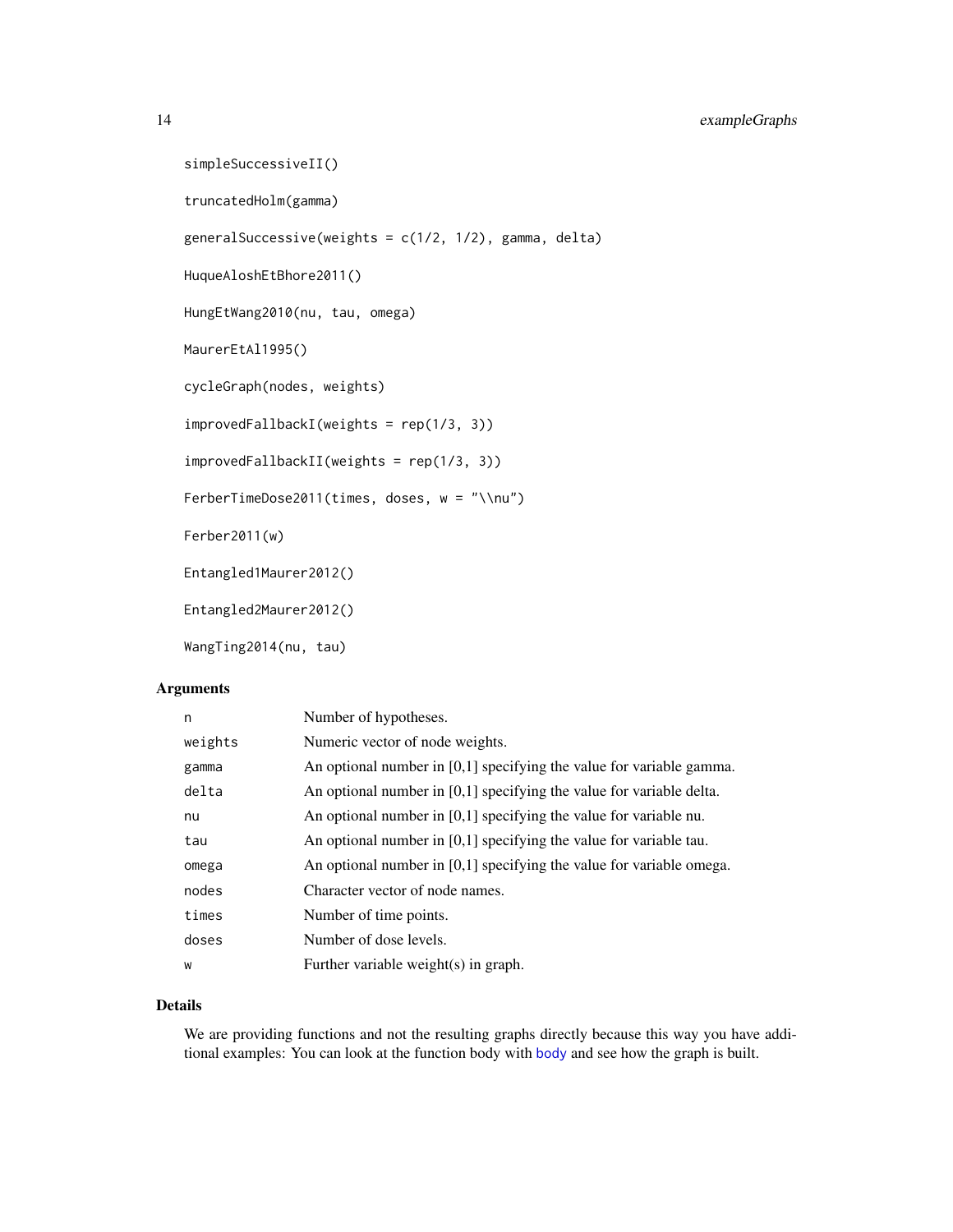- <span id="page-14-0"></span>list("BonferroniHolm") Returns a graph that represents a Bonferroni-Holm adjustment. The result is a complete graph, where all nodes have the same weights and each edge weight is  $\frac{1}{n-1}$ .
- list("BretzEtAl2011") Graph in figure 2 from Bretz et al. See references (Bretz et al. 2011).
- list("HommelEtAl2007") Graph from Hommel et al. See references (Hommel et al. 2007).
- list("parallelGatekeeping") Graph for parallel gatekeeping. See references (Dmitrienko et al. 2003).
- list("improvedParallelGatekeeping") Graph for improved parallel gatekeeping. See references (Hommel et al. 2007).
- list("HungEtWang2010") Graph from Hung et Wang. See references (Hung et Wang 2010).
- list("MaurerEtAl1995") Graph from Maurer et al. See references (Maurer et al. 1995).
- **list("cycleGraph")** Cycle graph. The weight weights[i] specifies the edge weight from node i to node  $i + 1$  for  $i = 1, ..., n - 1$  and weight[n] from node *n* to node 1.
- list("improvedFallbackI") Graph for the improved Fallback Procedure by Wiens & Dmitrienko. See references (Wiens et Dmitrienko 2005).
- list("improvedFallbackII") Graph for the improved Fallback Procedure by Hommel & Bretz. See references (Hommel et Bretz 2008).
- list("Ferber2011") Graph from Ferber et al. See references (Ferber et al. 2011).
- list("FerberTimeDose2011") Graph from Ferber et al. See references (Ferber et al. 2011).
- list("Entangled1Maurer2012") Entangled graph from Maurer et al. TODO: Add references as soon as they are available.

#### Value

A graph of class [graphMCP](#page-35-1) that represents a sequentially rejective multiple test procedure.

#### Author(s)

Kornelius Rohmeyer <rohmeyer@small-projects.de>

## References

Holm, S. (1979). A simple sequentally rejective multiple test procedure. Scandinavian Journal of Statistics 6, 65-70.

Dmitrienko, A., Offen, W., Westfall, P.H. (2003). Gatekeeping strategies for clinical trials that do not require all primary effects to be significant. Statistics in Medicine. 22, 2387-2400.

Bretz, F., Maurer, W., Brannath, W., Posch, M.: A graphical approach to sequentially rejective multiple test procedures. Statistics in Medicine 2009 vol. 28 issue 4 page 586-604. [http://www.](http://www.meduniwien.ac.at/fwf_adaptive/papers/bretz_2009_22.pdf) [meduniwien.ac.at/fwf\\_adaptive/papers/bretz\\_2009\\_22.pdf](http://www.meduniwien.ac.at/fwf_adaptive/papers/bretz_2009_22.pdf)

Bretz, F., Maurer, W. and Hommel, G. (2011), Test and power considerations for multiple endpoint analyses using sequentially rejective graphical procedures. Statistics in Medicine, 30: 1489–1501.

Hommel, G., Bretz, F. und Maurer, W. (2007). Powerful short-cuts for multiple testing procedures with special reference to gatekeeping strategies. Statistics in Medicine, 26(22), 4063-4073.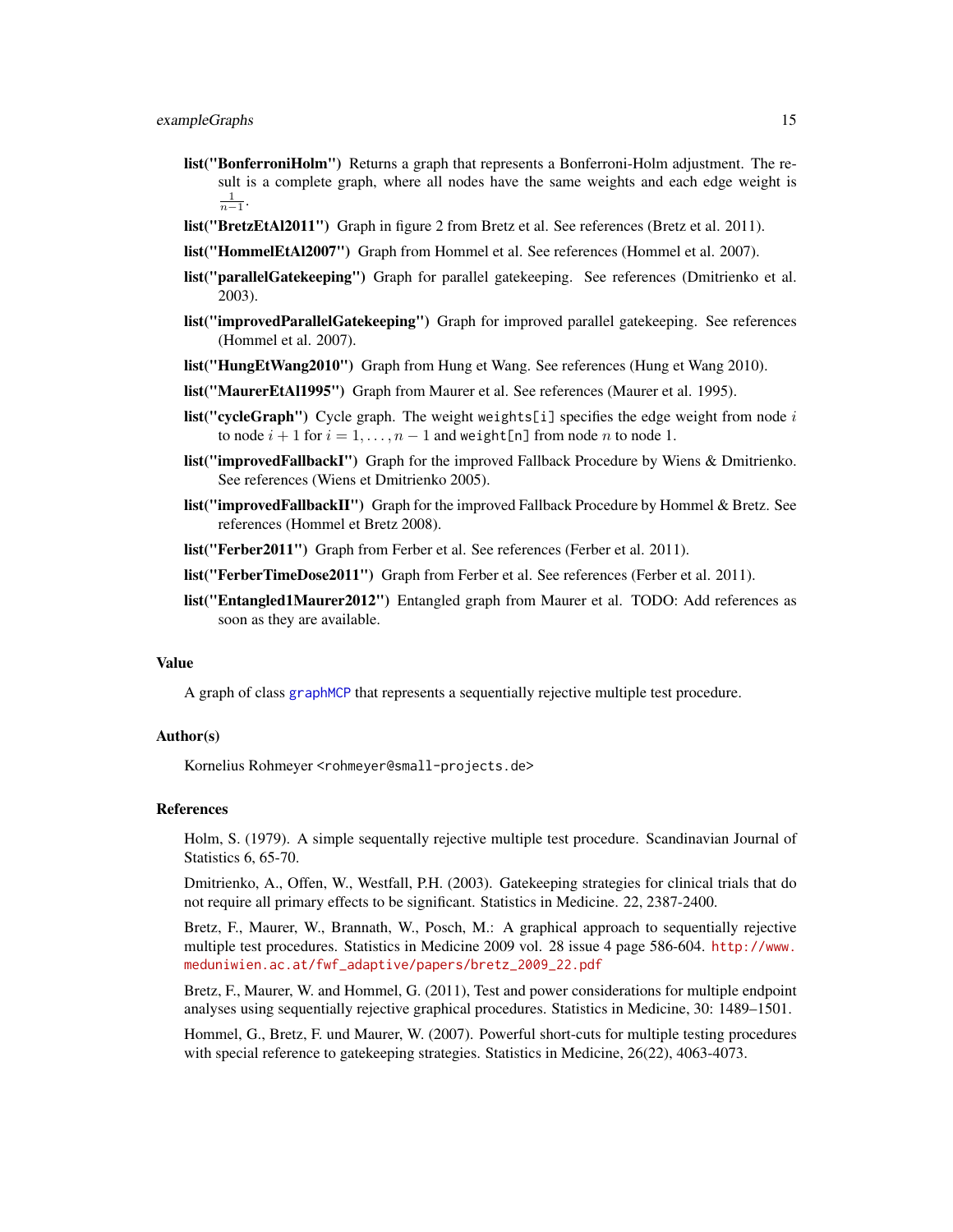<span id="page-15-0"></span>Hommel, G., Bretz, F. (2008): Aesthetics and power considerations in multiple testing - a contradiction? Biometrical Journal 50:657-666.

Hung H.M.J., Wang S.-J. (2010). Challenges to multiple testing in clinical trials. Biometrical Journal 52, 747-756.

W. Maurer, L. Hothorn, W. Lehmacher: Multiple comparisons in drug clinical trials and preclinical assays: a-priori ordered hypotheses. In Biometrie in der chemisch-pharmazeutischen Industrie, Vollmar J (ed.). Fischer Verlag: Stuttgart, 1995; 3-18.

Maurer, W., & Bretz, F. (2013). Memory and other properties of multiple test procedures generated by entangled graphs. Statistics in medicine, 32 (10), 1739-1753.

Wiens, B.L., Dmitrienko, A. (2005): The fallback procedure for evaluating a single family of hypotheses. Journal of Biopharmaceutical Statistics 15:929-942.

Wang, B., Ting, N. (2014). An Application of Graphical Approach to Construct Multiple Testing Procedures in a Hypothetical Phase III Design. Frontiers in public health, 1 (75).

Ferber, G. Staner, L. and Boeijinga, P. (2011): Structured multiplicity and confirmatory statistical analyses in pharmacodynamic studies using the quantitative electroencephalogram, Journal of neuroscience methods, Volume 201, Issue 1, Pages 204-212.

## Examples

```
g <- BonferroniHolm(5)
gMCP(g, pvalues=c(0.1, 0.2, 0.4, 0.4, 0.7))
HungEtWang2010()
HungEtWang2010(nu=1)
```
extractPower *Calculate power values*

#### Description

Calculates local power values, expected number of rejections, the power to reject at least one hypothesis and the power to reject all hypotheses.

## Usage

 $extractPower(x, f = list())$ 

#### Arguments

| A matrix containing the rejected hypothesis, as produces by the graphTest func- |
|---------------------------------------------------------------------------------|
| tion.                                                                           |

f List of user defined power functions. If one is interested in the power to reject hypotheses 1 and 3 one could specify function(x)  $\{x[1] \& x[3]\}$ . If f is a named list, the result will contain corresponding items with the same names (among the default elements described in the following).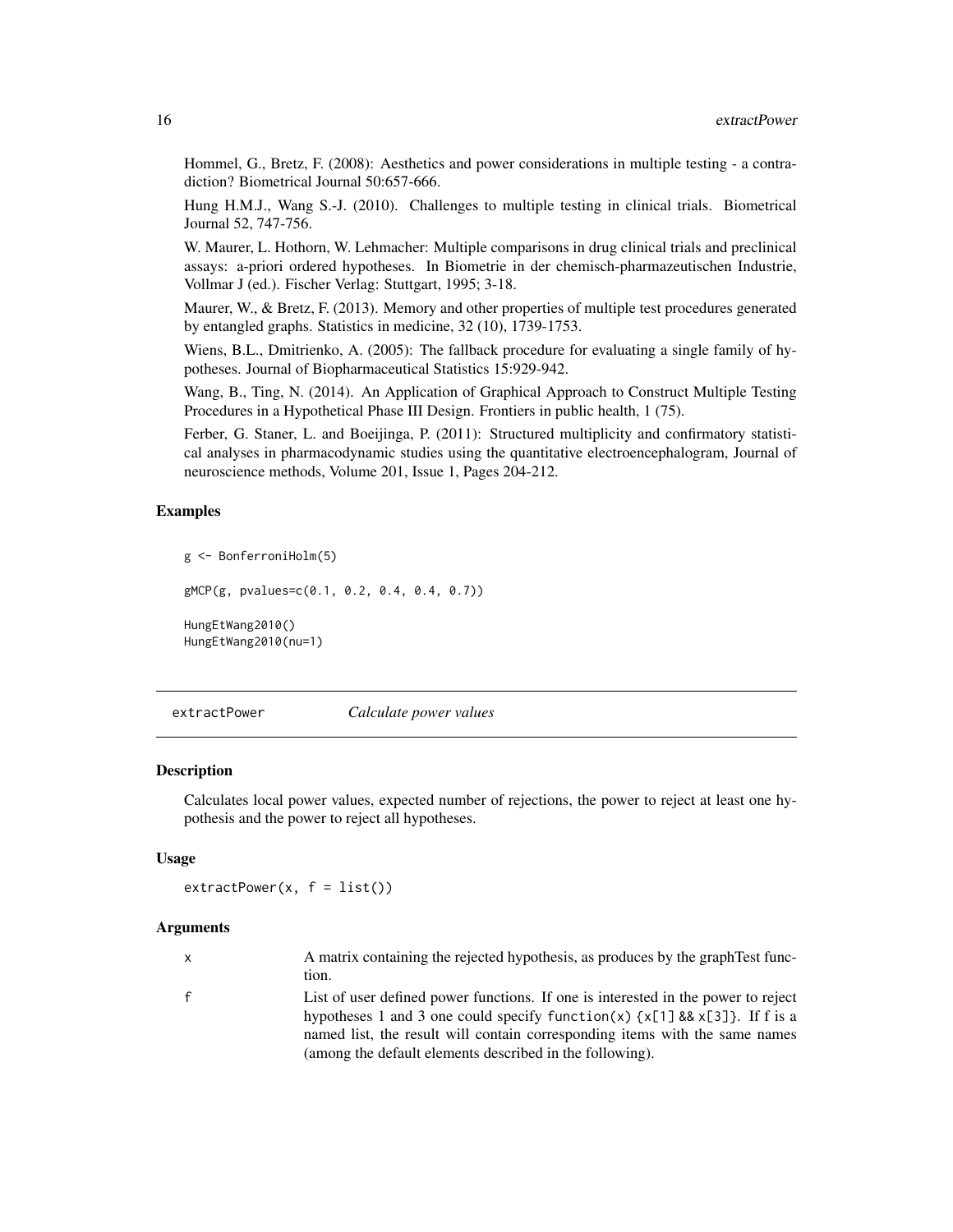## <span id="page-16-0"></span>generateBounds 17

## Value

A list containg at least the following four elements and an element for each element in the parameter f.

LocPower A numeric giving the local powers for the hypotheses

ExpNrRej The expected number of rejections

PowAtlst1 The power to reject at least one hypothesis

RejectAll The power to reject all hypotheses

generateBounds *generateBounds*

## Description

compute rejection bounds for z-scores of each elementary hypotheses within each intersection hypotheses

## Usage

generateBounds(g, w, cr, al = 0.05, hint = generateWeights(g, w), upscale = FALSE)

| g       | graph defined as a matrix, each element defines how much of the local alpha<br>reserved for the hypothesis corresponding to its row index is passed on to the<br>hypothesis corresponding to its column index                          |
|---------|----------------------------------------------------------------------------------------------------------------------------------------------------------------------------------------------------------------------------------------|
| W       | vector of weights, defines how much of the overall alpha is initially reserved for<br>each elementary hypothesis                                                                                                                       |
| cr      | correlation matrix if p-values arise from one-sided tests with multivariate normal<br>distributed test statistics for which the correlation is partially known. Unknown<br>values can be set to NA. (See details for more information) |
| al      | overall alpha level at which the family error is controlled                                                                                                                                                                            |
| hint    | if intersection hypotheses weights have already been computed (output of generate Weights)<br>can be passed here otherwise will be computed during execution                                                                           |
| upscale | if FALSE (default) the parametric test is performed at the reduced level alpha of<br>$sum(w)*alpha$ . (See details)                                                                                                                    |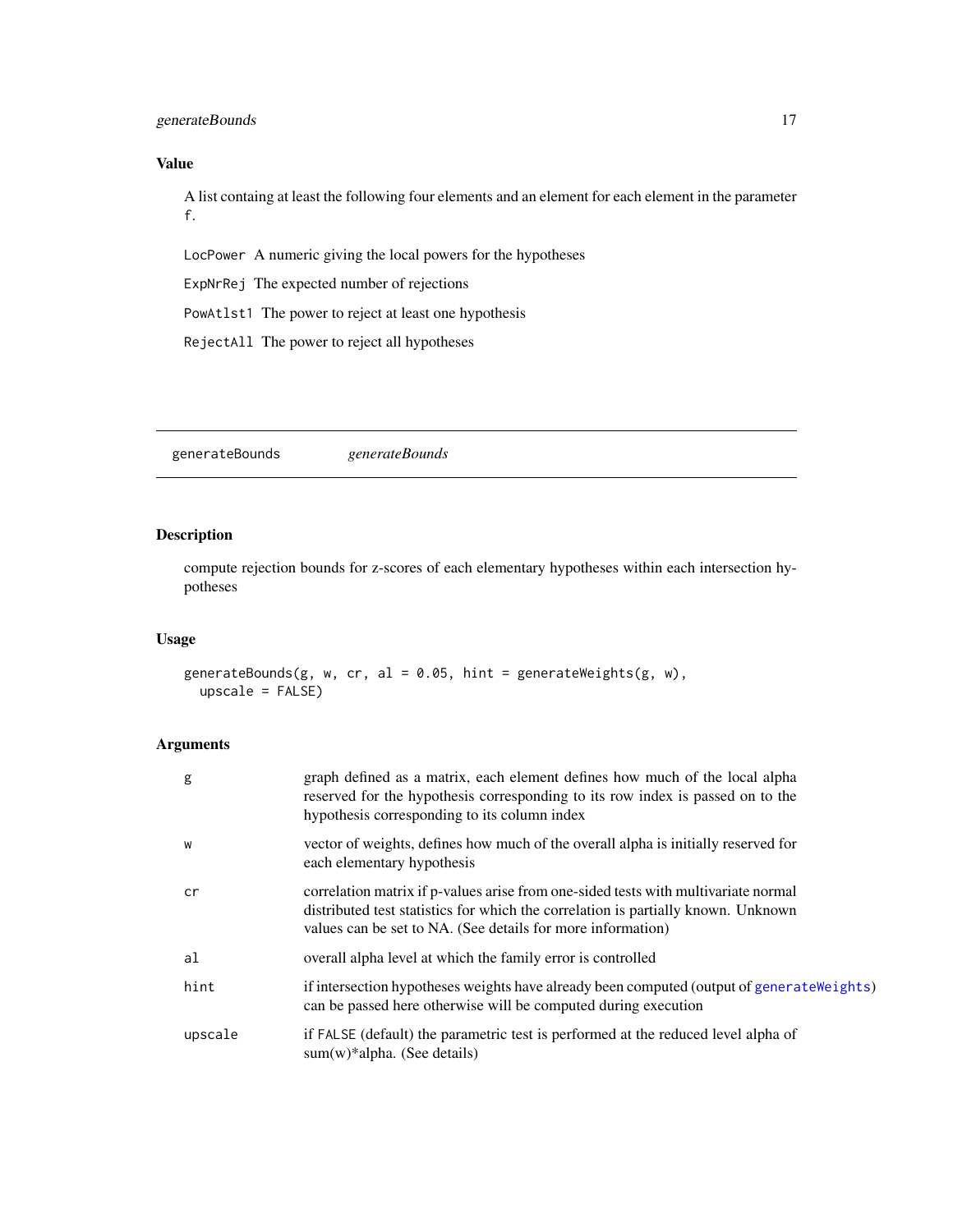#### Details

It is assumed that under the global null hypothesis  $(\Phi^{-1}(1-p_1),...,\Phi^{-1}(1-p_m))$  follow a multivariate normal distribution with correlation matrix cr where  $\Phi^{-1}$  denotes the inverse of the standard normal distribution function.

For example, this is the case if  $p_1, ..., p_m$  are the raw p-values from one-sided z-tests for each of the elementary hypotheses where the correlation between z-test statistics is generated by an overlap in the observations (e.g. comparison with a common control, group-sequential analyses etc.). An application of the transformation  $\Phi^{-1}(1-p_i)$  to raw p-values from a two-sided test will not in general lead to a multivariate normal distribution. Partial knowledge of the correlation matrix is supported. The correlation matrix has to be passed as a numeric matrix with elements of the form: correlation $[i, i] = 1$  for diagonal elements, correlation $[i, j] = \rho_{ij}$ , where  $\rho_{ij}$  is the known value of the correlation between  $\Phi^{-1}(1-p_i)$  and  $\Phi^{-1}(1-p_j)$  or NA if the corresponding correlation is unknown. For example correlation $[1,2]=0$  indicates that the first and second test statistic are uncorrelated, whereas correlation $[2,3] = NA$  means that the true correlation between statistics two and three is unknown and may take values between -1 and 1. The correlation has to be specified for complete blocks (ie.: if cor(i,j), and cor(i,k) for i!=j!=k are specified then cor(j,k) has to be specified as well) otherwise the corresponding intersection null hypotheses tests are not uniquely defined and an error is returned.

The parametric tests in (Bretz et al. (2011)) are defined such that the tests of intersection null hypotheses always exhaust the full alpha level even if the sum of weights is strictly smaller than one. This has the consequence that certain test procedures that do not test each intersection null hypothesis at the full level alpha may not be implemented (e.g., a single step Dunnett test). If upscale is set to FALSE (default) the parametric tests are performed at a reduced level alpha of  $sum(w)$  \* alpha and p-values adjusted accordingly such that test procedures with non-exhaustive weighting strategies may be implemented. If set to TRUE the tests are performed as defined in Equation  $(3)$  of (Bretz et al.  $(2011)$ ).

#### Value

Returns a matrix of rejection bounds. Each row corresponds to an intersection hypothesis. The intersection corresponding to each line is given by conversion of the line number into binary (eg. 13 is binary 1101 and corresponds to (H1,H2,H4))

#### Author(s)

Florian Klinglmueller

#### References

Bretz F, Maurer W, Brannath W, Posch M; (2008) - A graphical approach to sequentially rejective multiple testing procedures. - Stat Med - 28/4, 586-604

Frank Bretz, Martin Posch, Ekkehard Glimm, Florian Klinglmueller, Willi Maurer, Kornelius Rohmeyer (2011): Graphical approaches for multiple comparison procedures using weighted Bonferroni, Simes or parametric tests. Biometrical Journal 53 (6), pages 894-913, Wiley. [http://onlinelibrar](http://onlinelibrary.wiley.com/doi/10.1002/bimj.201000239/full)y. [wiley.com/doi/10.1002/bimj.201000239/full](http://onlinelibrary.wiley.com/doi/10.1002/bimj.201000239/full)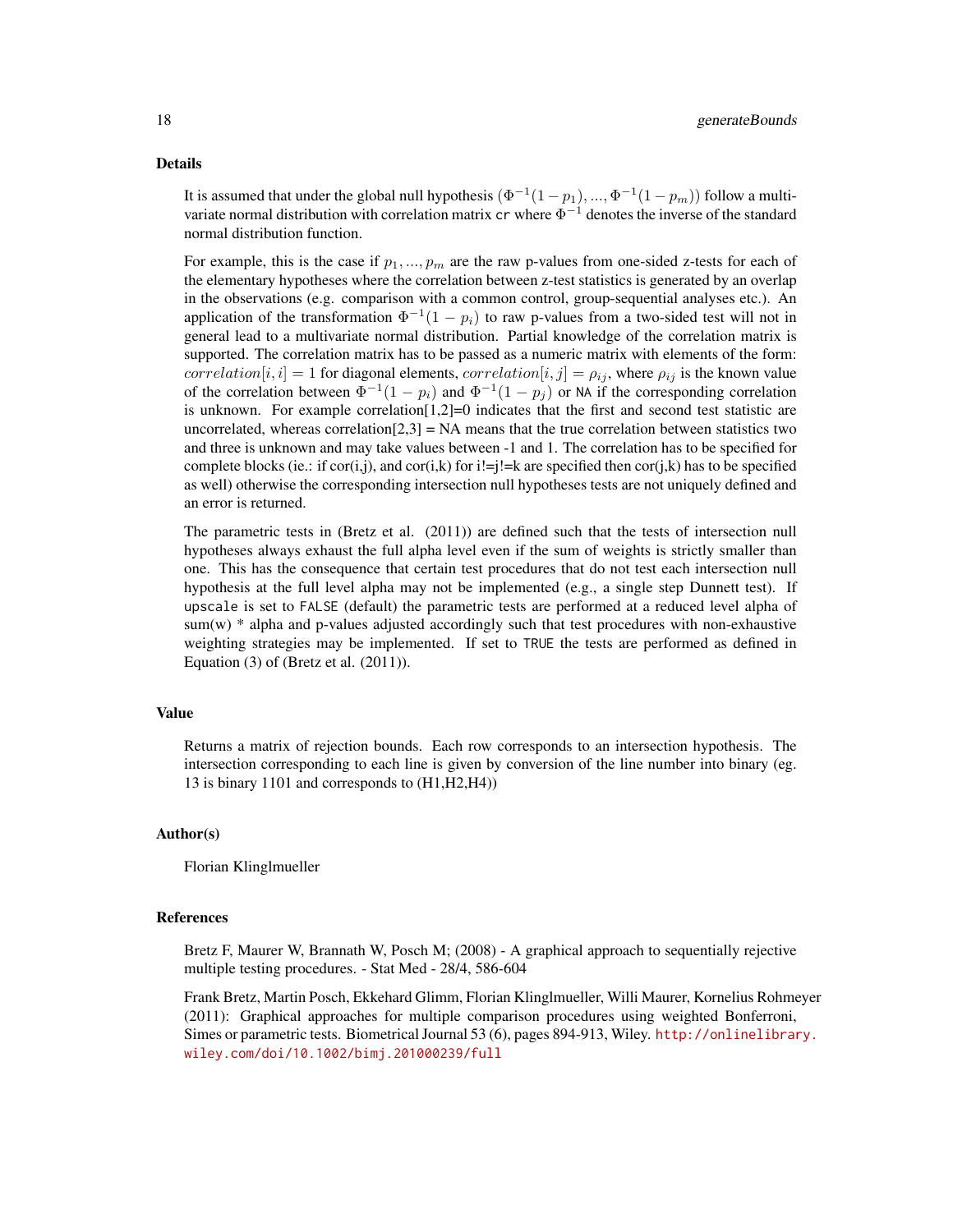## <span id="page-18-0"></span>generatePvals 19

## Examples

```
## Define some graph as matrix
g \le - matrix(c(0, 0, 1, 0, 1)0,0,0,1,
              0,1,0,0,
              1,0,0,0), nrow = 4,byrow=TRUE)
## Choose weights
w < -c(.5,.5,0,0)## Some correlation (upper and lower first diagonal 1/2)
c \leftarrow diag(4)c[1:2,3:4] <- NA
c[3:4,1:2] <- NA
c[1,2] <- 1/2
c[2,1] <- 1/2c[3, 4] <- 1/2
c[4,3] <- 1/2
## Boundaries for correlated test statistics at alpha level .05:
generateBounds(g,w,c,.05)
```
<span id="page-18-1"></span>generatePvals *generatePvals*

## Description

compute adjusted p-values either for the closed test defined by the graph or for each elementary hypotheses within each intersection hypotheses

## Usage

```
generatePvals(g, w, cr, p, adjusted = TRUE, hint = generateWeights(g, w),
 upscale = FALSE)
```

| g  | graph defined as a matrix, each element defines how much of the local alpha<br>reserved for the hypothesis corresponding to its row index is passed on to the<br>hypothesis corresponding to its column index                          |
|----|----------------------------------------------------------------------------------------------------------------------------------------------------------------------------------------------------------------------------------------|
| W  | vector of weights, defines how much of the overall alpha is initially reserved for<br>each elementary hypothesis                                                                                                                       |
| cr | correlation matrix if p-values arise from one-sided tests with multivariate normal<br>distributed test statistics for which the correlation is partially known. Unknown<br>values can be set to NA. (See details for more information) |
| p  | vector of observed unadjusted p-values, that belong to test-statistics with a joint<br>multivariate normal null distribution with (partially) known correlation matrix<br>cr                                                           |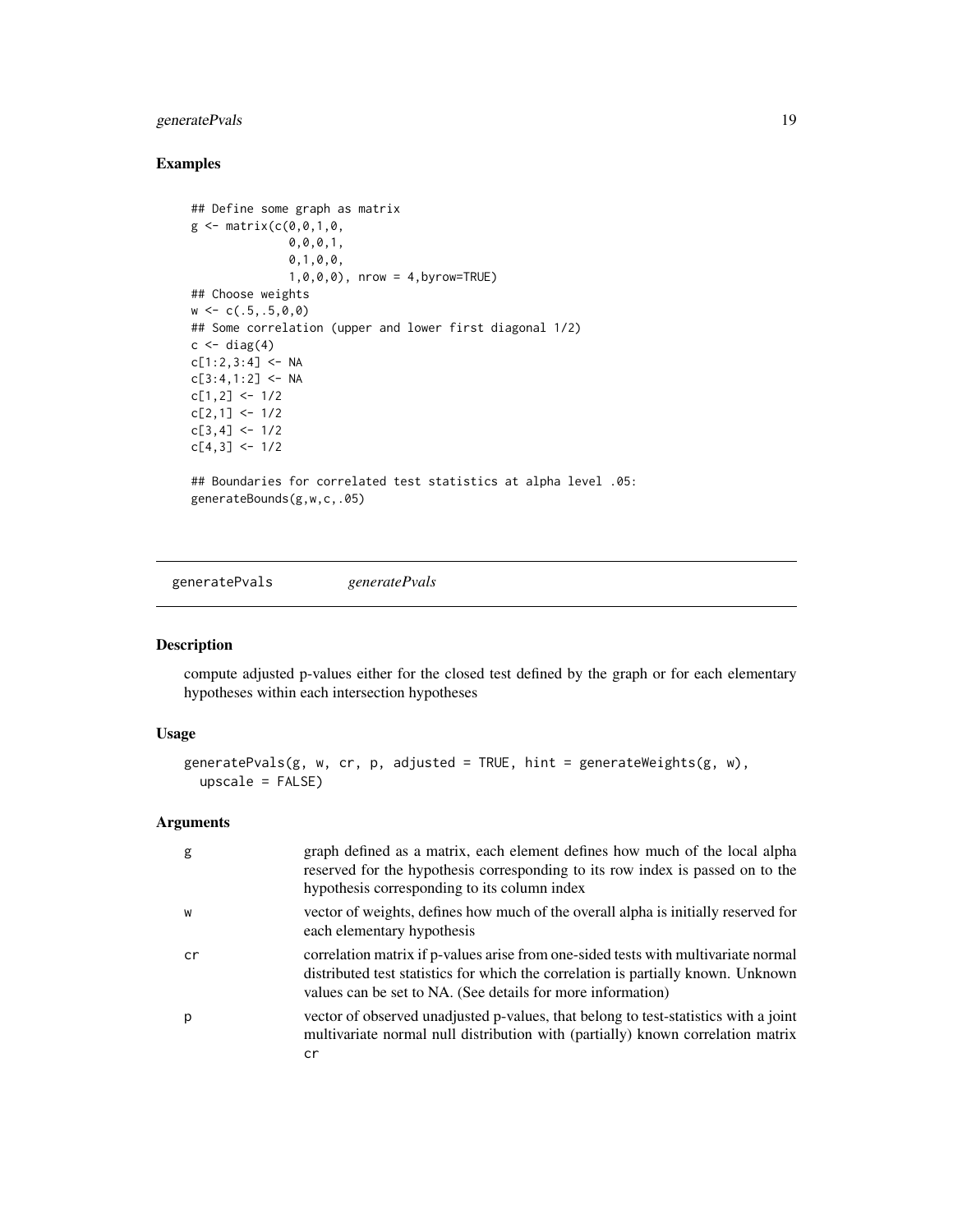<span id="page-19-0"></span>20 generatePvals

| adjusted | logical, if TRUE (default) adjusted p-values for the closed test are returned, else<br>a matrix of p-values adjusted only for each intersection hypothesis is returned |
|----------|------------------------------------------------------------------------------------------------------------------------------------------------------------------------|
| hint     | if intersection hypotheses weights have already been computed (output of generate Weights)<br>can be passed here otherwise will be computed during execution           |
| upscale  | if FALSE (default) the p-values are additionally adjusted for the case that non-<br>exhaustive weights are specified. (See details)                                    |

#### Details

It is assumed that under the global null hypothesis  $(\Phi^{-1}(1-p_1), ..., \Phi^{-1}(1-p_m))$  follow a multivariate normal distribution with correlation matrix cr where  $\Phi^{-1}$  denotes the inverse of the standard normal distribution function.

For example, this is the case if  $p_1, ..., p_m$  are the raw p-values from one-sided z-tests for each of the elementary hypotheses where the correlation between z-test statistics is generated by an overlap in the observations (e.g. comparison with a common control, group-sequential analyses etc.). An application of the transformation  $\Phi^{-1}(1-p_i)$  to raw p-values from a two-sided test will not in general lead to a multivariate normal distribution. Partial knowledge of the correlation matrix is supported. The correlation matrix has to be passed as a numeric matrix with elements of the form:  $cr[i, i] = 1$  for diagonal elements,  $cr[i, j] = \rho_{ij}$ , where  $\rho_{ij}$  is the known value of the correlation between  $\Phi^{-1}(1-p_i)$  and  $\Phi^{-1}(1-p_j)$  or NA if the corresponding correlation is unknown. For example  $cr[1,2]=0$  indicates that the first and second test statistic are uncorrelated, whereas  $cr[2,3] = NA$  means that the true correlation between statistics two and three is unknown and may take values between -1 and 1. The correlation has to be specified for complete blocks (ie.: if cor(i,j), and cor(i,k) for i!=j!=k are specified then cor(j,k) has to be specified as well) otherwise the corresponding intersection null hypotheses tests are not uniquely defined and an error is returned.

The parametric tests in (Bretz et al. (2011)) are defined such that the tests of intersection null hypotheses always exhaust the full alpha level even if the sum of weights is strictly smaller than one. This has the consequence that certain test procedures that do not test each intersection null hypothesis at the full level alpha may not be implemented (e.g., a single step Dunnett test). If upscale is set to FALSE (default) the parametric tests are performed at a reduced level alpha of  $sum(w)$  \* alpha and p-values adjusted accordingly such that test procedures with non-exhaustive weighting strategies may be implemented. If set to TRUE the tests are performed as defined in Equation (3) of (Bretz et al. (2011)).

#### Value

If adjusted is set to true returns a vector of adjusted p-values. Any elementary null hypothesis is rejected if its corresponding adjusted p-value is below the predetermined alpha level. For adjusted set to false a matrix with p-values adjusted only within each intersection hypotheses is returned. The intersection corresponding to each line is given by conversion of the line number into binary (eg. 13 is binary 1101 and corresponds to (H1,H2,H4)). If any adjusted p-value within a given line falls below alpha, then the corresponding intersection hypotheses can be rejected.

#### Author(s)

Florian Klinglmueller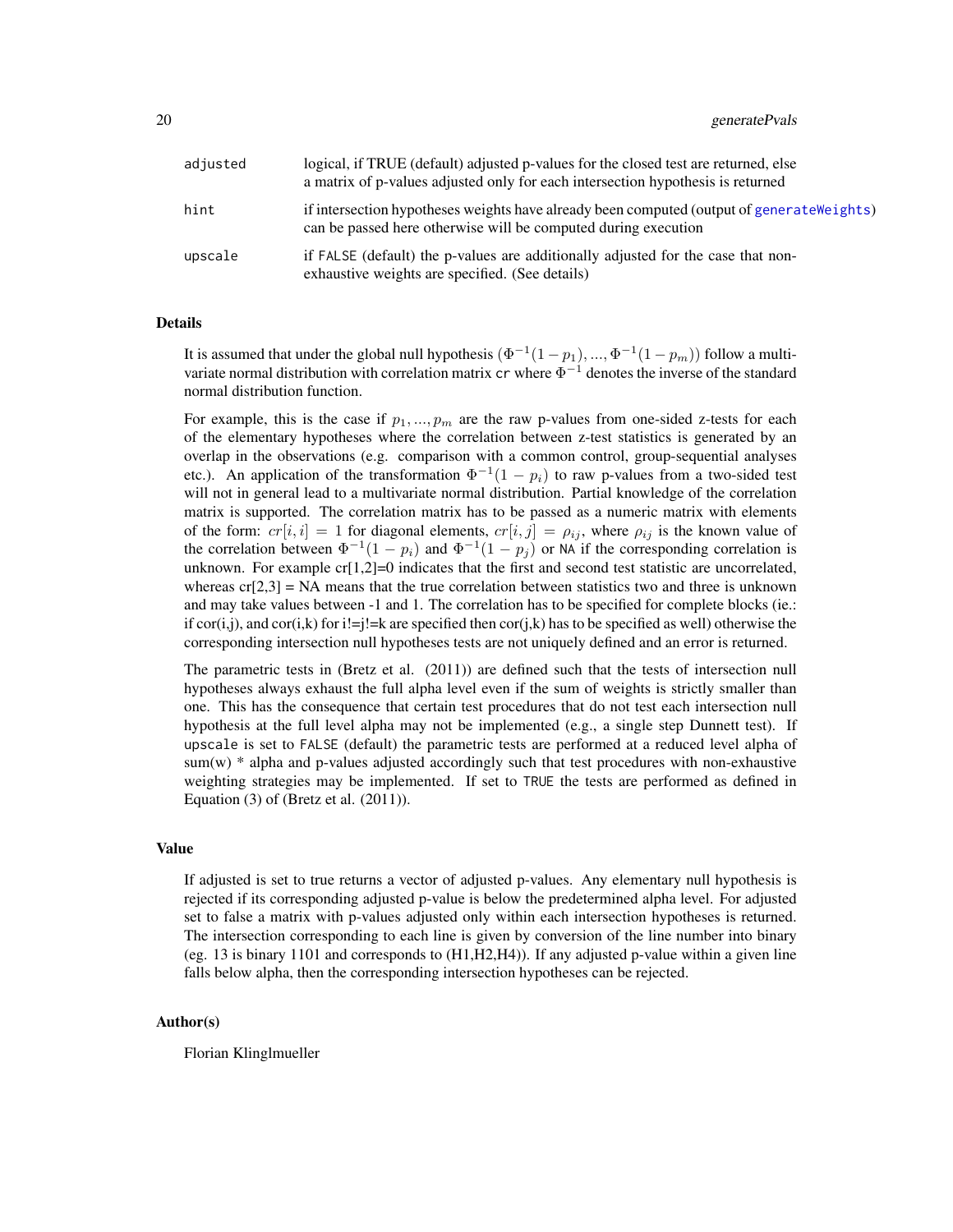#### <span id="page-20-0"></span>generateTest 21

#### References

Bretz F, Maurer W, Brannath W, Posch M; (2008) - A graphical approach to sequentially rejective multiple testing procedures. - Stat Med - 28/4, 586-604 Bretz F, Posch M, Glimm E, Klinglmueller F, Maurer W, Rohmeyer K; (2011) - Graphical approaches for multiple endpoint problems using weighted Bonferroni, Simes or parametric tests - to appear

## Examples

```
## Define some graph as matrix
g \le - matrix(c(0,0,1,0, 0,0,0,1, 0,1,0,0, 1,0,0,0), nrow = 4, byrow=TRUE)
## Choose weights
w \leftarrow c(.5,.5,0,0)## Some correlation (upper and lower first diagonal 1/2)
c \leftarrow diag(4)c[1:2,3:4] <- NA
c[3:4,1:2] <- NA
c[1,2] <- 1/2c[2,1] <- 1/2
c[3,4] < -1/2c[4,3] <- 1/2
## p-values as Section 3 of Bretz et al. (2011),
p <- c(0.0121,0.0337,0.0084,0.0160)
## Boundaries for correlated test statistics at alpha level .05:
generatePvals(g,w,c,p)
g <- Entangled2Maurer2012()
generatePvals(g=g, cr=diag(5), p=rep(0.1,5))
```
generateTest *generateTest*

#### Description

generates a test function for the multiple comparison procedure with correlated test statistics defined by a graph

#### Usage

```
generateTest(g, w, cr, al, upscale = FALSE)
```
#### Arguments

g graph defined as a matrix, each element defines how much of the local alpha reserved for the hypothesis corresponding to its row index is passed on to the hypothesis corresponding to its column index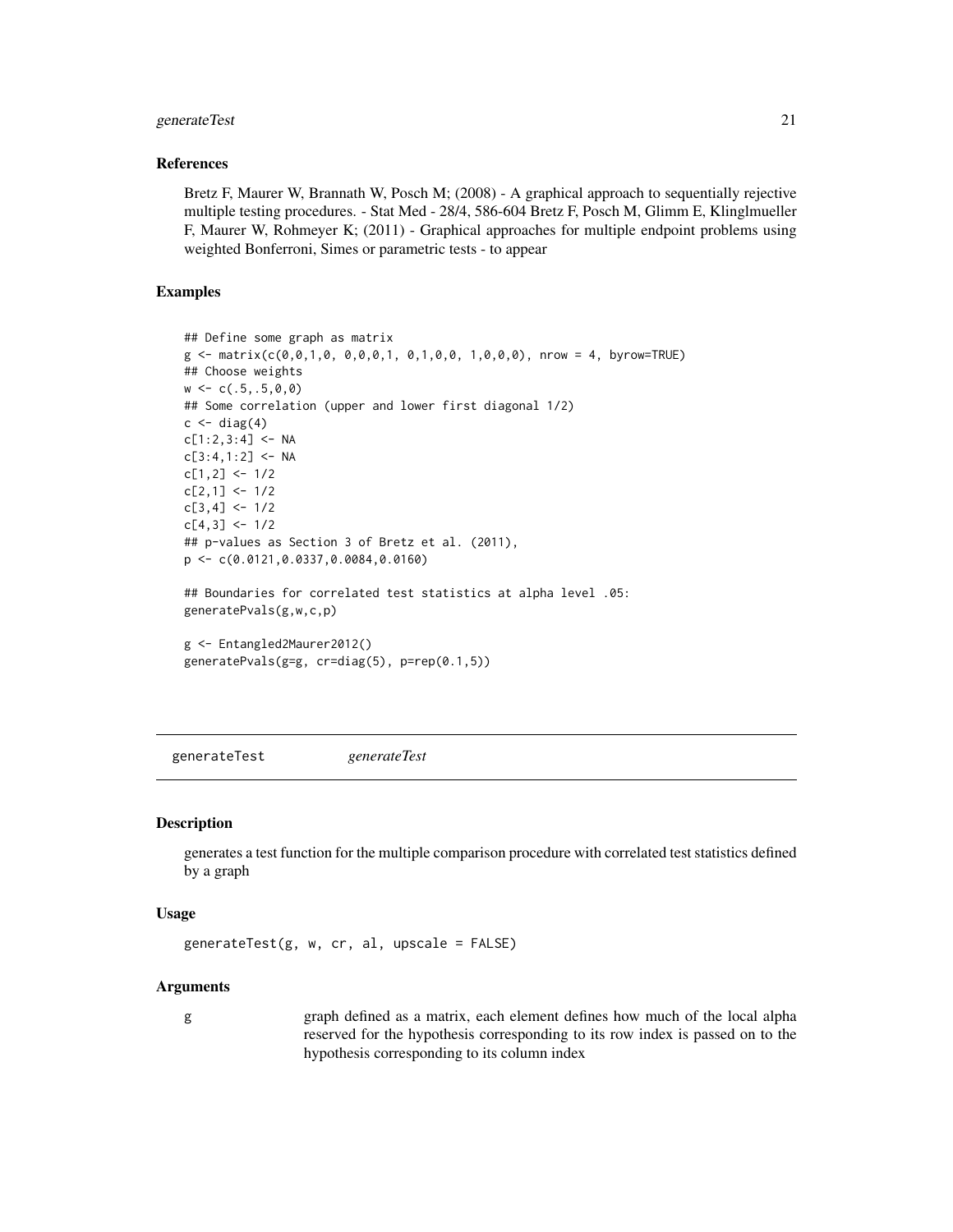| W       | vector of weights, defines how much of the overall alpha is initially reserved for<br>each elementary hypothesis                                                                                                                       |
|---------|----------------------------------------------------------------------------------------------------------------------------------------------------------------------------------------------------------------------------------------|
| cr      | correlation matrix if p-values arise from one-sided tests with multivariate normal<br>distributed test statistics for which the correlation is partially known. Unknown<br>values can be set to NA. (See details for more information) |
| al      | overall alpha level at which the family error is controlled                                                                                                                                                                            |
| upscale | if FALSE (default) the parametric tests are performed at a reduced level alpha of<br>$sum(w) * alpha$ . (See details)                                                                                                                  |

## Details

It is assumed that under the global null hypothesis  $(\Phi^{-1}(1-p_1), ..., \Phi^{-1}(1-p_m))$  follow a multivariate normal distribution with correlation matrix cr where  $\Phi^{-1}$  denotes the inverse of the standard normal distribution function.

For example, this is the case if  $p_1, ..., p_m$  are the raw p-values from one-sided z-tests for each of the elementary hypotheses where the correlation between z-test statistics is generated by an overlap in the observations (e.g. comparison with a common control, group-sequential analyses etc.). An application of the transformation  $\Phi^{-1}(1-p_i)$  to raw p-values from a two-sided test will not in general lead to a multivariate normal distribution. Partial knowledge of the correlation matrix is supported. The correlation matrix has to be passed as a numeric matrix with elements of the form:  $cr[i, i] = 1$  for diagonal elements,  $cr[i, j] = \rho_{ij}$ , where  $\rho_{ij}$  is the known value of the correlation between  $\Phi^{-1}(1-p_i)$  and  $\Phi^{-1}(1-p_j)$  or NA if the corresponding correlation is unknown. For example  $cr[1,2]=0$  indicates that the first and second test statistic are uncorrelated, whereas  $cr[2,3] = NA$  means that the true correlation between statistics two and three is unknown and may take values between -1 and 1. The correlation has to be specified for complete blocks (ie.: if cor(i,j), and cor(i,k) for i!=j!=k are specified then cor(j,k) has to be specified as well) otherwise the corresponding intersection null hypotheses tests are not uniquely defined and an error is returned.

The parametric tests in (Bretz et al. (2011)) are defined such that the tests of intersection null hypotheses always upscale the full alpha level even if the sum of weights is strictly smaller than one. This has the consequence that certain test procedures that do not test each intersection null hypothesis at the full level alpha may not be implemented (e.g., a single step Dunnett test). If upscale is set to FALSE (default) the parametric tests are performed at a reduced level alpha of sum(w)  $*$  alpha. If set to TRUE the tests are performed as defined in Equation (3) of (Bretz et al. (2011)).

## Value

Returns a function that will take a vector of z-scores to which the test will be applied. This function in turn will return a boolean vector with elements false if the particular elementary hypothesis can not be rejected and true otherwise.

#### Author(s)

Florian Klinglmueller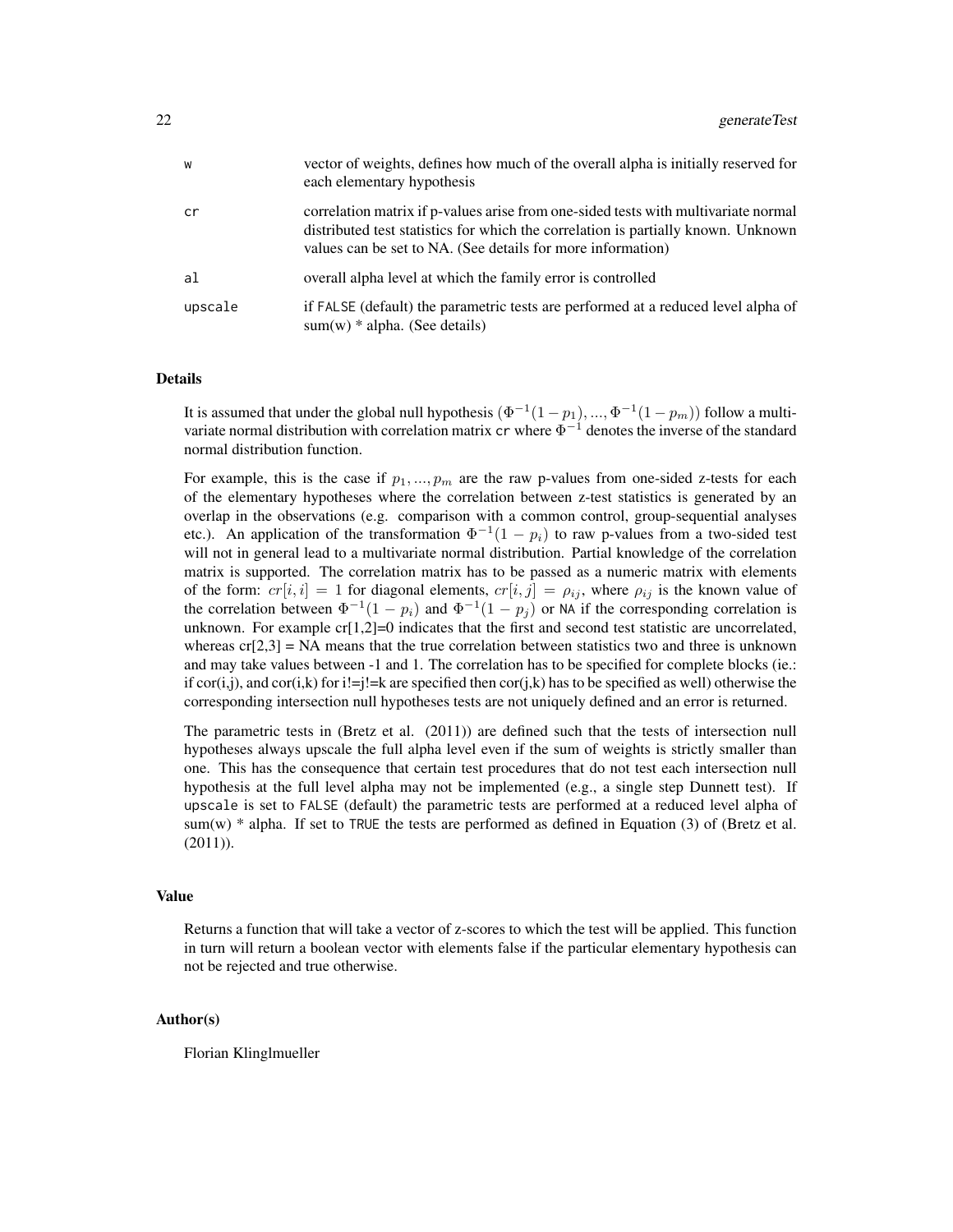## <span id="page-22-0"></span>generateWeights 23

#### References

Bretz F, Maurer W, Brannath W, Posch M; (2008) - A graphical approach to sequentially rejective multiple testing procedures. - Stat Med - 28/4, 586-604 Bretz F, Posch M, Glimm E, Klinglmueller F, Maurer W, Rohmeyer K; (2011) - Graphical approaches for multiple endpoint problems using weighted Bonferroni, Simes or parametric tests - to appear

## Examples

```
## Define some graph as matrix
g \leftarrow matrix(c(0, 0, 1, 0, 1)0,0,0,1,
               0,1,0,0,
               1,0,0,0), nrow = 4,byrow=TRUE)
## Choose weights
w \leq -c(.5,.5,0,0)## Some correlation (upper and lower first diagonal 1/2)
c \leftarrow diag(4)c[1:2,3:4] <- NA
c[3:4,1:2] <- NA
c[1,2] <- 1/2
c[2,1] <- 1/2
c[3,4] <- 1/2c[4,3] < -1/2## Test function for further use:
myTest <- generateTest(g,w,c,.05)
myTest(c(3,2,1,2))
```
<span id="page-22-1"></span>generateWeights *generateWeights*

#### Description

compute Weights for each intersection Hypotheses in the closure of a graph based multiple testing procedure

## Usage

```
generateWeights(g, w)
```
#### Arguments

g Graph either defined as a matrix (each element defines how much of the local alpha reserved for the hypothesis corresponding to its row index is passed on to the hypothesis corresponding to its column index), as graphMCP object or as entangledMCP object.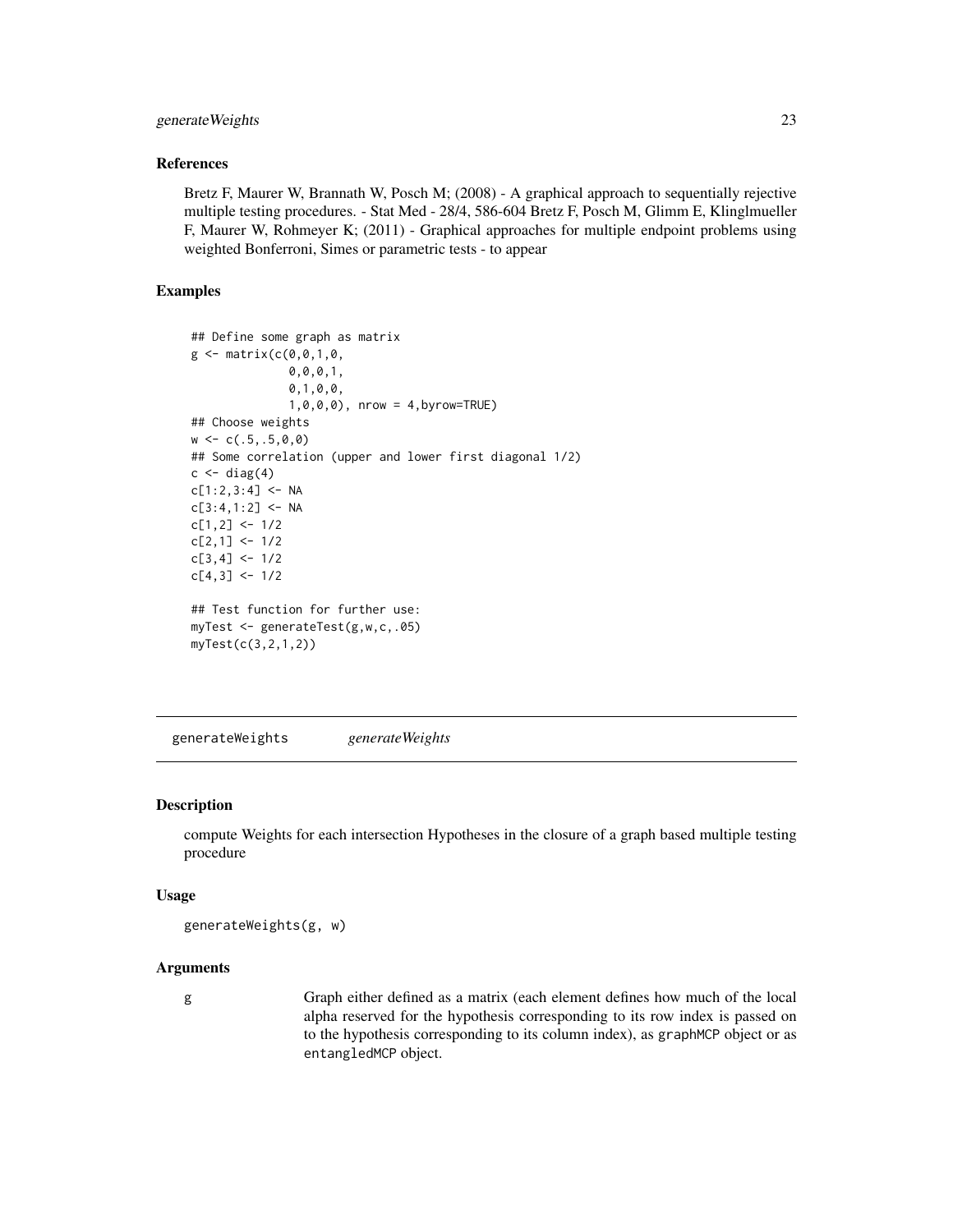w Vector of weights, defines how much of the overall alpha is initially reserved for each elementary hypthosis. Can be missing if g is a graphMCP object (in which case the weights from the graph object are used). Will be ignored if g is an entangledMCP object (since then the matrix of weights from this object is used).

#### Value

Returns matrix with each row corresponding to one intersection hypothesis in the closure of the multiple testing problem. The first half of elements indicate whether an elementary hypotheses is in the intersection  $(1)$  or not  $(0)$ . The second half of each row gives the weights allocated to each elementary hypotheses in the intersection.

## Author(s)

Florian Klinglmueller <float@lefant.net>, Kornelius Rohmeyer <rohmeyer@small-projects.de>

## References

Bretz F, Maurer W, Brannath W, Posch M; (2008) - A graphical approach to sequentially rejective multiple testing procedures. - Stat Med - 28/4, 586-604 Bretz F, Posch M, Glimm E, Klinglmueller F, Maurer W, Rohmeyer K; (2011) - Graphical approaches for multiple endpoint problems using weighted Bonferroni, Simes or parametric tests - to appear

## Examples

```
g \le - matrix(c(0, 0, 1, 0, 1)0,0,0,1,
                0,1,0,0,
                1,0,0,0), nrow = 4,byrow=TRUE)
## Choose weights
w \leq -c(.5,.5,0,0)## Weights of conventional gMCP test:
generateWeights(g,w)
g <- Entangled2Maurer2012()
```

```
generateWeights(g)
```

```
getJavaInfo Get Memory and Runtime Info from JVM
```
## Description

Get Memory and Runtime Info from JVM

#### Usage

```
getJavaInfo(memory = TRUE, filesystem = TRUE, runtime = TRUE)
```
<span id="page-23-0"></span>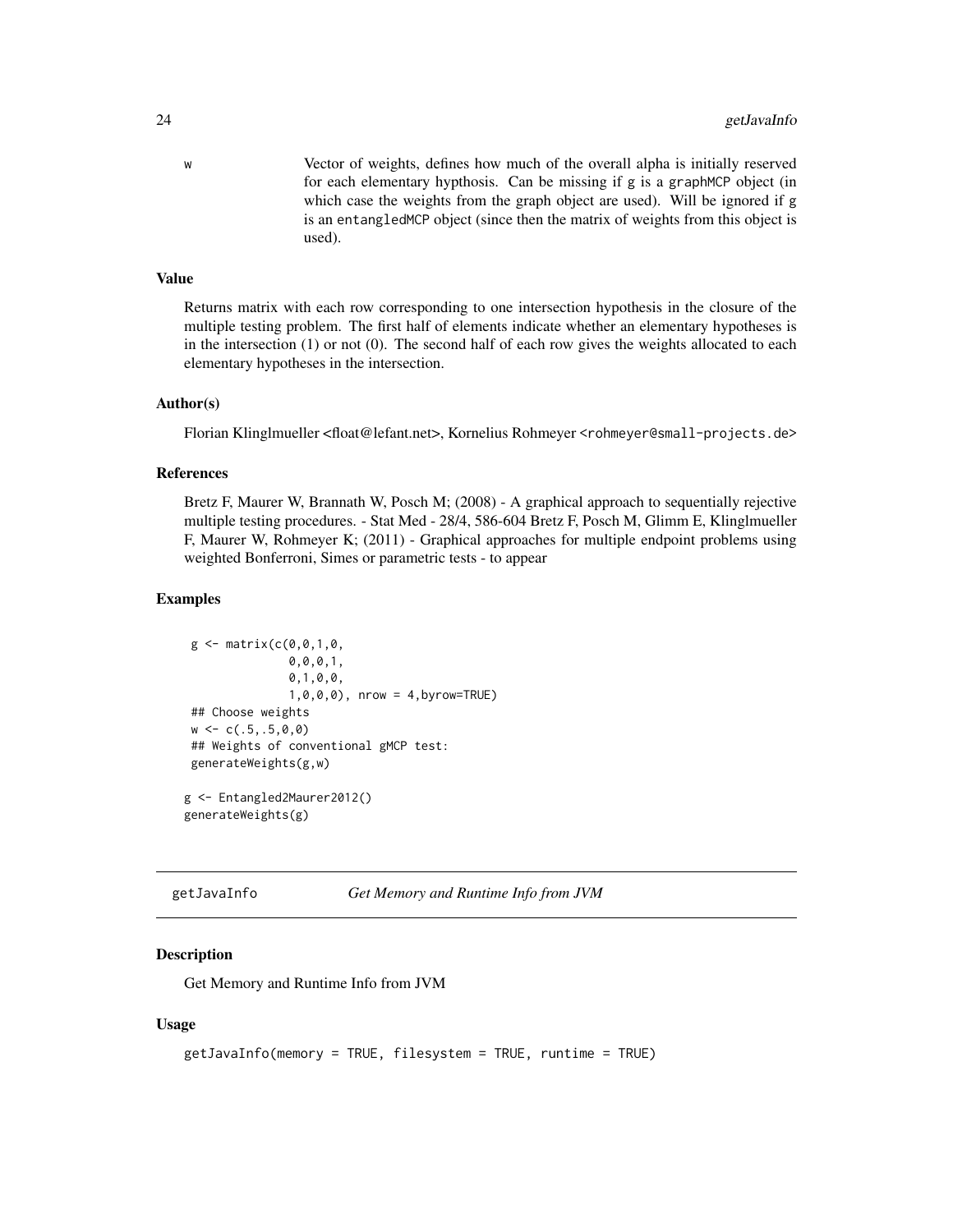#### <span id="page-24-0"></span>gMCP  $\sim$  25

## Arguments

| Logical whether to include memory information + number of available cores                     |
|-----------------------------------------------------------------------------------------------|
| Logical whether to include filesystem information (Total, free and usable space)              |
| Logical whether to include runtime information (Class Path, Library Path, Input<br>Arguments) |
|                                                                                               |

## Value

character vector of length 1 containing the memory and runtime info.

## Author(s)

Kornelius Rohmeyer <rohmeyer@small-projects.de>

## Examples

```
## Not run:
cat(getJavaInfo())
## End(Not run)
```
<span id="page-24-1"></span>gMCP *Graph based Multiple Comparison Procedures*

## Description

Performs a graph based multiple test procedure for a given graph and unadjusted p-values.

#### Usage

```
gMCP(graph, pvalues, test, correlation, alpha = 0.05, approxEps = TRUE,
 eps = 10^*(-3), ..., upscale = ifelse(missing(test) &&
  !missing(correlation) || !missing(test) && test == "Bretz2011", TRUE, FALSE),
 useC = FALSE, verbose = FALSE, keepWeights = FALSE, adjPValues = TRUE)
```

| graph   | A graph of class graphMCP.                                                                                                                                                                                                                                                                                                                           |
|---------|------------------------------------------------------------------------------------------------------------------------------------------------------------------------------------------------------------------------------------------------------------------------------------------------------------------------------------------------------|
| pvalues | A numeric vector specifying the p-values for the graph based MCP. Note the<br>assumptions in the details section for the parametric tests, when a correlation is<br>specified.                                                                                                                                                                       |
| test    | Should be either "Bonferroni", "Simes" or "parametric". If not specified by<br>default the Bonferroni-based test procedure is used if no correlation is specified<br>or the algorithm from Bretz et al. 2011 if a correlation is specified. If test<br>is set to "Simes" the weighted Simes test will be performed for each subset of<br>hypotheses. |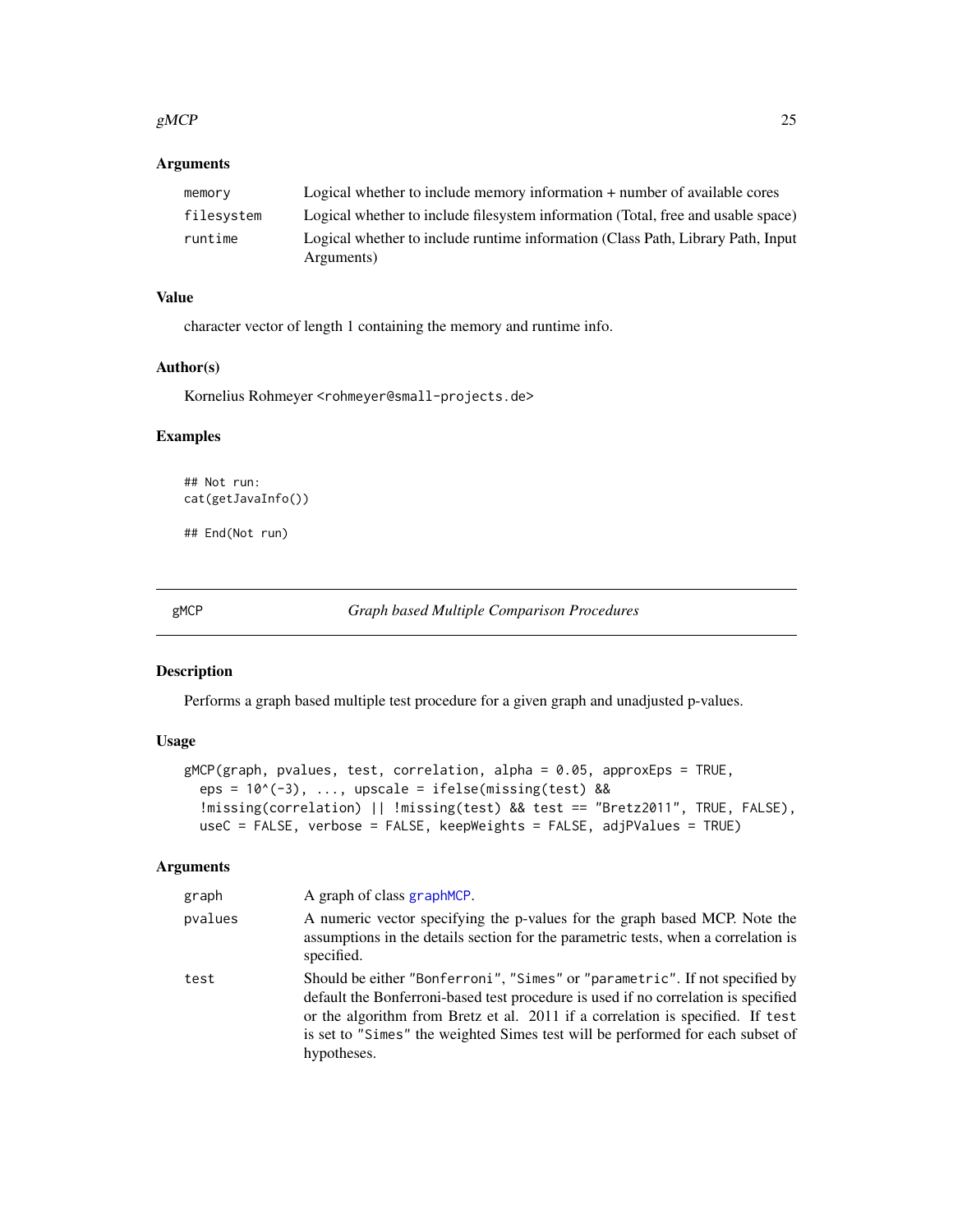<span id="page-25-0"></span>

| correlation | Optional correlation matrix. If the weighted Simes test is performed, it is checked<br>whether type I error rate can be ensured and a warning is given if this is not the<br>case. For parametric tests the p-values must arise from one-sided tests with<br>multivariate normal distributed test statistics for which the correlation is (par-<br>tially) known. In that case a weighted parametric closed test is performed (also<br>see generatePvals). Unknown values can be set to NA. (See details for more<br>information) |
|-------------|-----------------------------------------------------------------------------------------------------------------------------------------------------------------------------------------------------------------------------------------------------------------------------------------------------------------------------------------------------------------------------------------------------------------------------------------------------------------------------------------------------------------------------------|
| alpha       | A numeric specifying the maximal allowed type one error rate.                                                                                                                                                                                                                                                                                                                                                                                                                                                                     |
| approxEps   | A boolean specifying whether epsilon values should be substituted with the<br>value given in the parameter eps.                                                                                                                                                                                                                                                                                                                                                                                                                   |
| eps         | A numeric scalar specifying a value for epsilon edges.                                                                                                                                                                                                                                                                                                                                                                                                                                                                            |
| .           | Test specific arguments can be given here.                                                                                                                                                                                                                                                                                                                                                                                                                                                                                        |
| upscale     | Logical. If upscale=FALSE then for each intersection of hypotheses (i.e. each<br>subgraph) a weighted test is performed at the possibly reduced level alpha of<br>$sum(w)*alpha$ , where sum(w) is the sum of all node weights in this subset. If<br>upscale=TRUE all weights are upscaled, so that $sum(w)=1$ .<br>For backward comptibility the default value is TRUE if a the parameter test is<br>missing, but parameter correlation is specified or if test=="Bretz2011".                                                    |
| useC        | Logical scalar. If TRUE neither adjusted p-values nor intermediate graphs are<br>returned, but the calculation is sped up by using code written in C. THIS CODE<br>IS NOT FOR PRODUCTIVE USE YET! If approxEps is FALSE and the graph<br>contains epsilon edges, a warning is thrown and useC will be ignored.                                                                                                                                                                                                                    |
| verbose     | Logical scalar. If TRUE verbose output is generated.                                                                                                                                                                                                                                                                                                                                                                                                                                                                              |
| keepWeights | Logical scalar. If FALSE the weight of a node without outgoing edges is set to 0<br>if it is removed. Otherwise it keeps its weight.                                                                                                                                                                                                                                                                                                                                                                                              |
| adjPValues  | Logical scalar. If FALSE no adjusted p-values will be calculated. Especially for<br>the weighted Simes test this will result in significantly less calculations in most<br>cases.                                                                                                                                                                                                                                                                                                                                                 |

## Details

For the Bonferroni procedure the p-values can arise from any statistical test, but if you improve the test by specifying a correlation matrix, the following assumptions apply:

It is assumed that under the global null hypothesis  $(\Phi^{-1}(1-p_1), ..., \Phi^{-1}(1-p_m))$  follow a multivariate normal distribution with correlation matrix correlation where  $\Phi^{-1}$  denotes the inverse of the standard normal distribution function.

For example, this is the case if  $p_1, ..., p_m$  are the raw p-values from one-sided z-tests for each of the elementary hypotheses where the correlation between z-test statistics is generated by an overlap in the observations (e.g. comparison with a common control, group-sequential analyses etc.). An application of the transformation  $\Phi^{-1}(1-p_i)$  to raw p-values from a two-sided test will not in general lead to a multivariate normal distribution. Partial knowledge of the correlation matrix is supported. The correlation matrix has to be passed as a numeric matrix with elements of the form: correlation $[i, i] = 1$  for diagonal elements, correlation  $[i, j] = \rho_{ij}$ , where  $\rho_{ij}$  is the known value of the correlation between  $\Phi^{-1}(1-p_i)$  and  $\Phi^{-1}(1-p_j)$  or NA if the corresponding correlation is unknown. For example correlation $[1,2]=0$  indicates that the first and second test statistic are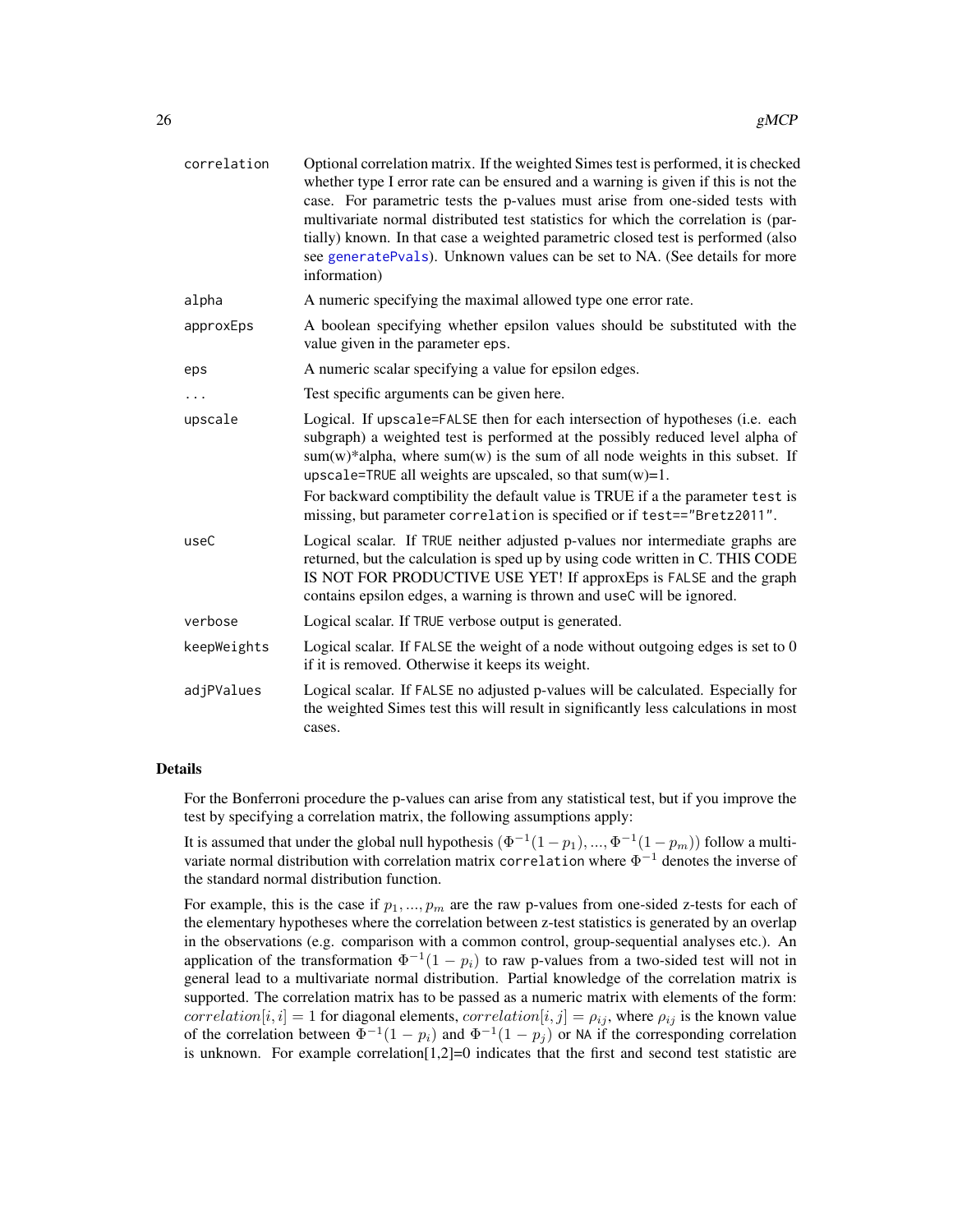#### <span id="page-26-0"></span>gMCP  $27$

uncorrelated, whereas correlation $[2,3] = NA$  means that the true correlation between statistics two and three is unknown and may take values between -1 and 1. The correlation has to be specified for complete blocks (ie.: if cor(i,j), and cor(i,j') for  $i!=j!=j'$  are specified then cor(i,j') has to be specified as well) otherwise the corresponding intersection null hypotheses tests are not uniquely defined and an error is returned.

For further details see the given references.

## Value

An object of class gMCPResult, more specifically a list with elements

graphs list of graphs

pvalues p-values

rejected logical whether hyptheses could be rejected

adjPValues adjusted p-values

## Author(s)

Kornelius Rohmeyer <rohmeyer@small-projects.de>

#### References

Frank Bretz, Willi Maurer, Werner Brannath, Martin Posch: A graphical approach to sequentially rejective multiple test procedures. Statistics in Medicine 2009 vol. 28 issue 4 page 586-604. [http:](http://www.meduniwien.ac.at/fwf_adaptive/papers/bretz_2009_22.pdf) [//www.meduniwien.ac.at/fwf\\_adaptive/papers/bretz\\_2009\\_22.pdf](http://www.meduniwien.ac.at/fwf_adaptive/papers/bretz_2009_22.pdf)

Bretz F., Posch M., Glimm E., Klinglmueller F., Maurer W., Rohmeyer K. (2011): Graphical approaches for multiple endpoint problems using weighted Bonferroni, Simes or parametric tests. Biometrical Journal 53 (6), pages 894-913, Wiley. [http://onlinelibrary.wiley.com/doi/10.](http://onlinelibrary.wiley.com/doi/10.1002/bimj.201000239/full) [1002/bimj.201000239/full](http://onlinelibrary.wiley.com/doi/10.1002/bimj.201000239/full)

Strassburger K., Bretz F.: Compatible simultaneous lower confidence bounds for the Holm procedure and other Bonferroni based closed tests. Statistics in Medicine 2008; 27:4914-4927.

Hommel G., Bretz F., Maurer W.: Powerful short-cuts for multiple testing procedures with special reference to gatekeeping strategies. Statistics in Medicine 2007; 26:4063-4073.

Guilbaud O.: Simultaneous confidence regions corresponding to Holm's stepdown procedure and other closed-testing procedures. Biometrical Journal 2008; 50:678-692.

## See Also

[graphMCP](#page-35-1) [graphNEL](#page-0-0)

#### Examples

```
g <- BonferroniHolm(5)
gMCP(g, pvalues=c(0.01, 0.02, 0.04, 0.04, 0.7))
# Simple Bonferroni with empty graph:
g2 <- matrix2graph(matrix(0, nrow=5, ncol=5))
```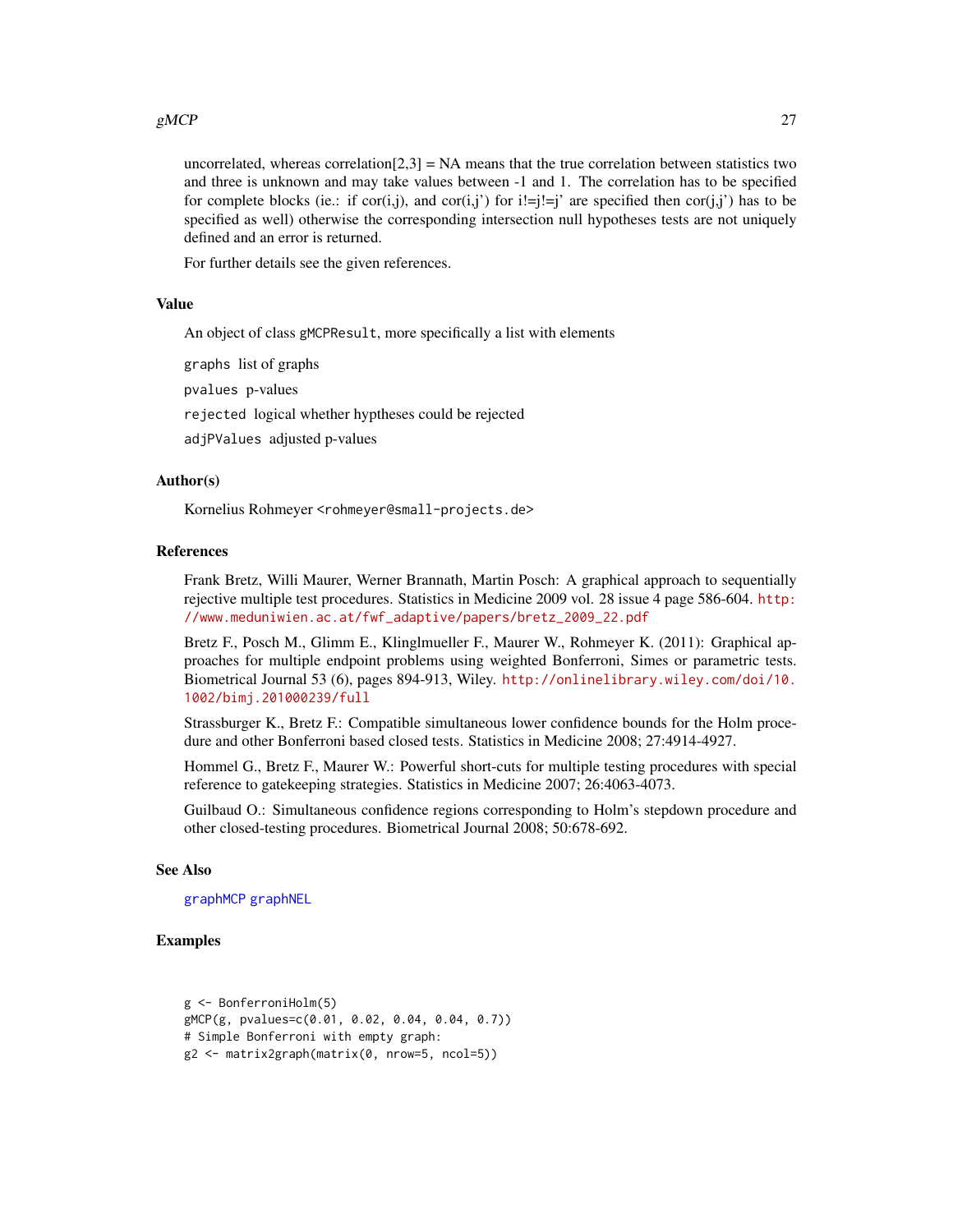```
gMCP(g2, pvalues=c(0.01, 0.02, 0.04, 0.04, 0.7))
# With 'upscale=TRUE' equal to BonferroniHolm:
gMCP(g2, pvalues=c(0.01, 0.02, 0.04, 0.04, 0.7), upscale=TRUE)
# Entangled graphs:
g3 <- Entangled2Maurer2012()
gMCP(g3, pvalues=c(0.01, 0.02, 0.04, 0.04, 0.7), correlation=diag(5))
```
gMCP.extended *Graph based Multiple Comparison Procedures*

## Description

Performs a graph based multiple test procedure for a given graph and unadjusted p-values.

#### Usage

```
gMCP.extended(graph, pvalues, test, alpha = 0.05, eps = 10^(-3),
 upscale = FALSE, verbose = FALSE, adjPValues = TRUE, ...)
```

| graph   | A graph of class graphMCP.                                                                                                                                                                                                                                                                                       |
|---------|------------------------------------------------------------------------------------------------------------------------------------------------------------------------------------------------------------------------------------------------------------------------------------------------------------------|
| pvalues | A numeric vector specifying the p-values for the graph based MCP. Note the<br>assumptions in the description of the selected test (if there are any - for example<br>test=bonferroni.test has no further assumptions, but test=parametric.test<br>assumes p-values from a multivariate normal distribution).     |
| test    | A weighted test function.                                                                                                                                                                                                                                                                                        |
|         | The package gMCP provides the following weighted test functions:                                                                                                                                                                                                                                                 |
|         | <b>bonferroni.test</b> Bonferroni test - see ?bonferroni.test for details.                                                                                                                                                                                                                                       |
|         | parametric.test Parametric test - see ?parametric.test for details.                                                                                                                                                                                                                                              |
|         | simes.test Simes test - see ?simes.test for details.                                                                                                                                                                                                                                                             |
|         | <b>bonferroni.trimmed.simes.test</b> Trimmed Simes test for intersections of two<br>hypotheses and otherwise Bonferroni - see ?bonferroni.trimmed.simes.test<br>for details.                                                                                                                                     |
|         | simes.on.subsets.test Simes test for intersections of hypotheses from certain<br>sets and otherwise Bonferroni - see ?simes.on.subsets.test for details.                                                                                                                                                         |
|         | To provide your own test function see ?weighted.test.function.                                                                                                                                                                                                                                                   |
| alpha   | A numeric specifying the maximal allowed type one error rate.                                                                                                                                                                                                                                                    |
| eps     | A numeric scalar specifying a value for epsilon edges.                                                                                                                                                                                                                                                           |
| upscale | Logical. If upscale=FALSE then for each intersection of hypotheses (i.e. each<br>subgraph) a weighted test is performed at the possibly reduced level alpha of<br>$sum(w)*alpha$ , where sum(w) is the sum of all node weights in this subset. If<br>upscale=TRUE all weights are upscaled, so that $sum(w)=1$ . |

<span id="page-27-0"></span>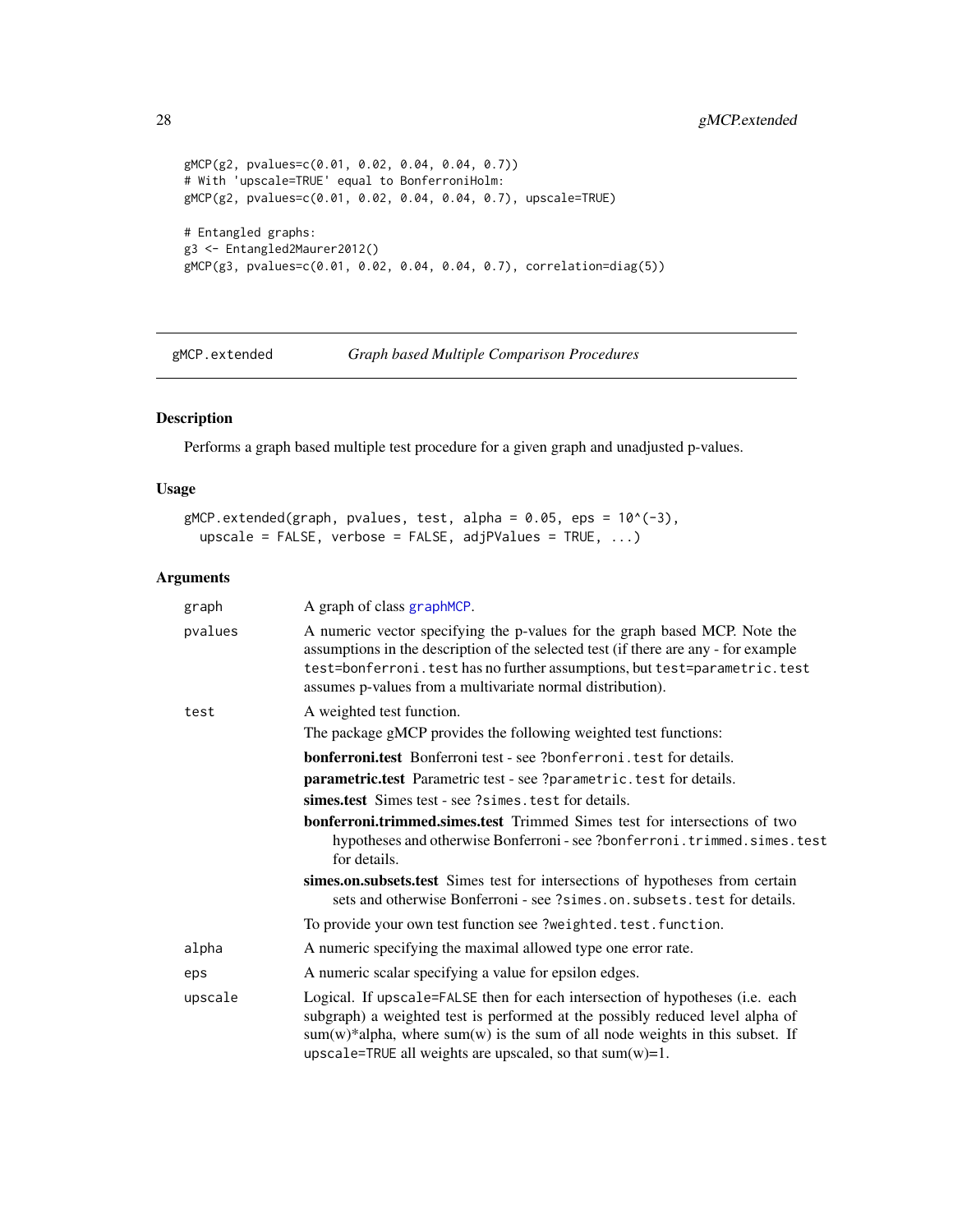<span id="page-28-0"></span>

| verbose                 | Logical scalar. If TRUE verbose output is generated during sequentially rejection<br>steps.                                                                                       |
|-------------------------|-----------------------------------------------------------------------------------------------------------------------------------------------------------------------------------|
| adjPValues              | Logical scalar. If FALSE no adjusted p-values will be calculated. Especially for<br>the weighted Simes test this will result in significantly less calculations in most<br>cases. |
| $\cdot$ $\cdot$ $\cdot$ | Test specific arguments can be given here.                                                                                                                                        |

## Value

An object of class gMCPResult, more specifically a list with elements

graphs list of graphs

pvalues p-values

rejected logical whether hyptheses could be rejected

adjPValues adjusted p-values

#### Author(s)

Kornelius Rohmeyer <rohmeyer@small-projects.de>

#### References

Frank Bretz, Willi Maurer, Werner Brannath, Martin Posch: A graphical approach to sequentially rejective multiple test procedures. Statistics in Medicine 2009 vol. 28 issue 4 page 586-604. [http:](http://www.meduniwien.ac.at/fwf_adaptive/papers/bretz_2009_22.pdf) [//www.meduniwien.ac.at/fwf\\_adaptive/papers/bretz\\_2009\\_22.pdf](http://www.meduniwien.ac.at/fwf_adaptive/papers/bretz_2009_22.pdf)

Bretz F., Posch M., Glimm E., Klinglmueller F., Maurer W., Rohmeyer K. (2011): Graphical approaches for multiple endpoint problems using weighted Bonferroni, Simes or parametric tests. Biometrical Journal 53 (6), pages 894-913, Wiley. [http://onlinelibrary.wiley.com/doi/10.](http://onlinelibrary.wiley.com/doi/10.1002/bimj.201000239/full) [1002/bimj.201000239/full](http://onlinelibrary.wiley.com/doi/10.1002/bimj.201000239/full)

Strassburger K., Bretz F.: Compatible simultaneous lower confidence bounds for the Holm procedure and other Bonferroni based closed tests. Statistics in Medicine 2008; 27:4914-4927.

Hommel G., Bretz F., Maurer W.: Powerful short-cuts for multiple testing procedures with special reference to gatekeeping strategies. Statistics in Medicine 2007; 26:4063-4073.

Guilbaud O.: Simultaneous confidence regions corresponding to Holm's stepdown procedure and other closed-testing procedures. Biometrical Journal 2008; 50:678-692.

#### See Also

[graphMCP](#page-35-1) [graphNEL](#page-0-0)

#### Examples

```
g <- BonferroniHolm(5)
gMCP(g, pvalues=c(0.01, 0.02, 0.04, 0.04, 0.7))
# Simple Bonferroni with empty graph:
g2 <- matrix2graph(matrix(0, nrow=5, ncol=5))
```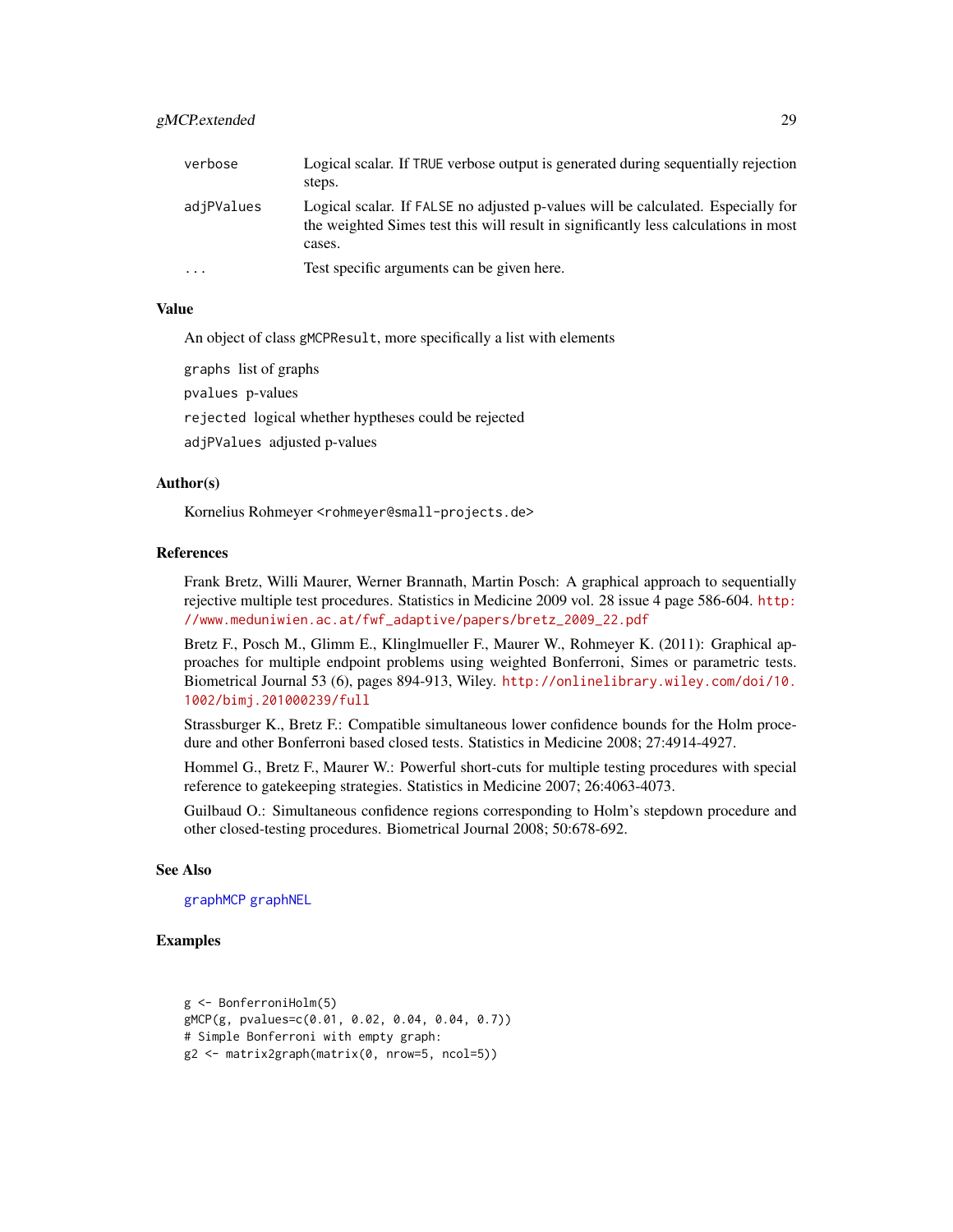```
gMCP(g2, pvalues=c(0.01, 0.02, 0.04, 0.04, 0.7))
# With 'upscale=TRUE' equal to BonferroniHolm:
gMCP(g2, pvalues=c(0.01, 0.02, 0.04, 0.04, 0.7), upscale=TRUE)
# Entangled graphs:
g3 <- Entangled2Maurer2012()
gMCP(g3, pvalues=c(0.01, 0.02, 0.04, 0.04, 0.7), correlation=diag(5))
```
<span id="page-29-1"></span>gMCPReport *Automatic Generation of gMCP Reports*

## Description

Creates a LaTeX file with a gMCP Report.

## Usage

 $g$ MCPReport(object, file = "", ...)

## Arguments

| object | A graph of class graphMCP or an object of class gMCPResult.                                                                                                                                                                                                                                                                                                               |
|--------|---------------------------------------------------------------------------------------------------------------------------------------------------------------------------------------------------------------------------------------------------------------------------------------------------------------------------------------------------------------------------|
| file   | A connection, or a character string naming the file to print to. If "" (the default),<br>the report is printed to the standard output connection (the console unless redi-<br>rected by sink). If it is " cmd", the output is piped to the command given by<br>cmd, by opening a pipe connection [taken from the manual page of cat, which<br>is called in this function. |
| .      | Arguments to be passed to method graph 2 latex like package and scale.                                                                                                                                                                                                                                                                                                    |

## Details

This function uses cat and graph2latex.

## Value

None (invisible NULL).

## Author(s)

Kornelius Rohmeyer <rohmeyer@small-projects.de>

#### References

The TikZ and PGF Packages Manual for version 2.00, Till Tantau, [https://www.ctan.org/pkg/](https://www.ctan.org/pkg/pgf/) [pgf/](https://www.ctan.org/pkg/pgf/)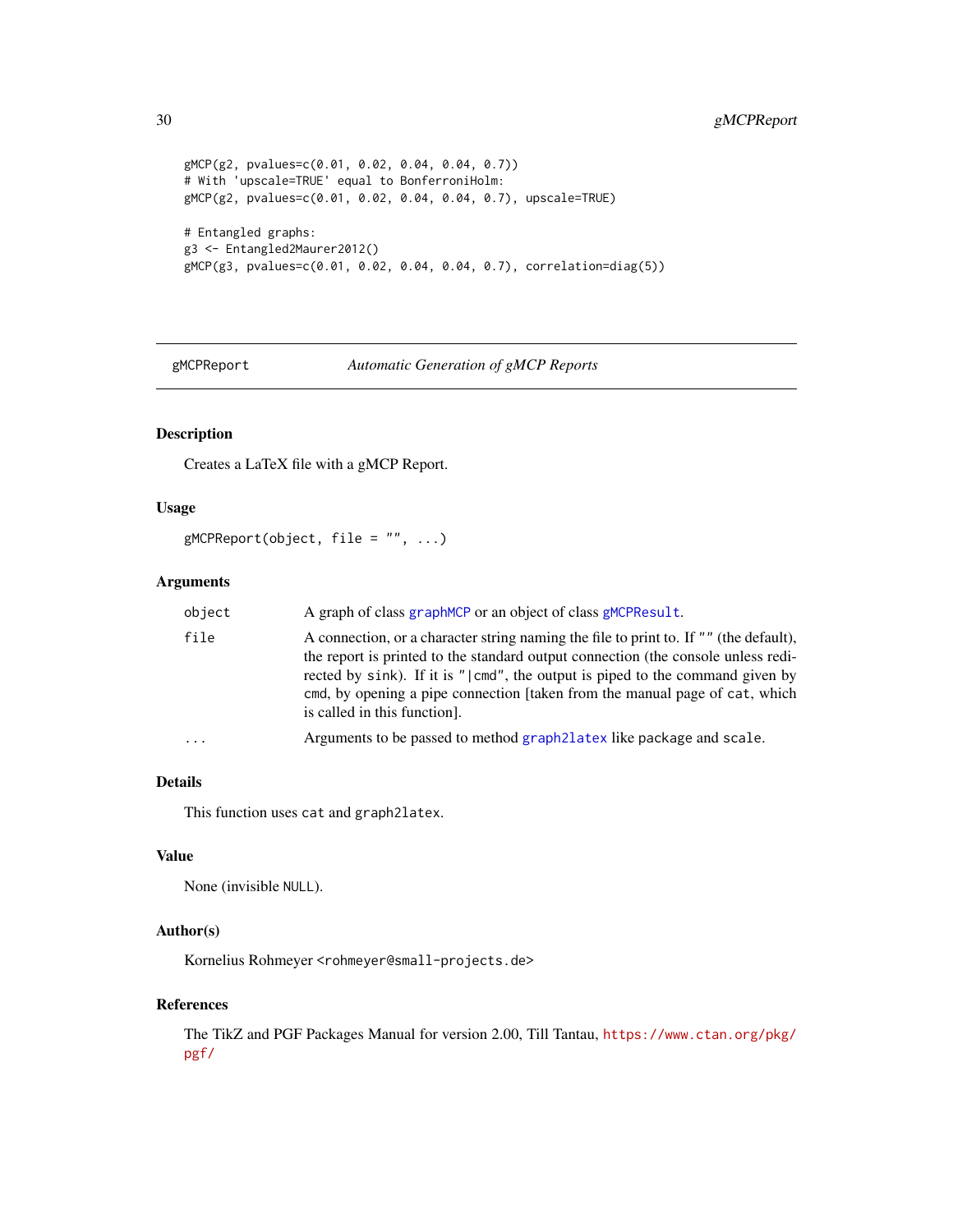## <span id="page-30-0"></span>gMCPResult-class 31

## See Also

[cat](#page-0-0) [graph2latex](#page-31-1)

## Examples

```
g <- BretzEtAl2011()
result <- gMCP(g, pvalues=c(0.1, 0.008, 0.005, 0.15, 0.04, 0.006))
gMCPReport(result)
```
gMCPResult-class *Class gMCPResult*

## <span id="page-30-1"></span>Description

A gMCPResult object describes an evaluated sequentially rejective multiple test procedure.

## **Slots**

graphs: Object of class list.

alpha: A numeric specifying the maximal type I error rate.

pvalues: The numeric vector of pvalues.

rejected: The logical vector of rejected null hypotheses.

adjPValues: The numeric vector of adjusted pvalues.

## Author(s)

Kornelius Rohmeyer <rohmeyer@small-projects.de>

#### See Also

[gMCP](#page-24-1)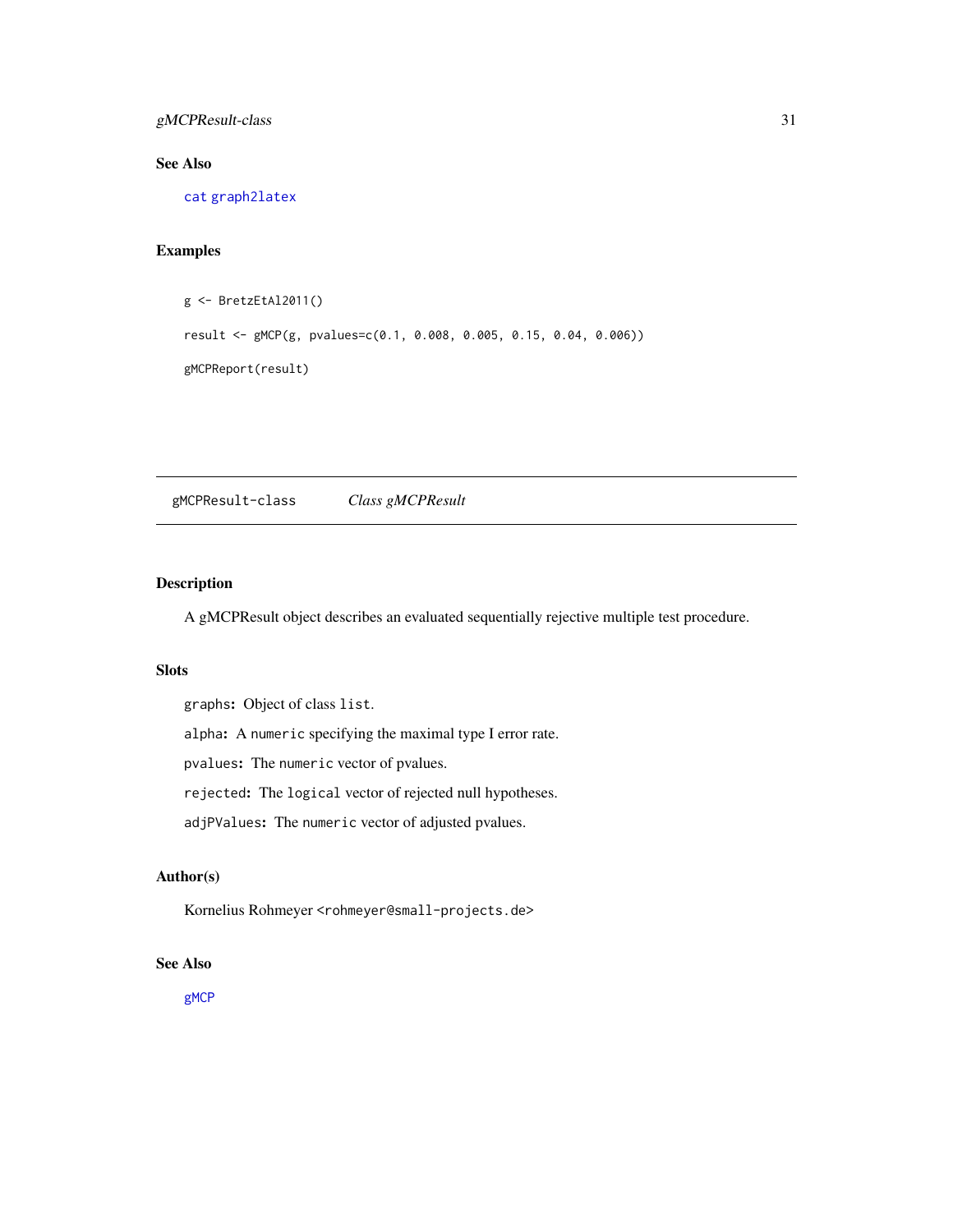<span id="page-31-0"></span>gPADInterim-class *Class gPADInterim*

#### <span id="page-31-2"></span>**Description**

A gPADInterim object describes an object holding interim information for an adaptive procedure that is based on a preplanned graphical procedure.

## Slots

- Aj: Object of class numeric. Giving partial conditional errors (PCEs) for all elementary hypotheses in each intersection hypothesis
- BJ: A numeric specifying the sum of PCEs per intersection hypothesis.
- z1: The numeric vector of first stage z-scores.
- v: A numeric specifying the proportion of measurements collected up to interim

preplanned: Object of class [graphMCP](#page-35-1) specifying the preplanned graphical procedure.

alpha: A numeric giving the alpha level of the pre-planned test

#### Author(s)

Florian Klinglmueller <float@lefant.net>

#### See Also

[gMCP](#page-24-1), [doInterim](#page-9-1), [secondStageTest](#page-51-1)

<span id="page-31-1"></span>graph2latex *Graph2LaTeX*

## **Description**

Creates LaTeX code that represents the given graph.

## Usage

```
graph2latex(graph, package = "TikZ", scale = 1, showAlpha = FALSE,
  alpha = 0.05, pvalues, fontsize, nodeTikZ,
  labelTikZ = "near start,above,fill=blue!20", tikzEnv = TRUE,
 offset = c(0, 0), fill = list(reject = "red!80", retain = "green!80"),
 fig = FALSE, fig.label = NULL, fig.caption = NULL,
  fig.caption.short = NULL, nodeR = 25, scaleText = TRUE)
```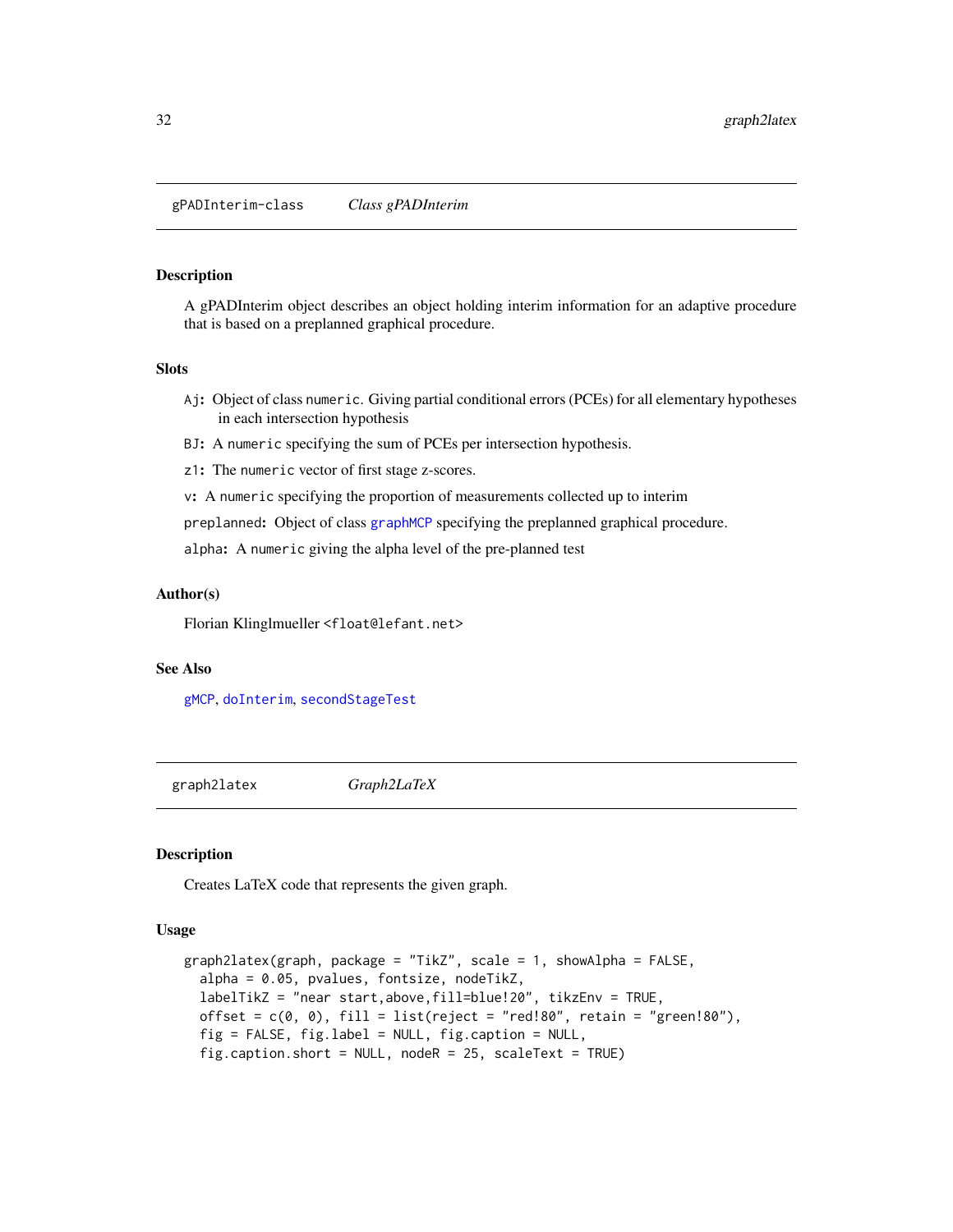## graph2latex 33

## Arguments

| graph             | A graph of class graphMCP.                                                                                                                                                                                                                                                                                                                                                                                                                                                                                                                                                                                           |
|-------------------|----------------------------------------------------------------------------------------------------------------------------------------------------------------------------------------------------------------------------------------------------------------------------------------------------------------------------------------------------------------------------------------------------------------------------------------------------------------------------------------------------------------------------------------------------------------------------------------------------------------------|
| package           | A character string specifying the LaTeX package that should be used. Up to now<br>only TikZ is available.                                                                                                                                                                                                                                                                                                                                                                                                                                                                                                            |
| scale             | A numeric scalar specifying a possible scaling of the graph. It is only used<br>if tikzEnv==TRUE. Note that this does only effect the fontsize of the graph if<br>scaleText==FALSE. (Coordinates are interpreted in big points: $72 bp = 1 inch$ ).                                                                                                                                                                                                                                                                                                                                                                  |
| showAlpha         | Logical whether local alpha levels or weights should be shown.                                                                                                                                                                                                                                                                                                                                                                                                                                                                                                                                                       |
| alpha             | An optional numeric argument to specify the type I error rate.                                                                                                                                                                                                                                                                                                                                                                                                                                                                                                                                                       |
| pvalues           | If the optional numeric argument pvalues is given, nodes that can be rejected,<br>will be marked.                                                                                                                                                                                                                                                                                                                                                                                                                                                                                                                    |
| fontsize          | An optional character vector specifying the fontsize for the graph, must be one of<br>"tiny", "scriptsize", "footnotesize", "small", "normalsize", "large",<br>"Large", "LARGE", "huge" or "Huge".                                                                                                                                                                                                                                                                                                                                                                                                                   |
| nodeTikZ          | A character string with additional arguments for the TikZ node command like<br>for example nodeTikZ="minimum size=2cm".                                                                                                                                                                                                                                                                                                                                                                                                                                                                                              |
| labelTikZ         | A character string with arguments for the TikZ node command within an edge.                                                                                                                                                                                                                                                                                                                                                                                                                                                                                                                                          |
| tikzEnv           | Logical whether the LaTeX code should be wrapped in a TikZ environment.                                                                                                                                                                                                                                                                                                                                                                                                                                                                                                                                              |
| offset            | A numeric of length 2 specifying the x and y offset in the TikZ environment.                                                                                                                                                                                                                                                                                                                                                                                                                                                                                                                                         |
| fill              | A list containing 2 elements reject and retain specifying node fill colour of<br>rejected and retained (or not yet rejected) nodes.                                                                                                                                                                                                                                                                                                                                                                                                                                                                                  |
| fig               | Logical whether a figure environment should be created.                                                                                                                                                                                                                                                                                                                                                                                                                                                                                                                                                              |
| fig.label         | Label for figure environment (if fig==TRUE).                                                                                                                                                                                                                                                                                                                                                                                                                                                                                                                                                                         |
| fig.caption       | Caption for figure environment (if fig==TRUE).                                                                                                                                                                                                                                                                                                                                                                                                                                                                                                                                                                       |
| fig.caption.short |                                                                                                                                                                                                                                                                                                                                                                                                                                                                                                                                                                                                                      |
|                   | Optional short version of fig.caption for list of figures (if fig==TRUE).                                                                                                                                                                                                                                                                                                                                                                                                                                                                                                                                            |
| nodeR             | Radius of nodes (pixel in Java, bp in LaTeX).                                                                                                                                                                                                                                                                                                                                                                                                                                                                                                                                                                        |
| scaleText         | Only used if scale is unequal 1 and tikzEnv==TRUE. If scaleText is TRUE (the<br>default) a scalebox environment is used. If it is FALSE the optional parameter<br>scale from the tikzpicture environment is used and font size will not change.<br>Note that while you easily can change the scale in the scalebox environment, it<br>is more problematic to adjust the scale in the tikzpicture environment afterwards<br>in the LaTeX document, since for curved edges the parameters are calculated for<br>a certain relative node size which changes if the graph is scaled but the text size<br>stays the same. |
|                   |                                                                                                                                                                                                                                                                                                                                                                                                                                                                                                                                                                                                                      |

## Details

For details see the given references.

## Value

A character string that contains LaTeX code representing the given graph.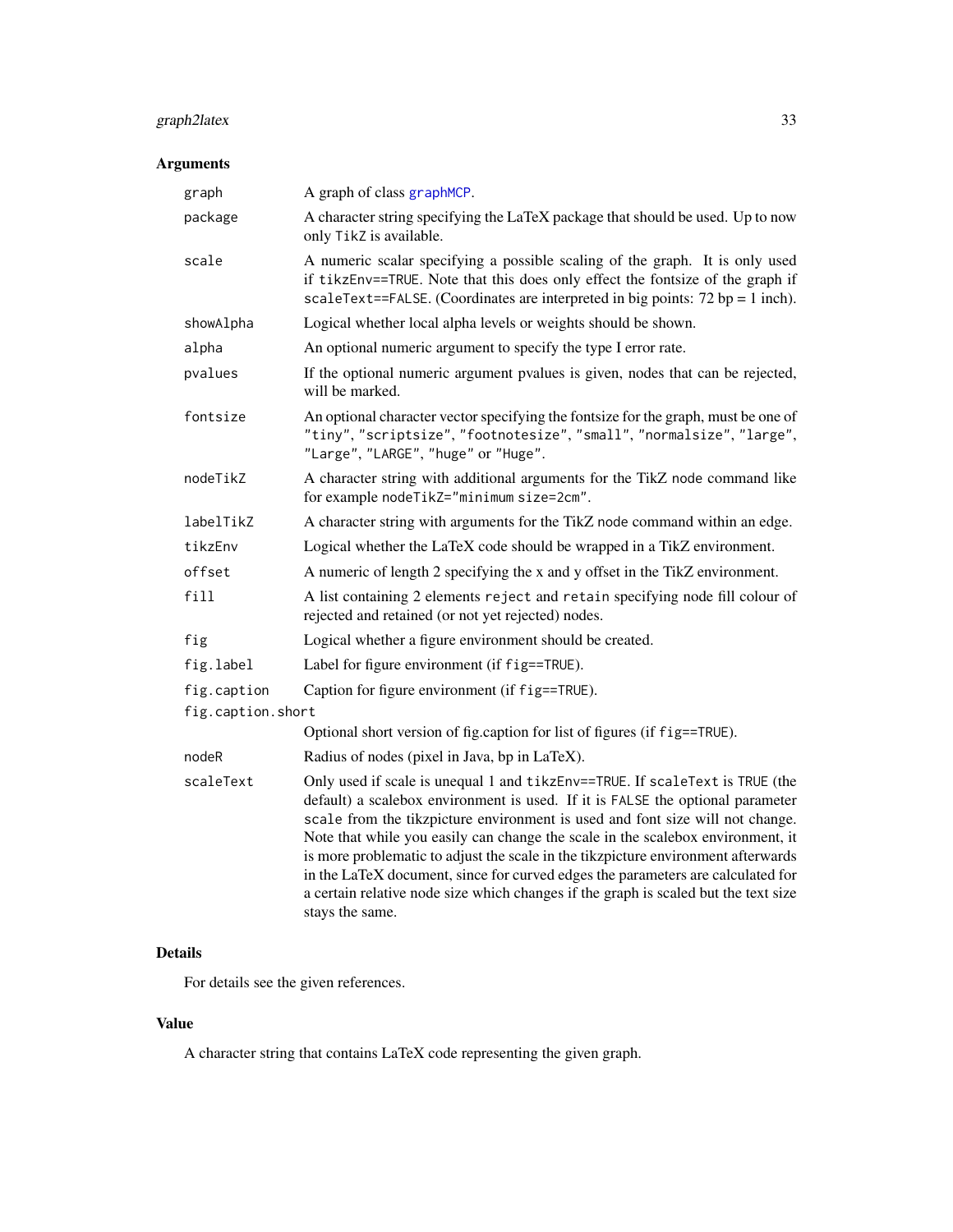## <span id="page-33-0"></span>Author(s)

Kornelius Rohmeyer <rohmeyer@small-projects.de>

## References

The TikZ and PGF Packages Manual for version 2.00, Till Tantau, [https://www.ctan.org/pkg/](https://www.ctan.org/pkg/pgf/) [pgf/](https://www.ctan.org/pkg/pgf/)

## See Also

[graphMCP](#page-35-1), [gMCPReport](#page-29-1)

## Examples

```
g <- BonferroniHolm(5)
```
graph2latex(g)

graphAnalysis *Analysis of a gMCP-Graph*

## Description

Creates LaTeX code that represents the given graph.

## Usage

```
graphAnalysis(graph, file = "")
```
## Arguments

| graph | A graph of class graph MCP.                                                                                                                                                                                                                                                                                                                                                   |
|-------|-------------------------------------------------------------------------------------------------------------------------------------------------------------------------------------------------------------------------------------------------------------------------------------------------------------------------------------------------------------------------------|
| file  | A connection, or a character string naming the file to print to. If "" (the default),<br>the analysis is printed to the standard output connection (the console unless redi-<br>rected by sink). If it is "   cmd", the output is piped to the command given by<br>cmd, by opening a pipe connection [taken from the manual page of cat, which<br>is called in this function. |

## Details

In the moment it is only tested whether each node is accessible from each other node. Further analysis will be added in future versions.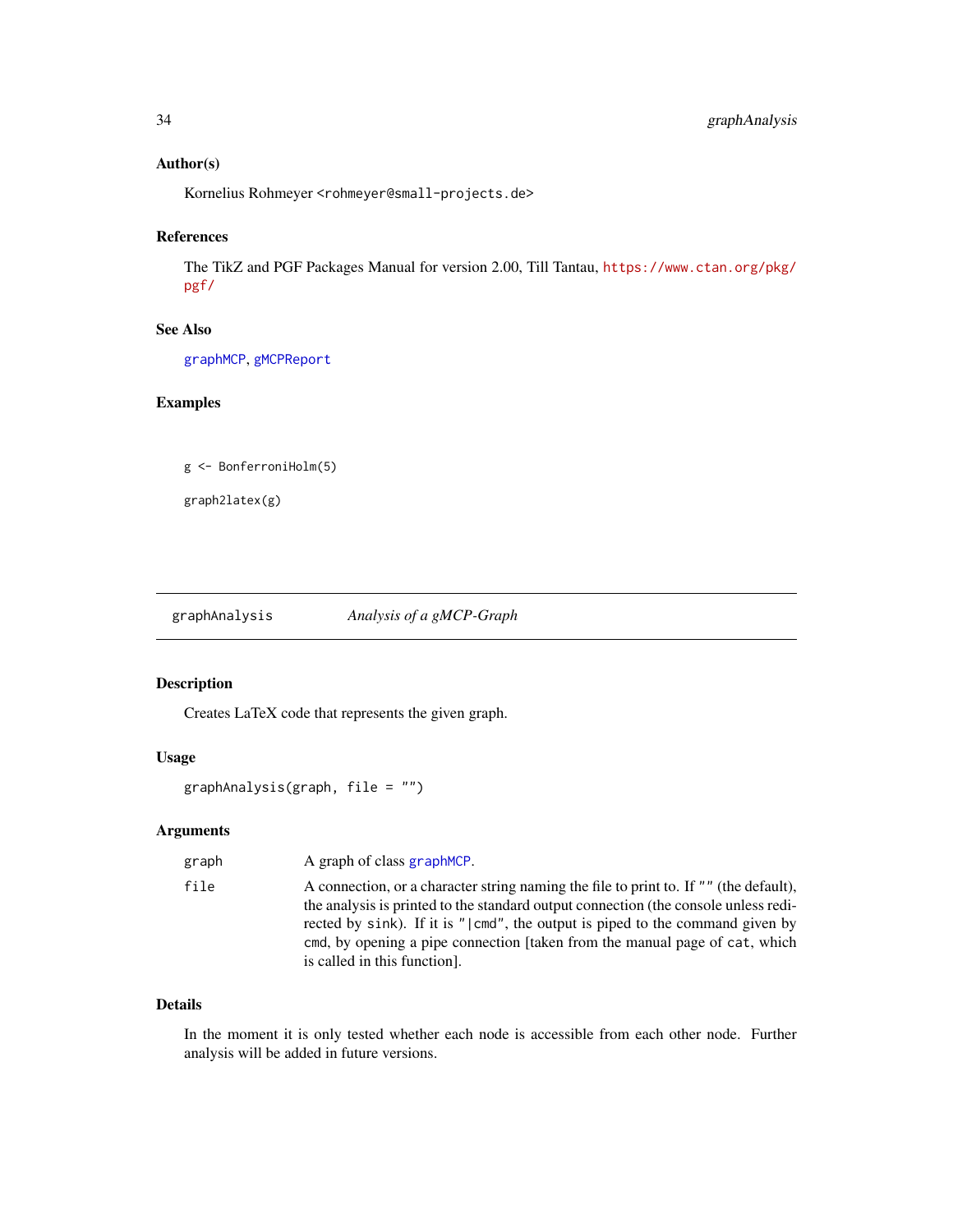## <span id="page-34-0"></span>graphGUI 35

## Value

A character string that contains the printed analysis.

## Author(s)

Kornelius Rohmeyer <rohmeyer@small-projects.de>

## See Also

[graphMCP](#page-35-1)

## Examples

g <- BonferroniHolm(5)

graphAnalysis(g)

<span id="page-34-1"></span>graphGUI *Graphical User Interface for graphical described multiple comparison procedures*

#### Description

Starts a graphical user interface for the creation/modification of directed weighted graphs and applying graphical described multiple comparison procedures.

## Usage

```
graphGUI(graph = "createdGraph", pvalues = numeric(0), grid = 0,
 debug = FALSE, experimentalFeatures = FALSE, envir = globalenv())
```

| graph   | Either a variable name for the graph, given as a character string. (If it is not<br>a syntactically valid name, make names is called to change it to a valid one.)<br>Or an object of class graphMCP. If the object is modified (even just by updat-<br>ing the class definition or arranging the nodes) it will be saved in the specified<br>environment (default is the global environment). |
|---------|------------------------------------------------------------------------------------------------------------------------------------------------------------------------------------------------------------------------------------------------------------------------------------------------------------------------------------------------------------------------------------------------|
| pvalues | Numeric value that optionally specifies the p-values.                                                                                                                                                                                                                                                                                                                                          |
| grid    | Positive integer that sets the grid size for easier placement of nodes. (Therefore<br>grid size 1 allows unrestricted placement and disables the grid.) The default<br>grid=0 uses the last used grid value or if the GUI is started the first time a value<br>of 50.                                                                                                                          |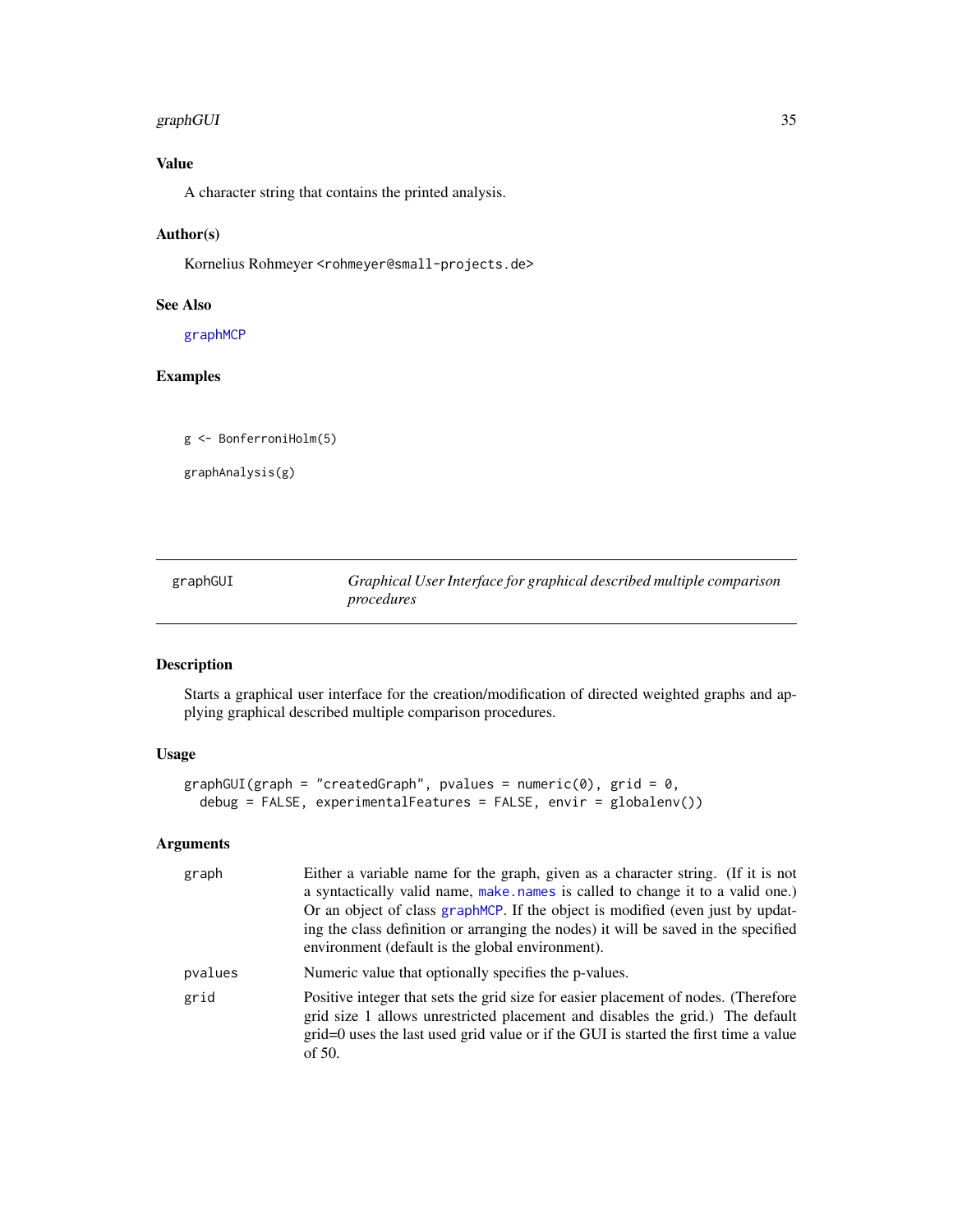<span id="page-35-0"></span>

| debug                | Logical. If TRUE debug output is printed to the R console.                                                      |
|----------------------|-----------------------------------------------------------------------------------------------------------------|
| experimentalFeatures |                                                                                                                 |
|                      | Logical. If TRUE some unfinished / insufficiently tested experimental features<br>are available in the GUI.     |
| envir                | Environment where the object graph is located and/or it should be saved (default<br>is the global environment). |

## Details

See the vignette of this package for further details, since describing a GUI interface is better done with a lot of nice pictures.

The GUI can save result files if asked to, can look for a new version on CRAN (if this behaviour has been approved by the user), will change the random seed in the R session if this is specified by the user in the options (default: no) and could send bug reports if an error occurs and the user approves it.

## Value

The function itself returns NULL. But with the GUI a graph can be created or edited that will be available in R under the specified variable name after saving in the specified environment.

## Author(s)

Kornelius Rohmeyer <rohmeyer@small-projects.de>

## Examples

## Not run: graphGUI() pvalues <- c(9.7, 1.5, 0.5, 0.6, 0.4, 0.8, 4)/100 graphGUI(HommelEtAl2007(), pvalues=pvalues)  $x \le -$  new.env() assign("graph", BonferroniHolm(3), envir=x) graphGUI("graph", envir=x) ## End(Not run)

graphMCP-class *Class graphMCP*

## <span id="page-35-1"></span>Description

A graphMCP object describes a sequentially rejective multiple test procedure.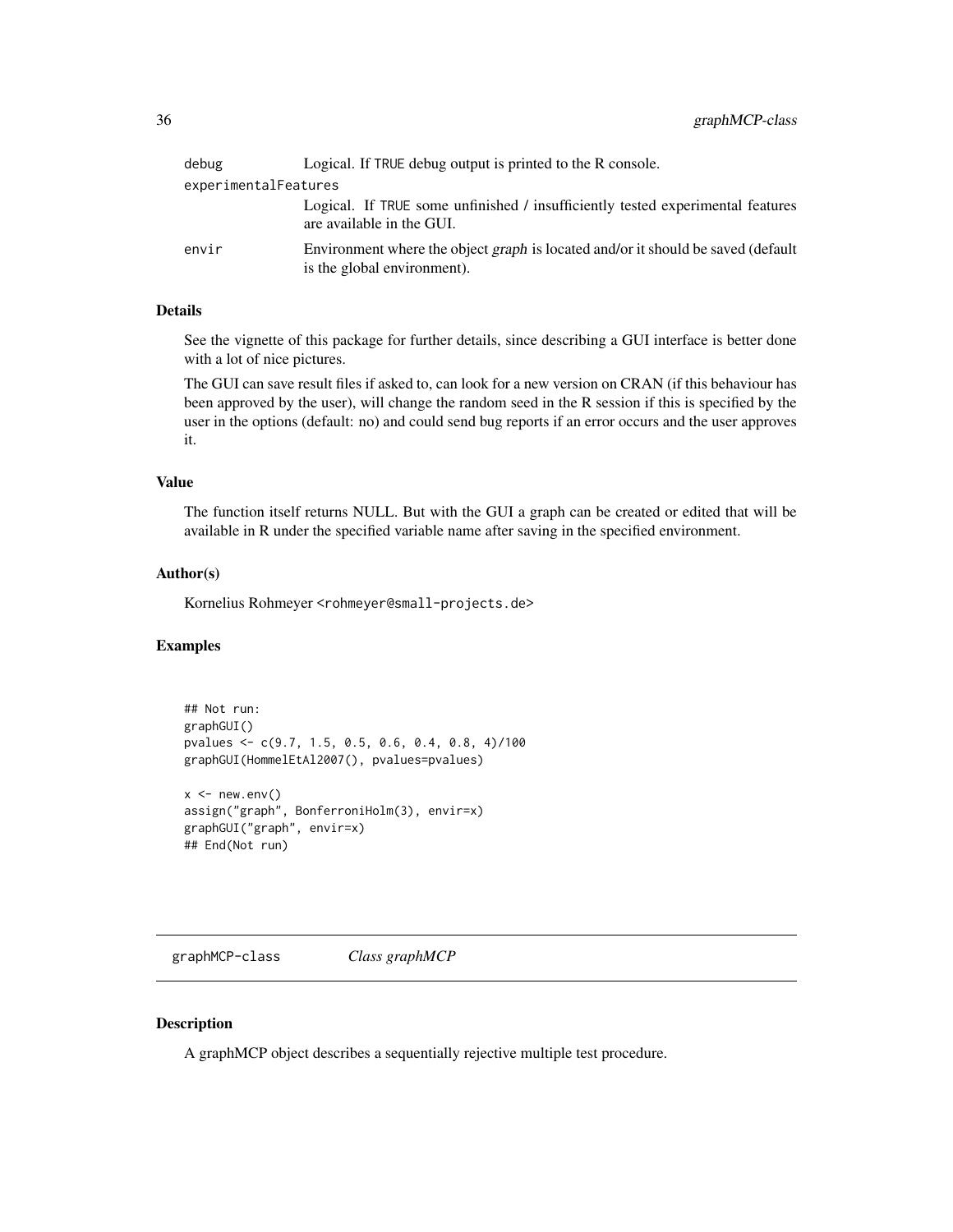## **Slots**

- m: A transition matrix. Can be either numerical or character depending whether the matrix contains variables or not. Row and column names will be the names of the nodes.
- weights: A numeric.

edgeAttr: A list for edge attributes.

nodeAttr: A list for node attributes.

#### **Methods**

- getMatrix signature(object = "graphMCP"): A method for getting the transition matrix of the graph.
- getWeights signature(object = "graphMCP"): A method for getting the weights. If a third optional argument node is specified, only for these nodes the weight will be returned.
- setWeights signature(object = "graphMCP"): A method for setting the weights. If a third optional argument node is specified, only for these nodes the weight will be set.
- getRejected signature(object = "graphMCP"): A method for getting the information whether the hypotheses are marked in the graph as already rejected. If a second optional argument node is specified, only for these nodes the boolean vector will be returned.
- getXCoordinates signature(object = "graphMCP"): A method for getting the x coordinates of the graph. If a second optional argument node is specified, only for these nodes the x coordinates will be returned. If x coordinates are not set yet NULL is returned.
- getYCoordinates signature(object = "graphMCP"): A method for getting the y coordinates of the graph If a second optional argument node is specified, only for these nodes the x coordinates will be returned. If y coordinates are not set yet NULL is returned.
- setEdge signature(from="character",to="character",graph="graphNEL",weights="numeric"): A method for adding new edges with the given weights.
- setEdge signature(from="character",to="character",graph="graphMCP",weights="character"): A method for adding new edges with the given weights.

#### Author(s)

Kornelius Rohmeyer <rohmeyer@small-projects.de>

## Examples

```
m \le - rbind(H11=c(0, 0.5, 0, 0.5, 0, 0),
H21=c(1/3, 0, 1/3, 0, 1/3, 0 ),
H31=c(0, 0.5, 0, 0, 0, 0.5),
H12=c(0, 1, 0, 0, 0, 0)H22=c(0.5, 0, 0.5, 0, 0, 0,H32=c(0, 1, 0, 0, 0, 0)weights <- c(1/3, 1/3, 1/3, 0, 0, 0)
# Graph creation
```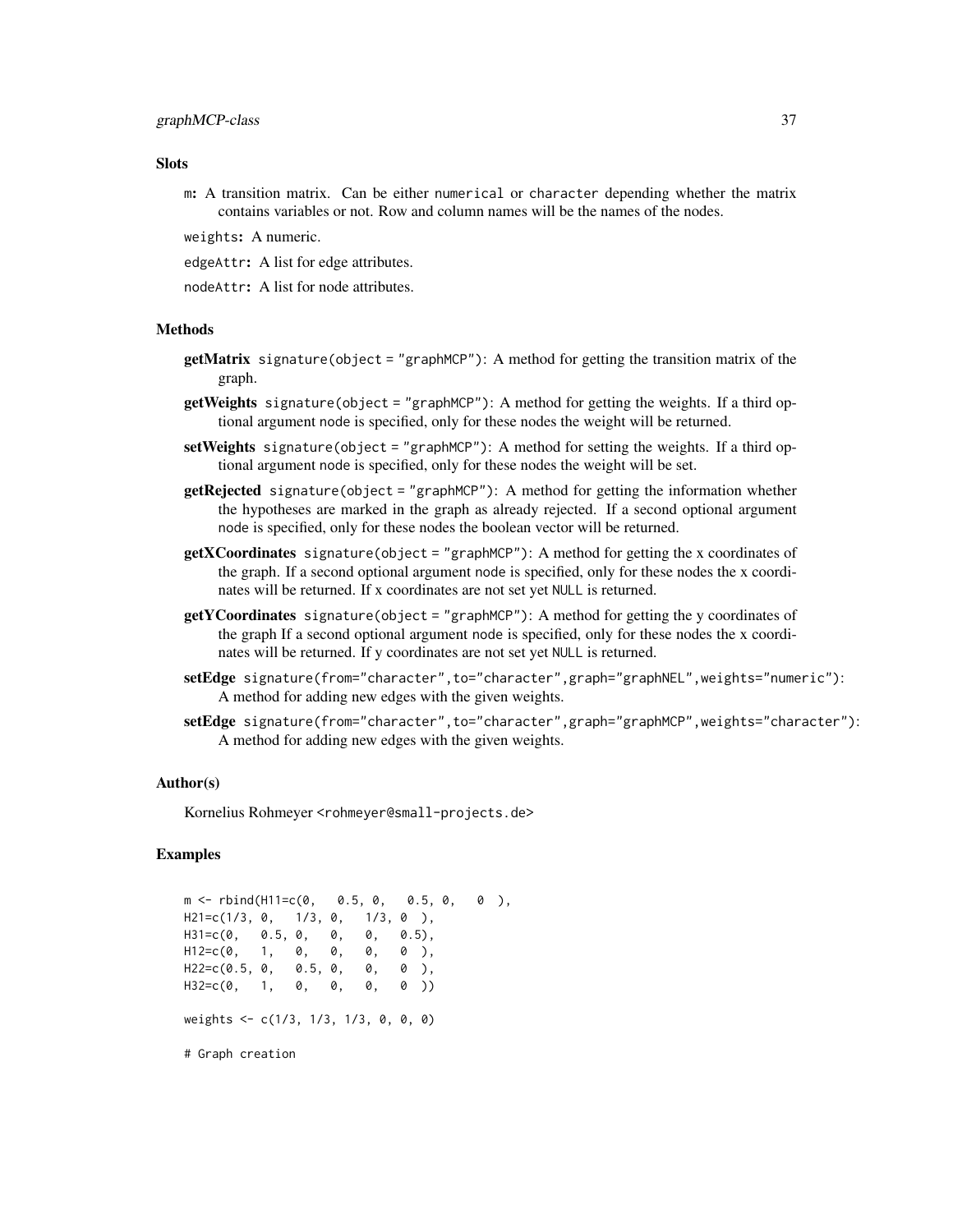```
graph <- new("graphMCP", m=m, weights=weights)
# Visualization settings
nodeX <- rep(c(100, 300, 500), 2)
nodeY <- rep(c(100, 300), each=3)
graph@nodeAttr$X <- nodeX
graph@nodeAttr$Y <- nodeY
getWeights(graph)
getRejected(graph)
pvalues <- c(0.1, 0.008, 0.005, 0.15, 0.04, 0.006)
result <- gMCP(graph, pvalues)
getWeights(result@graphs[[4]])
getRejected(result@graphs[[4]])
```
graphTest *Multiple testing using graphs*

## Description

Implements the graphical test procedure described in Bretz et al. (2009). Note that the gMCP function in the gMCP package performs the same task.

## Usage

```
graphTest(pvalues, weights = NULL, alpha = 0.05, G = NULL, cr = NULL,graph = NULL, verbose = FALSE, test, upscale = FALSE)
```

| pvalues | Either a vector or a matrix containing the local p-values for the hypotheses in<br>the rows.                                                                                                                                                                                                    |
|---------|-------------------------------------------------------------------------------------------------------------------------------------------------------------------------------------------------------------------------------------------------------------------------------------------------|
| weights | Initial weight levels for the test procedure, in case of multiple graphs this needs<br>to be a matrix.                                                                                                                                                                                          |
| alpha   | Overall alpha level of the procedure. For entangled graphs alpha should be a<br>numeric vector of length equal to the number of graphs, each element speci-<br>fying the partial alpha for the respective graph. The overall alpha level equals<br>sum(alpha).                                  |
| G       | For simple graphs G should be a numeric matrix determining the graph underly-<br>ing the test procedure. Note that the diagonal need to contain only 0s, while the<br>rows need to sum to 1. For entangled graphs it needs to be a list containing the<br>different graph matrices as elements. |
| cr      | Correlation matrix that should be used for the parametric test. If cr==NULL the<br>Bonferroni based test procedure is used.                                                                                                                                                                     |

<span id="page-37-0"></span>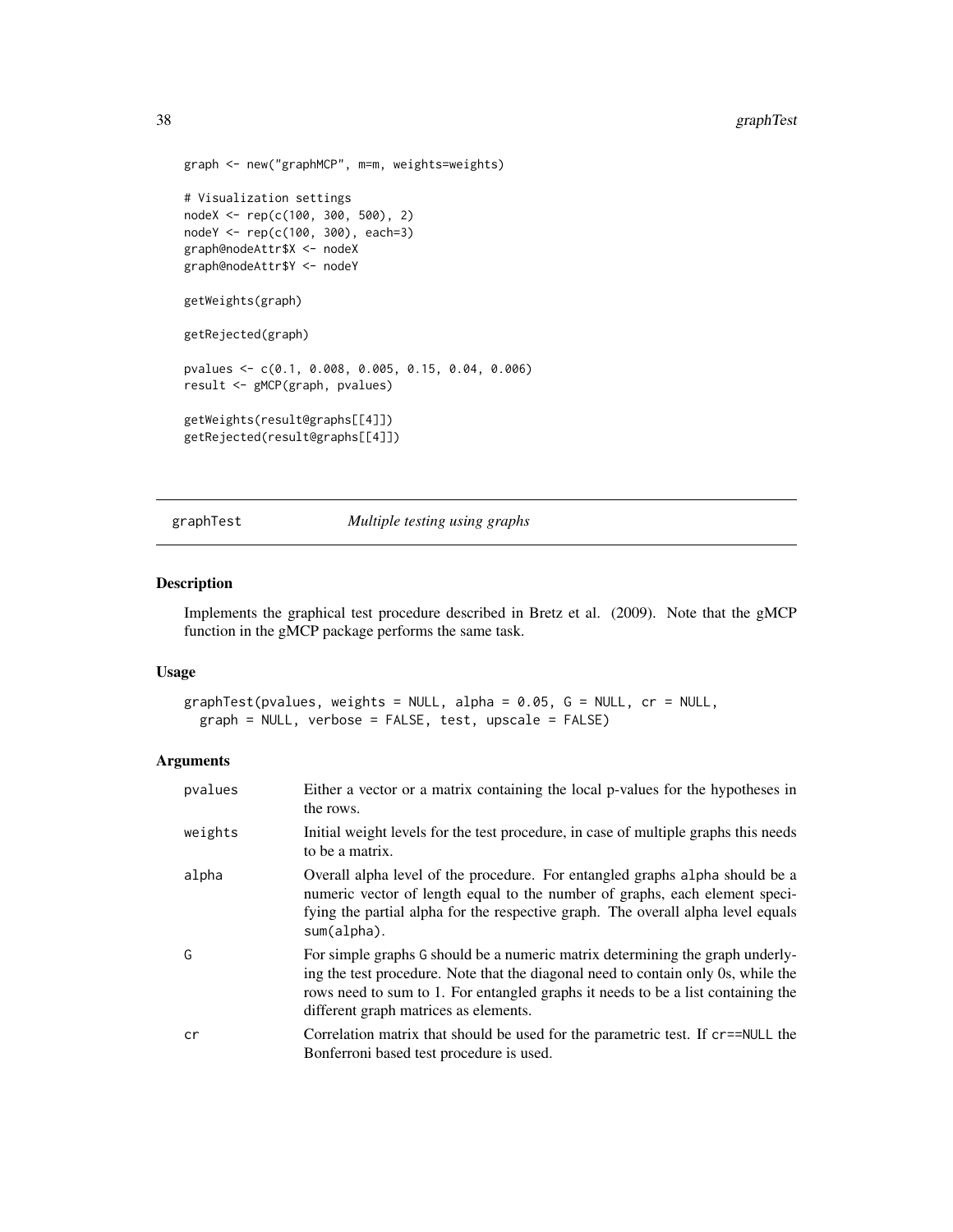#### graphTest 39

| graph   | As an alternative to the specification via weights and G one can also hand over<br>a graphMCP object to the code. graphMCP objects can be created for example<br>with the graph GUI function.                                                                                                                                                                                                                                                                             |
|---------|---------------------------------------------------------------------------------------------------------------------------------------------------------------------------------------------------------------------------------------------------------------------------------------------------------------------------------------------------------------------------------------------------------------------------------------------------------------------------|
| verbose | If verbose is TRUE, additional information about the graphical rejection proce-<br>dure is displayed.                                                                                                                                                                                                                                                                                                                                                                     |
| test    | In the parametric case there is more than one way to handle subgraphs with less<br>than the full alpha. If the parameter test is missing, the tests are performed<br>as described by Bretz et al. $(2011)$ , i.e. tests of intersection null hypotheses<br>always exhaust the full alpha level even if the sum of weights is strictly smaller<br>than one. If test="simple-parametric" the tests are performed as defined in<br>Equation $(3)$ of Bretz et al. $(2011)$ . |
| upscale | Logical. If upscale=FALSE then for each intersection of hypotheses (i.e. each<br>subgraph) a weighted test is performed at the possibly reduced level alpha of<br>$sum(w)*alpha$ , where sum(w) is the sum of all node weights in this subset. If<br>upscale=TRUE all weights are upscaled, so that $sum(w)=1$ .                                                                                                                                                          |

## Value

A vector or a matrix containing the test results for the hypotheses under consideration. Significant tests are denoted by a 1, non-significant results by a 0.

#### References

Bretz, F., Maurer, W., Brannath, W. and Posch, M. (2009) A graphical approach to sequentially rejective multiple test procedures. Statistics in Medicine, 28, 586–604

Bretz, F., Maurer, W. and Hommel, G. (2010) Test and power considerations for multiple endpoint analyses using sequentially rejective graphical procedures, to appear in Statistics in Medicine

## Examples

| #### example from Bretz et al. (2010)<br>weights <- c(1/3, 1/3, 1/3, 0, 0, 0)                                                                                                    |                            |  |  |  |
|----------------------------------------------------------------------------------------------------------------------------------------------------------------------------------|----------------------------|--|--|--|
| $graph \leq rbind(c(0, 0.5, 0, 0.5, 0, 0),$                                                                                                                                      |                            |  |  |  |
|                                                                                                                                                                                  | c(1/3, 0, 1/3, 0, 1/3, 0), |  |  |  |
|                                                                                                                                                                                  | C(0, 0.5, 0, 0, 0, 0.5),   |  |  |  |
|                                                                                                                                                                                  | C(0, 1, 0, 0, 0, 0),       |  |  |  |
|                                                                                                                                                                                  | C(0.5, 0, 0.5, 0, 0, 0),   |  |  |  |
|                                                                                                                                                                                  | C(0, 1, 0, 0, 0, 0)        |  |  |  |
| pvals <- c(0.1, 0.008, 0.005, 0.15, 0.04, 0.006)                                                                                                                                 |                            |  |  |  |
| graphTest(pvals, weights, alpha=0.025, graph)                                                                                                                                    |                            |  |  |  |
| ## observe graphical procedure in detail<br>graphTest(pvals, weights, alpha=0.025, graph, verbose = TRUE)                                                                        |                            |  |  |  |
| ## now use many p-values (useful for power simulations)<br>pvals $\leq$ matrix(rbeta(6e4, 1, 30), ncol = 6)<br>out <- graphTest(pvals, weights, alpha=0.025, graph)<br>head(out) |                            |  |  |  |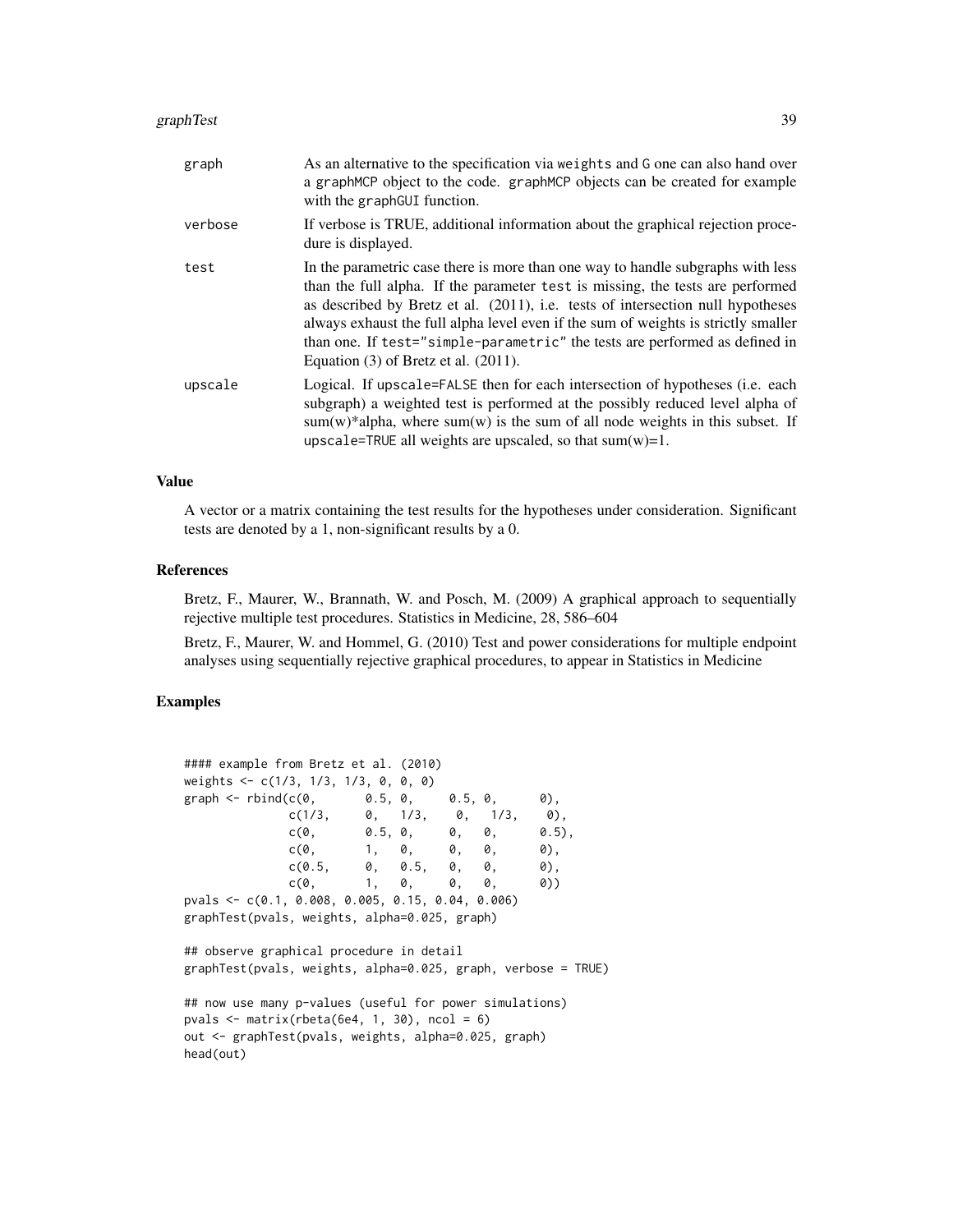```
## example using multiple graphs (instead of 1)
G1 <- rbind(c(\emptyset, \emptyset.5, \emptyset.5, \emptyset, \emptyset), c(\emptyset, \emptyset, 1, \emptyset, \emptyset),c(0, 0, 0, 1-0.01, 0.01), c(0, 1, 0, 0, 0),
                c(\emptyset, \emptyset, \emptyset, \emptyset, \emptyset)G2 \leq -rbind(c(\emptyset, \emptyset, 1, \emptyset, \emptyset), c(\emptyset.5, \emptyset, \emptyset.5, \emptyset, \emptyset),c(0, 0, 0, 0.01, 1-0.01), c(0, 0, 0, 0, 0),c(1, 0, 0, 0, 0))
weights <- rbind(c(1, 0, 0, 0, 0), c(0, 1, 0, 0, 0))
pvals <- c(0.012, 0.025, 0.005, 0.0015, 0.0045)
out <- graphTest(pvals, weights, alpha=c(0.0125, 0.0125), G=list(G1, G2), verbose = TRUE)
## now again with many p-values
pvals \leq matrix(rbeta(5e4, 1, 30), ncol = 5)
out <- graphTest(pvals, weights, alpha=c(0.0125, 0.0125), G=list(G1, G2))
head(out)
```
hydroquinone *Hydroquinone Mutagenicity Assay*

#### **Description**

This data set gives the number of micronuclei per animal and 2000 scored cells for six different groups of differently treated male mice: The negative control (C-), four doses (30, 50, 75, 100 mg hydroquinone / kg) of hydroquinone and an active control (C+) (with 25 mg/kg cyclophosphamide).

## Usage

data(hydroquinone)

#### Format

A data frame with 31 observations on the following 2 variables:

- group A factor with levels "C-", "30 mg/kg", "50 mg/kg", "75 mg/kg", "100 mg/kg" and "C+" specifying the groups.
- micronuclei A numeric vector, giving the counts of micronuclei per animal and 2000 scored cells after 24h.

#### Source

Adler, I.-D. and Kliesch, U. (1990): *Comparison of single and multiple treatment regimens in the mouse bone marrow micronucleus assay for hydroquinone and cyclophosphamide*. Mutation Research 234, 115-123.

#### References

Bauer, P., Roehmel, J., Maurer, W., and Hothorn, L. (1998): *Testing strategies in multi-dose experiments including active control*. Statistics in Medicine 17, 2133-2146.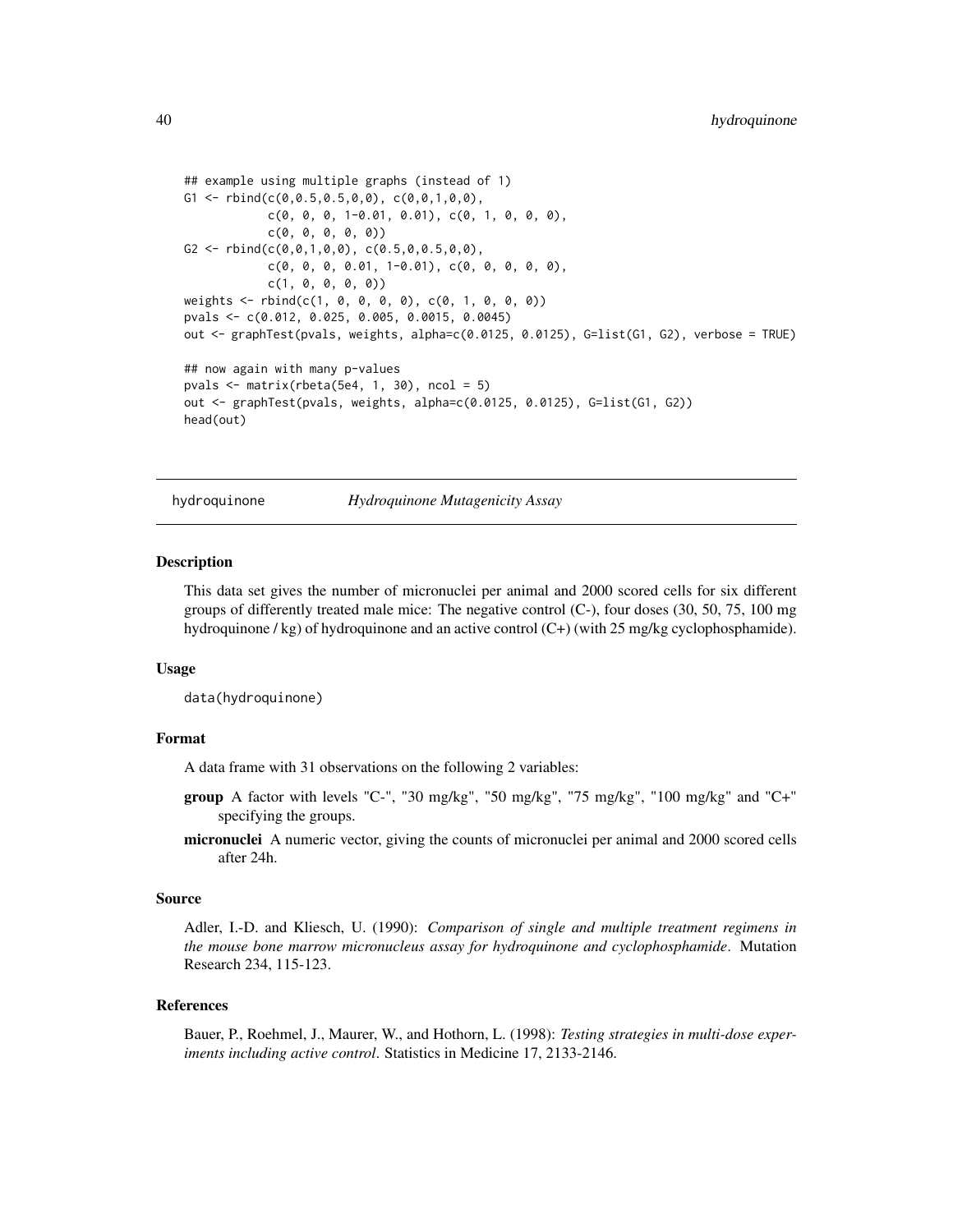## <span id="page-40-0"></span>joinGraphs 41

## Examples

```
data(hydroquinone)
boxplot(micronuclei~group, data=hydroquinone)
```
joinGraphs *Joins two graphMCP objects*

## Description

Creates a new graphMCP object by joining two given graphMCP objects.

## Usage

```
joinGraphs(graph1, graph2, xOffset = 0, yOffset = 200)
```
## Arguments

| graph1  | A graph of class graphMCP.                                                                                   |
|---------|--------------------------------------------------------------------------------------------------------------|
| graph2  | A graph of class graph MCP.                                                                                  |
| xOffset | A numeric specifying an offset (on the x-axis) for placing the nodes and edge<br>labels of the second graph. |
| yOffset | A numeric specifying an offset (on the y-axis) for placing the nodes and edge<br>labels of the second graph. |

## Details

If graph1 and graph2 have duplicates in the node names, the nodes of the second graph will be renamed.

If and only if the sum of the weights of graph1 and graph2 exceeds 1, the weights are scaled so that the sum equals 1.

A description attribute of either graph will be discarded.

## Value

A graphMCP object that represents a graph that consists of the two given graphs.

#### Author(s)

Kornelius Rohmeyer <rohmeyer@small-projects.de>

## See Also

[graphMCP](#page-35-1)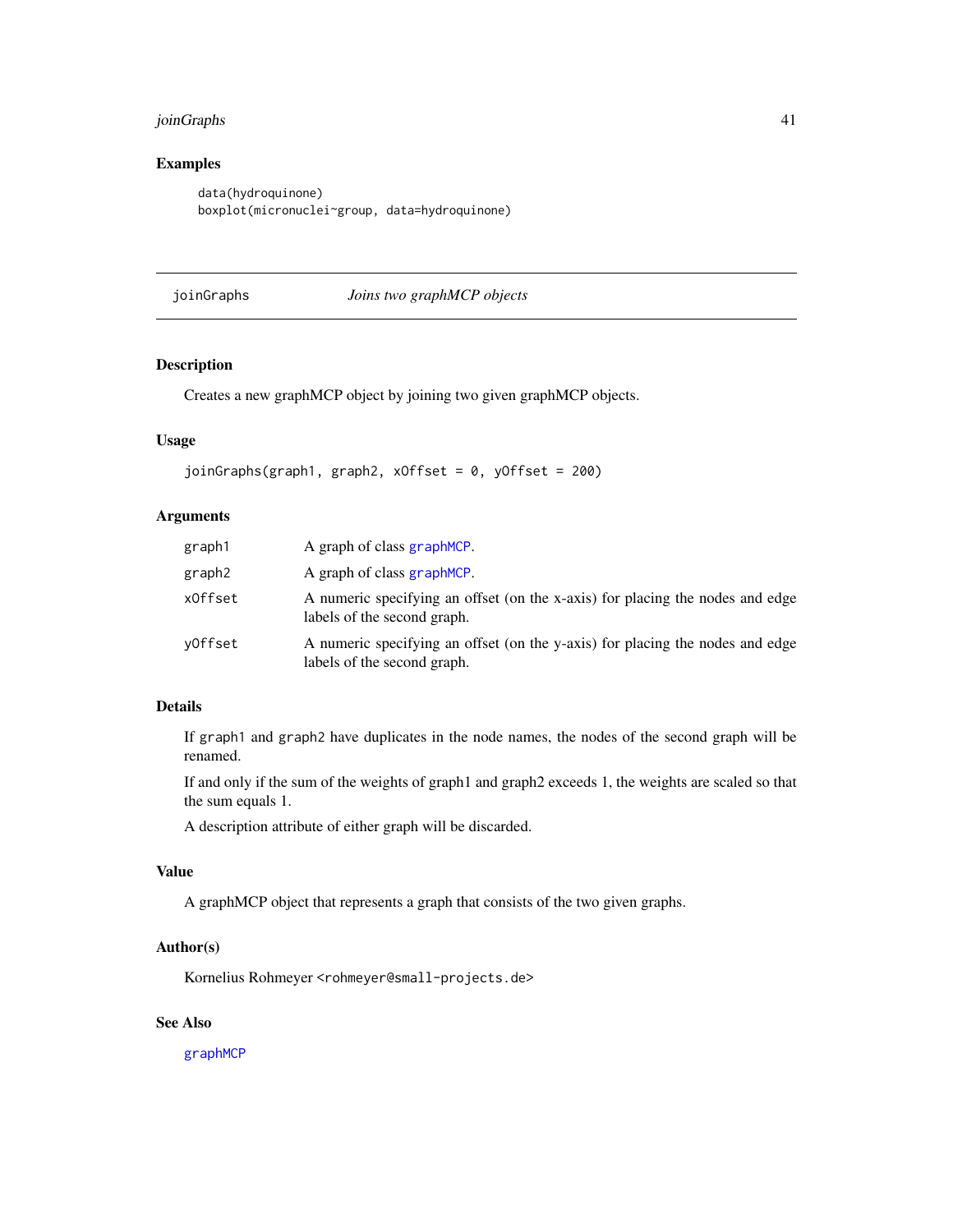## <span id="page-41-0"></span>Examples

```
g1 <- BonferroniHolm(2)
g2 <- BonferroniHolm(3)
joinGraphs(g1, g2)
```
<span id="page-41-1"></span>matrix2graph *Matrix2Graph and Graph2Matrix*

## Description

Creates a graph of class [graphMCP](#page-35-1) from a given transition matrix or vice versa.

## Usage

 $matrix2graph(m, weights = rep(1/dim(m)[1], dim(m)[1]))$ 

graph2matrix(graph)

## Arguments

| m       | A transition matrix.               |
|---------|------------------------------------|
| weights | A numeric for the initial weights. |
| graph   | A graph of class graph MCP.        |

## Details

The hypotheses names are the row names or if these are NULL, the column names or if these are also NULL of type H1, H2, H3, ...

If the diagonal of the matrix is unequal zero, the values are ignored and a warning is given.

## Value

A graph of class [graphMCP](#page-35-1) with the given transition matrix for matrix2graph. The transition matrix of a [graphMCP](#page-35-1) graph for graph2matrix.

#### Author(s)

Kornelius Rohmeyer <rohmeyer@small-projects.de>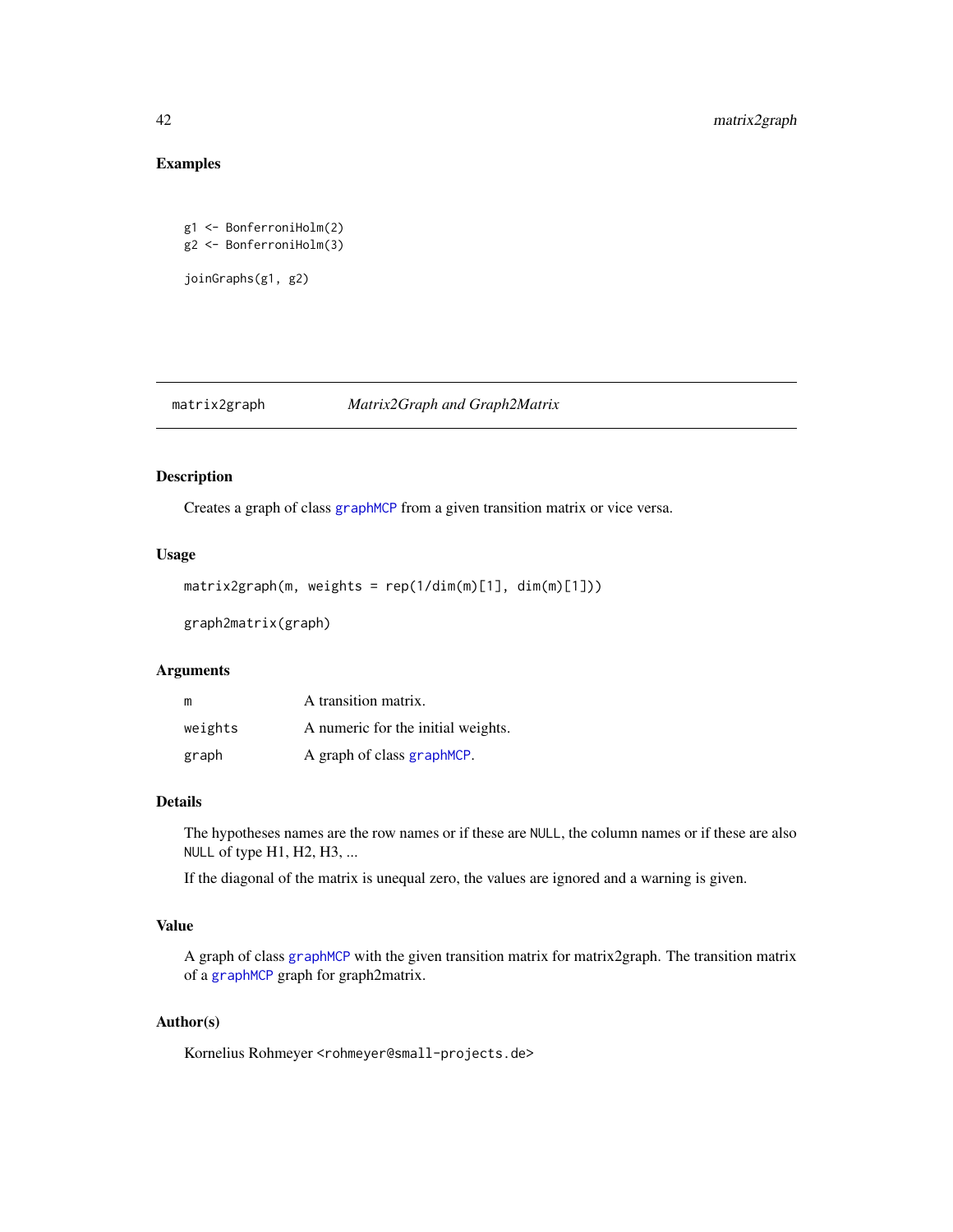## <span id="page-42-0"></span>parametric.test 43

## Examples

```
# Bonferroni-Holm:
m \leq - matrix(rep(1/3, 16), nrow=4)
diag(m) <- c(0, 0, 0, 0)graph <- matrix2graph(m)
print(graph)
graph2matrix(graph)
```
parametric.test *Weighted parametric test*

## Description

It is assumed that under the global null hypothesis  $(\Phi^{-1}(1-p_1), ..., \Phi^{-1}(1-p_m))$  follow a multivariate normal distribution with correlation matrix correlation where  $\Phi^{-1}$  denotes the inverse of the standard normal distribution function.

#### Usage

```
parametric.test(pvalues, weights, alpha = 0.05, adjPValues = TRUE,
 verbose = FALSE, correlation, ...)
```

| pvalues     | A numeric vector specifying the p-values.                                                                                                                                                                                                                                                                                                                        |
|-------------|------------------------------------------------------------------------------------------------------------------------------------------------------------------------------------------------------------------------------------------------------------------------------------------------------------------------------------------------------------------|
| weights     | A numeric vector of weights.                                                                                                                                                                                                                                                                                                                                     |
| alpha       | A numeric specifying the maximal allowed type one error rate. If adjPValues==TRUE<br>(default) the parameter alpha is not used.                                                                                                                                                                                                                                  |
| adjPValues  | Logical scalar. If TRUE (the default) an adjusted p-value for the weighted para-<br>metric test is returned. Otherwise if adjPValues==FALSE a logical value is re-<br>turned whether the null hypothesis can be rejected.                                                                                                                                        |
| verbose     | Logical scalar. If TRUE verbose output is generated.                                                                                                                                                                                                                                                                                                             |
| correlation | Correlation matrix. For parametric tests the p-values must arise from one-sided<br>tests with multivariate normal distributed test statistics for which the correlation<br>is (partially) known. In that case a weighted parametric closed test is performed<br>(also see generatePvals). Unknown values can be set to NA. (See details for<br>more information) |
| $\ddotsc$   | Further arguments possibly passed by gMCP which will be used by other test<br>procedures but not this one.                                                                                                                                                                                                                                                       |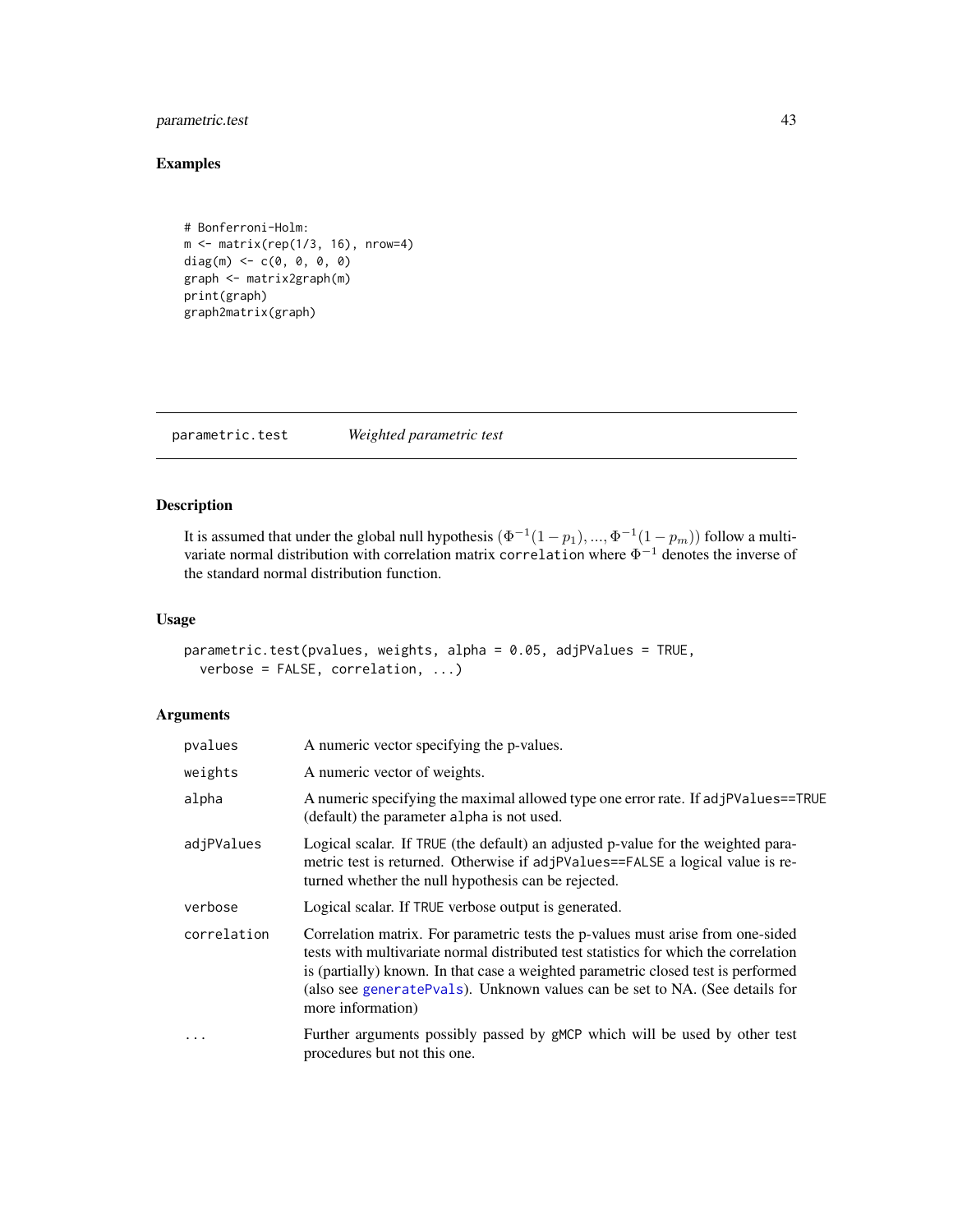#### <span id="page-43-0"></span>Details

For example, this is the case if  $p_1, ..., p_m$  are the raw p-values from one-sided z-tests for each of the elementary hypotheses where the correlation between z-test statistics is generated by an overlap in the observations (e.g. comparison with a common control, group-sequential analyses etc.). An application of the transformation  $\Phi^{-1}(1-p_i)$  to raw p-values from a two-sided test will not in general lead to a multivariate normal distribution. Partial knowledge of the correlation matrix is supported. The correlation matrix has to be passed as a numeric matrix with elements of the form: correlation $[i, i] = 1$  for diagonal elements, correlation $[i, j] = \rho_{ij}$ , where  $\rho_{ij}$  is the known value of the correlation between  $\Phi^{-1}(1-p_i)$  and  $\Phi^{-1}(1-p_j)$  or NA if the corresponding correlation is unknown. For example correlation $[1,2]=0$  indicates that the first and second test statistic are uncorrelated, whereas correlation $[2,3] = NA$  means that the true correlation between statistics two and three is unknown and may take values between -1 and 1. The correlation has to be specified for complete blocks (ie.: if cor(i,j), and cor(i,j') for  $i|=j|=j'$  are specified then cor(j,j') has to be specified as well) otherwise the corresponding intersection null hypotheses tests are not uniquely defined and an error is returned.

For further details see the given references.

## References

Bretz F., Posch M., Glimm E., Klinglmueller F., Maurer W., Rohmeyer K. (2011): Graphical approaches for multiple endpoint problems using weighted Bonferroni, Simes or parametric tests. Biometrical Journal 53 (6), pages 894-913, Wiley. [http://onlinelibrary.wiley.com/doi/10.](http://onlinelibrary.wiley.com/doi/10.1002/bimj.201000239/full) [1002/bimj.201000239/full](http://onlinelibrary.wiley.com/doi/10.1002/bimj.201000239/full)

| placeNodes |
|------------|
|            |

## **Placement of graph nodes**

## Description

Places the nodes of a graph according to a specified layout.

#### Usage

```
placeNodes(graph, nrow, ncol, byrow = TRUE, topdown = TRUE, force = FALSE)
```

| graph   | A graph of class graphMCP or class entangledMCP.                                               |
|---------|------------------------------------------------------------------------------------------------|
| nrow    | The desired number of rows.                                                                    |
| ncol    | The desired number of columns.                                                                 |
| byrow   | Logical whether the graph is filled by rows (otherwise by columns).                            |
| topdown | Logical whether the rows are filled top-down or bottom-up.                                     |
| force   | Logical whether a graph that has already a layout should be given the specified<br>new layout. |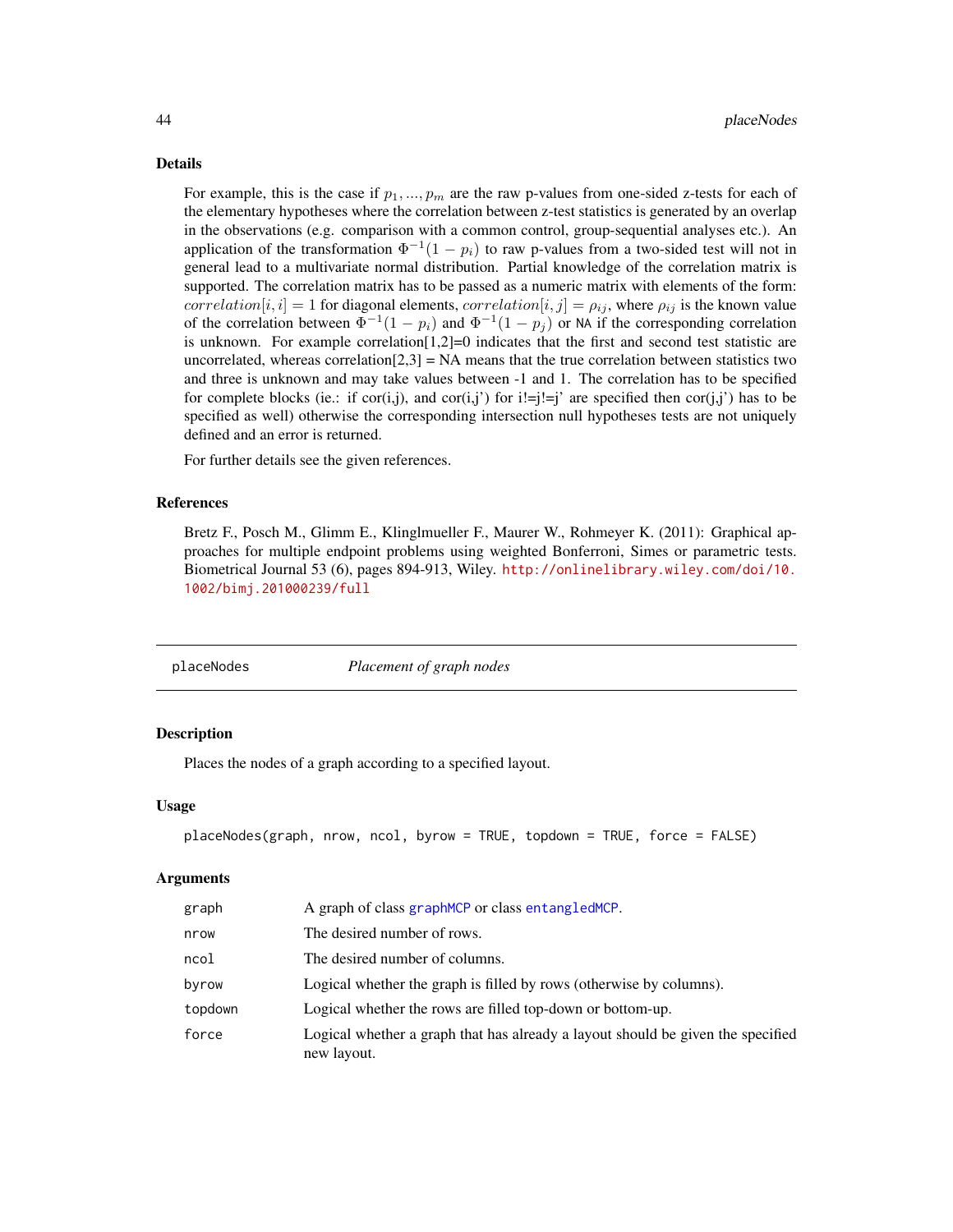## <span id="page-44-0"></span>plotSimCI 45

## Details

If one of nrow or ncol is not given, an attempt is made to infer it from the number of nodes of the graph and the other parameter. If neither is given, the graph is placed as a circle.

#### Value

The graph with nodes placed according to the specified layout.

## Author(s)

Kornelius Rohmeyer <rohmeyer@small-projects.de>

## See Also

[graphMCP](#page-35-1), [entangledMCP](#page-11-1)

## Examples

g <- matrix2graph(matrix(0, nrow=6, ncol=6)) g <- placeNodes(g, nrow=2, force=TRUE) ## Not run: graphGUI(g)

## End(Not run)

plotSimCI *Plot confidence intervals*

## Description

A function for convenient plotting of confidence intervals.

## Usage

```
plotSimCI(ci)
```
## Arguments

ci a (named) matrix containing the lower confidence bounds in the first column, the point estimates in the second and the upper confidence bounds in the third column.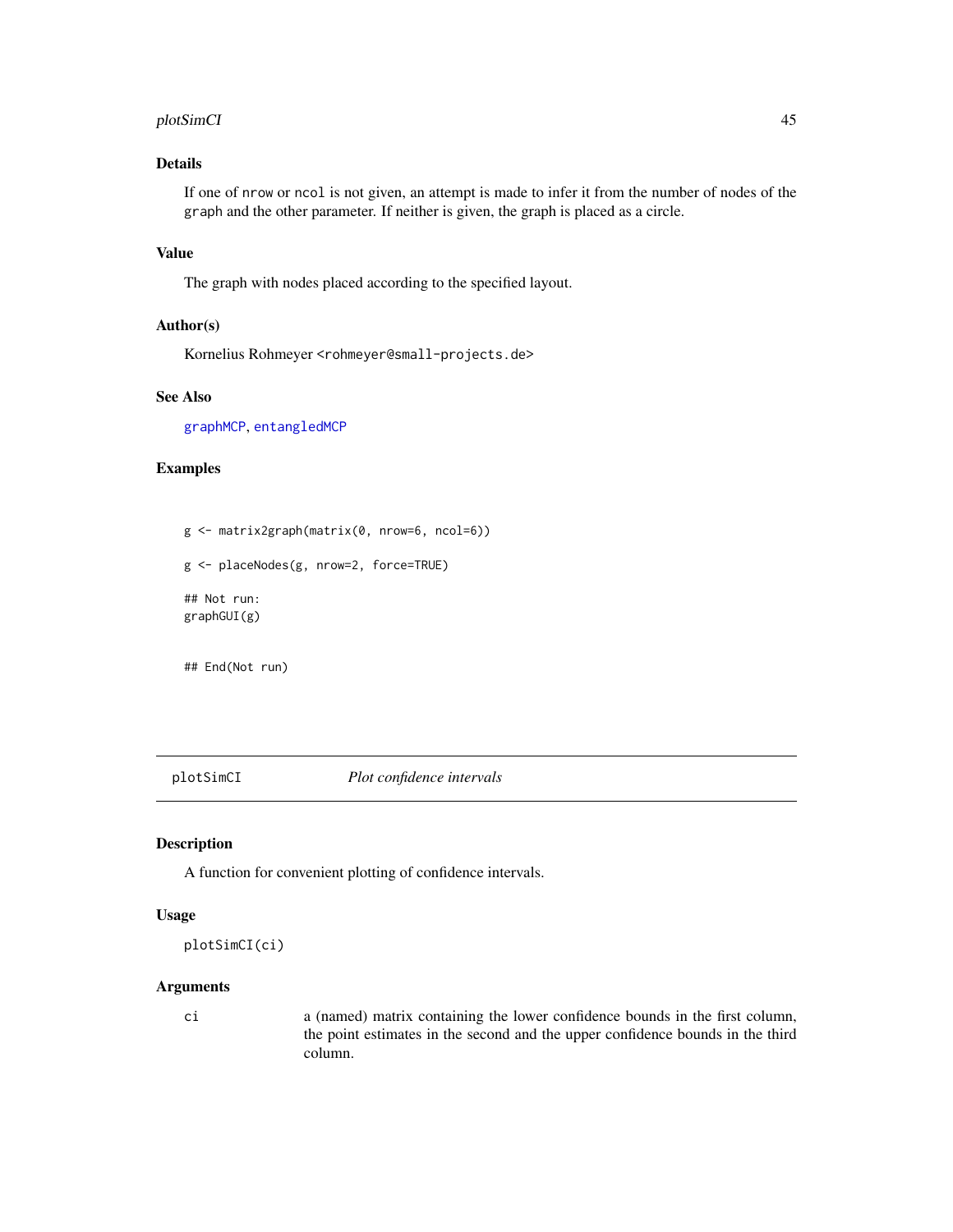#### Author(s)

Code adapted from plotCII from Frank Schaarschmidt

#### Examples

```
est <- c("H1"=0.860382, "H2"=0.9161474, "H3"=0.9732953)
# Sample standard deviations:
ssd <- c("H1"=0.8759528, "H2"=1.291310, "H3"=0.8570892)
pval <- c(0.01260, 0.05154, 0.02124)/2
ci <- simConfint(BonferroniHolm(3), pvalues=pval,
   confint="t", df=9, estimates=est, alpha=0.025, alternative="greater")
plotSimCI(ci)
```
rejectNode *Rejects a node/hypothesis and updates the graph accordingly.*

## Description

Rejects a node/hypothesis and updates the graph accordingly.

## Usage

```
rejectNode(graph, node, upscale = FALSE, verbose = FALSE,
 keepWeights = FALSE)
```
## Arguments

| graph       | A graph of class graphMCP or entangledMCP.                                                                                                                                                                                               |
|-------------|------------------------------------------------------------------------------------------------------------------------------------------------------------------------------------------------------------------------------------------|
| node        | A character string specifying the node to reject.                                                                                                                                                                                        |
| upscale     | Logical. If upscale=TRUE then the weights of all non-rejected nodes are scaled<br>so that the sum is equal to 1. This forces keep Weights=FALSE to reduce confu-<br>sion, since otherwise the sum of weights could become bigger than 1. |
| verbose     | Logical scalar. If TRUE verbose output is generated during sequentially rejection<br>steps.                                                                                                                                              |
| keepWeights | Logical scalar. If FALSE the weight of a node without outgoing edges is set to $0$<br>if it is removed. Otherwise it keeps its weight.                                                                                                   |

## Details

For details see the given references.

<span id="page-45-0"></span>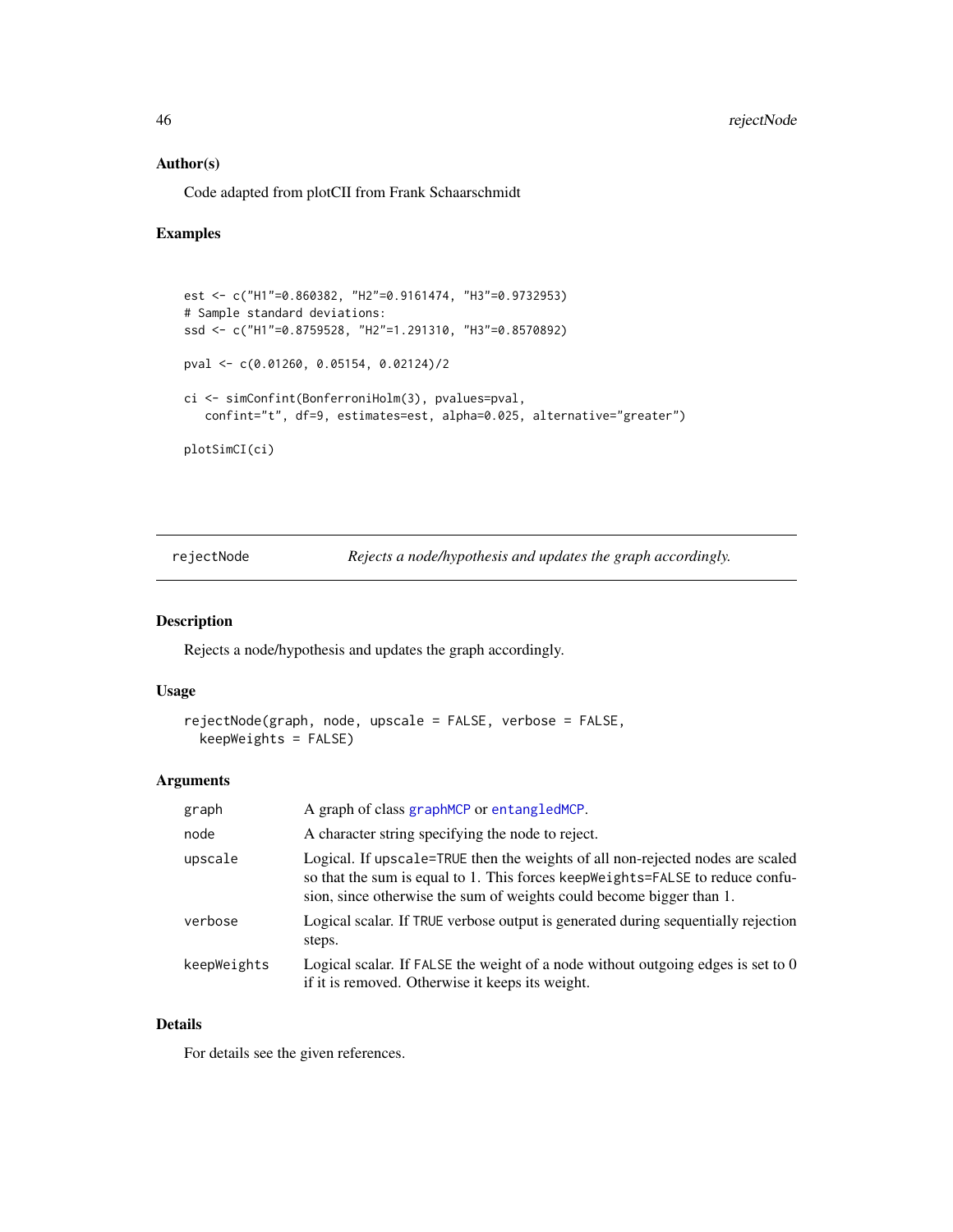## <span id="page-46-0"></span>replaceVariables 47

## Value

An updated graph of class [graphMCP](#page-35-1) or [entangledMCP](#page-11-1).

#### Author(s)

Kornelius Rohmeyer <rohmeyer@small-projects.de>

## References

Frank Bretz, Willi Maurer, Werner Brannath, Martin Posch: A graphical approach to sequentially rejective multiple test procedures. Statistics in Medicine 2009 vol. 28 issue 4 page 586-604. [http:](http://www.meduniwien.ac.at/fwf_adaptive/papers/bretz_2009_22.pdf) [//www.meduniwien.ac.at/fwf\\_adaptive/papers/bretz\\_2009\\_22.pdf](http://www.meduniwien.ac.at/fwf_adaptive/papers/bretz_2009_22.pdf)

#### See Also

[graphMCP](#page-35-1)

## Examples

g <- BonferroniHolm(5)

rejectNode(g, "H1")

replaceVariables *Replaces variables in a general graph with specified numeric values*

## Description

Given a list of variables and real values a general graph is processed and each variable replaced with the specified numeric value.

#### Usage

```
replaceVariables(graph, variables = list(), ask = TRUE, partial = FALSE,
 expand = TRUE, list = FALSE)
```

| graph     | A graph of class graphMCP or class entangledMCP.                                                                                                                                                                                                                                                                                                                                                                          |
|-----------|---------------------------------------------------------------------------------------------------------------------------------------------------------------------------------------------------------------------------------------------------------------------------------------------------------------------------------------------------------------------------------------------------------------------------|
| variables | A named list with one or more specified real values, for example $list(a=0.5, b=0.8, "tau" = 0.5)$<br>or list( $a=c(0.5, 0.8)$ , $b=0.8$ , "tau"=0.5). If ask=TRUE and this list is miss-<br>ing at all or single variables are missing from the list, the user is asked for the<br>values (if the session is not interactive an error is thrown). For interactively<br>entered values only single numbers are supported. |
| ask       | If FALSE all variables that are not specified are not replaced.                                                                                                                                                                                                                                                                                                                                                           |
|           |                                                                                                                                                                                                                                                                                                                                                                                                                           |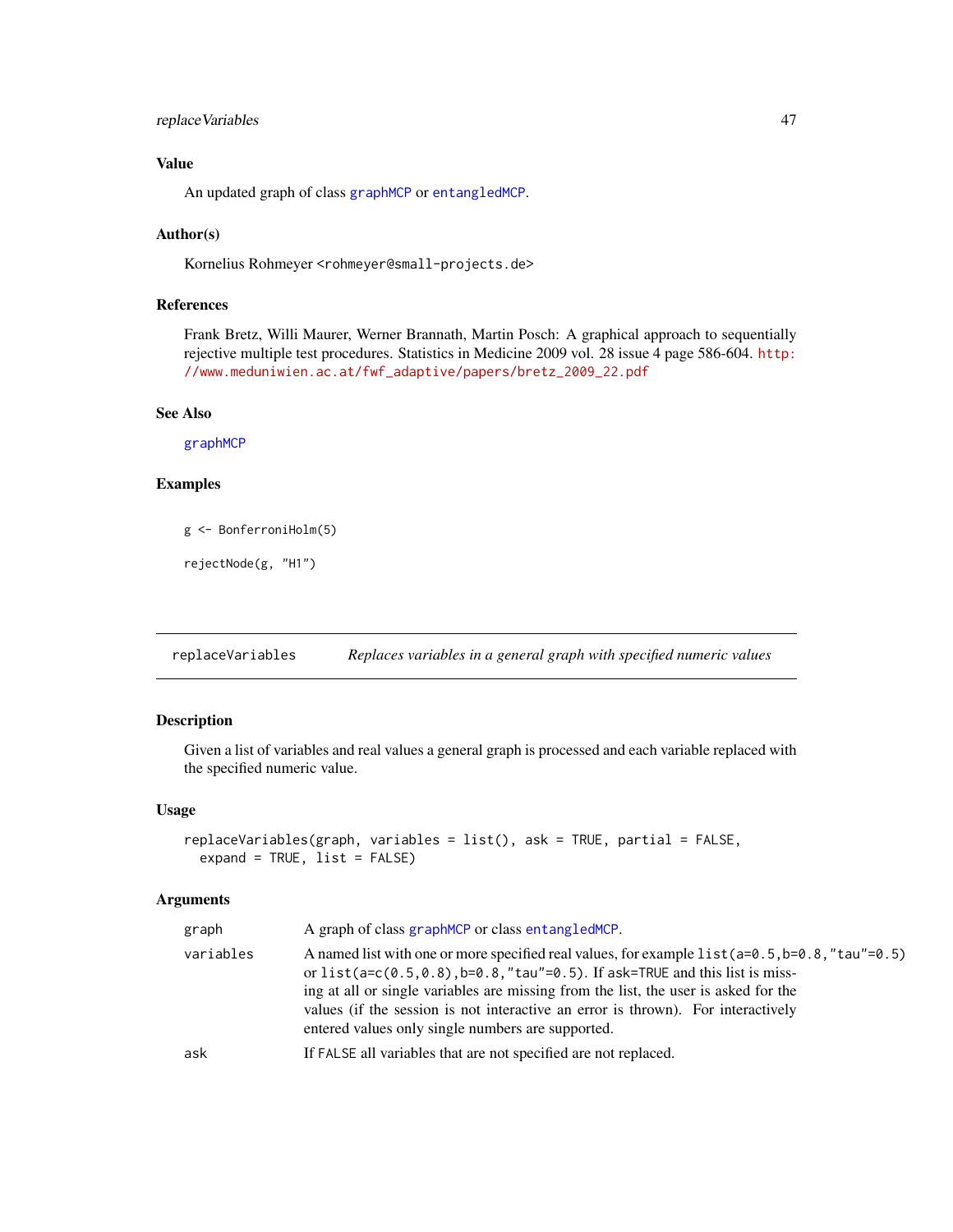<span id="page-47-0"></span>48 rqmvnorm

## Value

A graph or a matrix with variables replaced by the specified numeric values. Or a list of theses graphs and matrices if a variable had more than one value.

#### Author(s)

Kornelius Rohmeyer <rohmeyer@small-projects.de>

## See Also

[graphMCP](#page-35-1), [entangledMCP](#page-11-1)

## Examples

```
graph <- HungEtWang2010()
## Not run:
replaceVariables(graph)
## End(Not run)
replaceVariables(graph, list("tau"=0.5,"omega"=0.5, "nu"=0.5))
replaceVariables(graph, list("tau"=c(0.1, 0.5, 0.9),"omega"=c(0.2, 0.8), "nu"=0.4))
```
rqmvnorm *Random sample from the multivariate normal distribution*

## Description

Draw a quasi or pseudo random sample from the MVN distribution. For details on the implemented lattice rule for quasi-random numbers see Cools et al. (2006).

#### Usage

```
rqmvnorm(n, mean = rep(0, nrow(sigma)), sigma = diag(length(mean)),
  type = c("quasirandom", "pseudorandom"))
```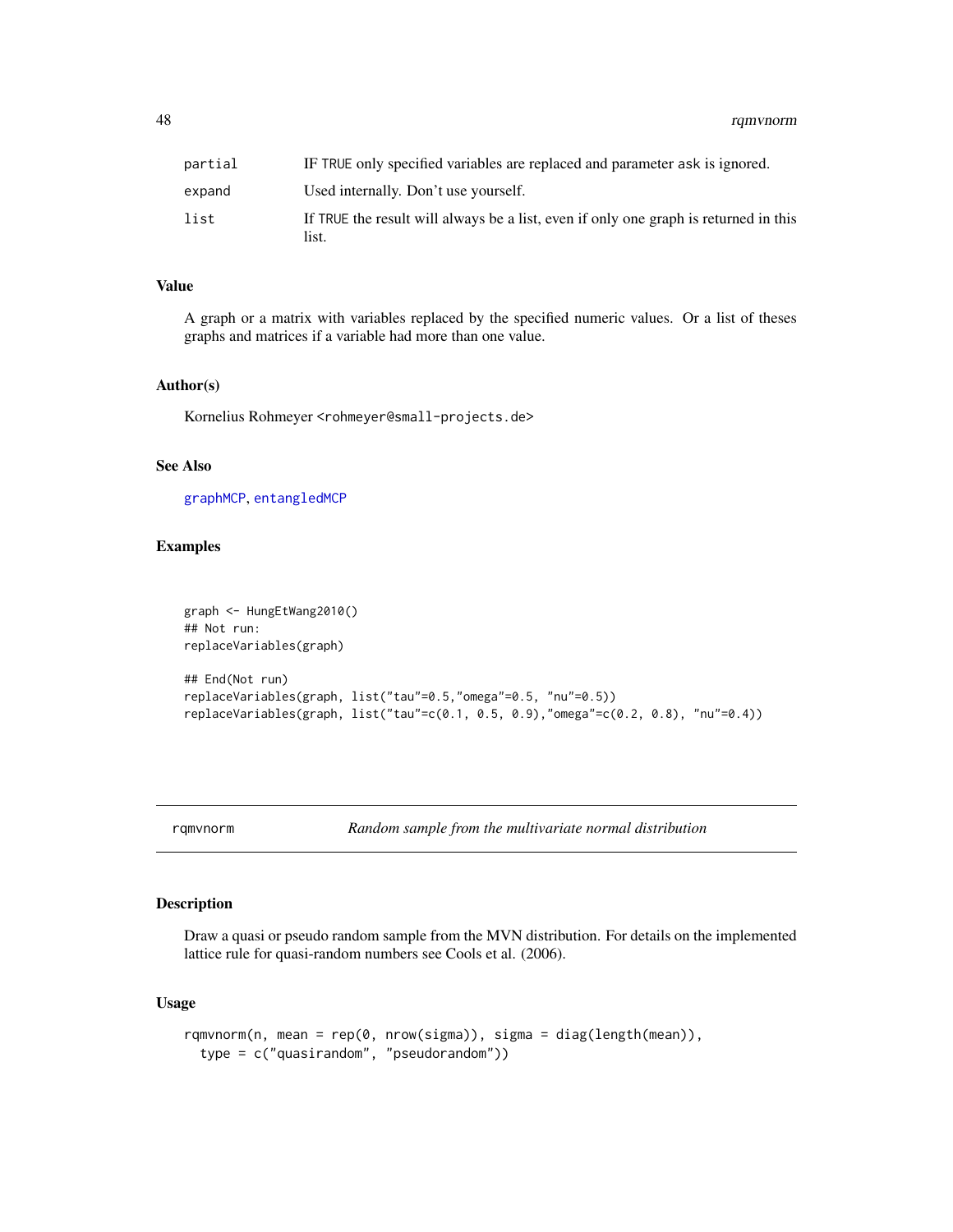#### <span id="page-48-0"></span>sampSize **49**

## Arguments

| n     | Number of samples, when type $=$ "quasirandom" is used this number is rounded<br>up to the next power of 2 (e.g. 1000 to $1024=2^{\text{A}}10$ ) and at least 1024.                |
|-------|------------------------------------------------------------------------------------------------------------------------------------------------------------------------------------|
| mean  | Mean vector                                                                                                                                                                        |
| sigma | Covariance matrix                                                                                                                                                                  |
| type  | What type of random numbers to use. quasirandom uses a randomized Lat-<br>tice rule, and should be more efficient than pseudorandom that uses ordinary<br>(pseudo) random numbers. |

## Value

Matrix of simulated values

## Author(s)

We thank Dr. Frances Kuo for the permission to use the generating vectors (order 2 lattice rule) obtained from her website <http://web.maths.unsw.edu.au/~fkuo/lattice/>.

## References

Cools, R., Kuo, F. Y., and Nuyens, D. (2006) Constructing embedded lattice rules for multivariate integration. SIAM Journal of Scientific Computing, 28, 2162-2188.

## Examples

sims  $\leq$  rqmvnorm(100, mean = 1:2, sigma = diag(2)) plot(sims)

sampSize *Sample size calculations*

## Description

Sample size calculations

#### Usage

```
sampSize(graph, esf, effSize, powerReqFunc, target, corr.sim, alpha,
 corr.test = NULL, type = c("quasirandom", "pseudorandom"),
 upscale = FALSE, n \sin = 10000, verbose = FALSE, ...)
```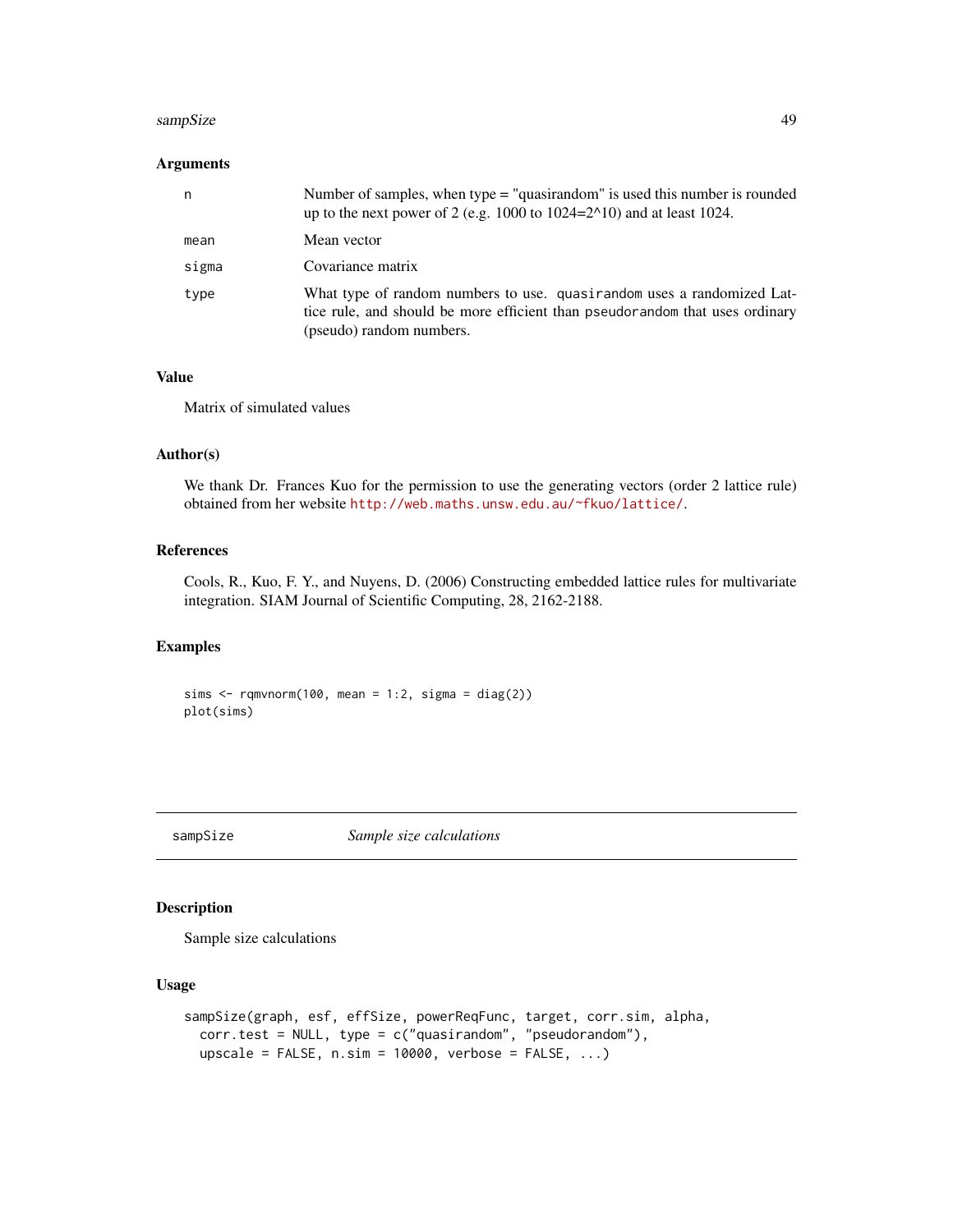## <span id="page-49-0"></span>Arguments

| graph        | A graph of class graphMCP.                                                                                                                                                                                                                                                                                                                                                                                                                                             |
|--------------|------------------------------------------------------------------------------------------------------------------------------------------------------------------------------------------------------------------------------------------------------------------------------------------------------------------------------------------------------------------------------------------------------------------------------------------------------------------------|
| esf          | $\ddotsc$                                                                                                                                                                                                                                                                                                                                                                                                                                                              |
| effSize      | $\ddotsc$                                                                                                                                                                                                                                                                                                                                                                                                                                                              |
| powerReqFunc | One power requirement function or a list of these.                                                                                                                                                                                                                                                                                                                                                                                                                     |
|              | If one is interested in the power to reject hypotheses 1 and 3 one could specify:<br>f=function(x) $\{x[1] 88 x[3]\}.$<br>If the power of rejecting hypotheses 1 and 2 is also of interest one would use a<br>(optionally named) list:<br>$f = list(power1 and 3 = function(x) {x[1] 8& x[3]},$<br>power1and2=function(x) $\{x[1] 88 x[2]\}$ ). If the list has no names, the func-<br>tions will be referenced to as "func1", "func2", etc. in the output.            |
| target       | Target power that should be at least achieved. Either a numeric scalar between 0<br>and 1 or if parameter powerReqFunc is a list a numeric vector of the same length<br>as powerReqFunc.                                                                                                                                                                                                                                                                               |
| corr.sim     | Covariance matrix under the alternative.                                                                                                                                                                                                                                                                                                                                                                                                                               |
| alpha        | $\cdots$                                                                                                                                                                                                                                                                                                                                                                                                                                                               |
| corr.test    | Correlation matrix that should be used for the parametric test. If corr. test==NULL<br>the Bonferroni based test procedure is used. Can contain NAs.                                                                                                                                                                                                                                                                                                                   |
| type         | What type of random numbers to use. quasirandom uses a randomized Lat-<br>tice rule, and should be more efficient than pseudorandom that uses ordinary<br>(pseudo) random numbers.                                                                                                                                                                                                                                                                                     |
| upscale      | Logical. If upscale=FALSE then for each intersection of hypotheses (i.e. each<br>subgraph) a weighted test is performed at the possibly reduced level alpha of<br>$sum(w)*alpha$ , where $sum(w)$ is the sum of all node weights in this subset. If<br>upscale=TRUE all weights are upscaled, so that $sum(w)=1$ .                                                                                                                                                     |
| n.sim        |                                                                                                                                                                                                                                                                                                                                                                                                                                                                        |
| verbose      | Logical, whether verbose output should be printed.                                                                                                                                                                                                                                                                                                                                                                                                                     |
| $\cdots$     |                                                                                                                                                                                                                                                                                                                                                                                                                                                                        |
| test         | In the parametric case there is more than one way to handle subgraphs with less<br>than the full alpha. If the parameter test is missing, the tests are performed<br>as described by Bretz et al. (2011), i.e. tests of intersection null hypotheses<br>always exhaust the full alpha level even if the sum of weights is strictly smaller<br>than one. If test="simple-parametric" the tests are performed as defined in<br>Equation $(3)$ of Bretz et al. $(2011)$ . |

## Value

...

## Examples

## Not run: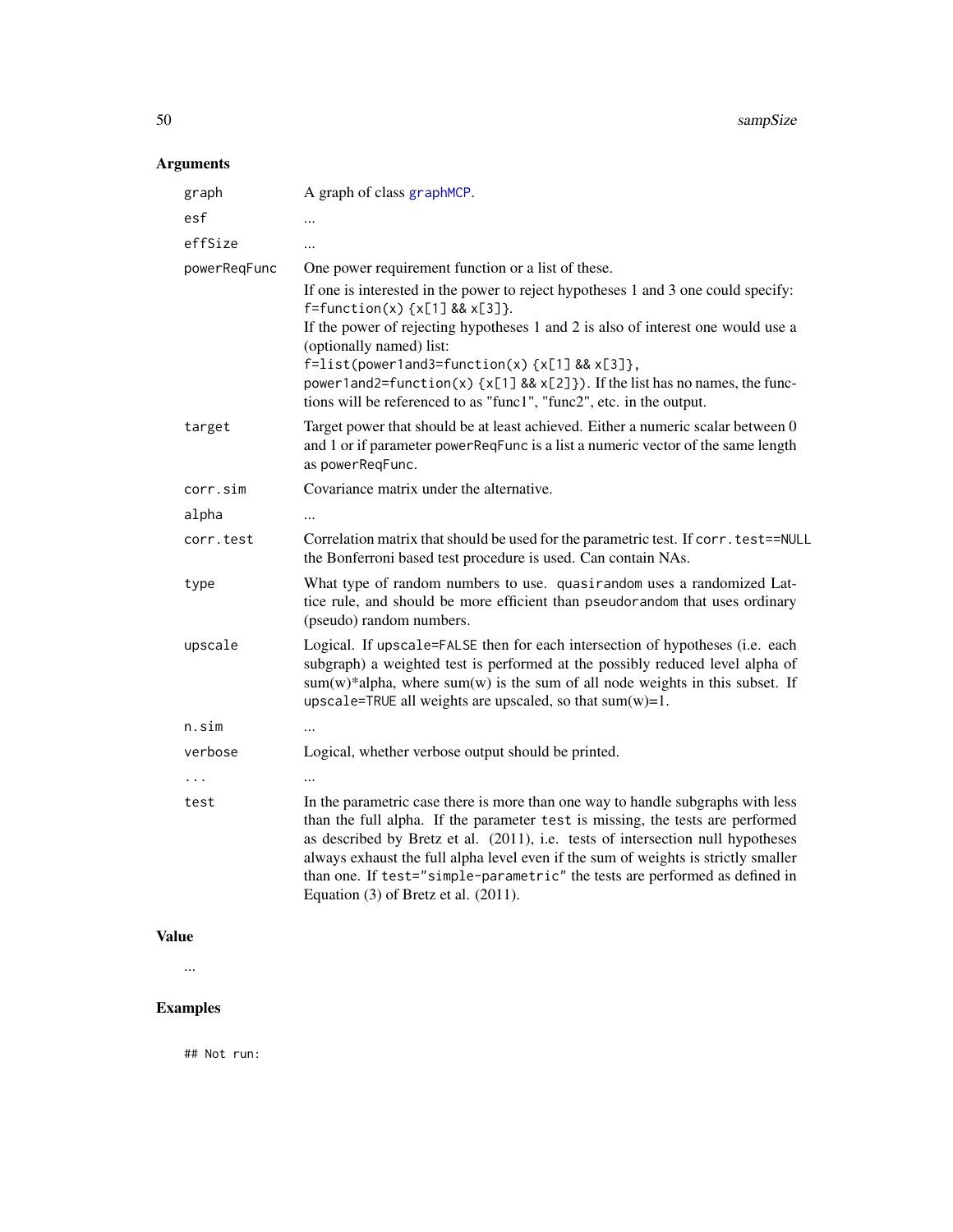## <span id="page-50-0"></span>sampSizeCore 51

```
graph <- BonferroniHolm(4)
powerReqFunc <- function(x) { (x[1] && x[2]) || x[3] }
#TODO Still causing errors / loops.
#sampSize(graph, alpha=0.05, powerReqFunc, target=0.8, mean=c(6,4,2) )
#sampSize(graph, alpha=0.05, powerReqFunc, target=0.8, mean=c(-1,-1,-1), nsim=100)
sampSize(graph, esf=c(1,1,1,1), effSize=c(1,1,1,1),
         corr.sim=diag(4), powerReqFunc=powerReqFunc, target=0.8, alpha=0.05)
powerReqFunc=list('all(x[c(1,2)])'=function(x) {all(x[c(1,2)])},
                  'any(x[c(0,1)])' = function(x) \{any(x[c(0,1)])\})sampSize(graph=graph,
         effSize=list("Scenario 1"=c(2, 0.2, 0.2, 0.2),
                      "Scenario 2"=c(0.2, 4, 0.2, 0.2)),
         esf=c(0.5, 0.7071067811865476, 0.5, 0.7071067811865476),
         powerReqFunc=powerReqFunc,
         corr.sim=diag(4), target=c(0.8, 0.8), alpha=0.025)
```
## End(Not run)

sampSizeCore *Function for sample size calculation*

## Description

Function for sample size calculation

#### Usage

```
sampSizeCore(upperN, lowerN = floor(upperN/2), targFunc, target,
  tol = 0.001, alRatio, Ntype = c("arm", "total"), verbose = FALSE, ...)
```

| upperN   | targFunc(upperN) should be bigger than target (otherwise upperN is doubled<br>until this is the case).                          |
|----------|---------------------------------------------------------------------------------------------------------------------------------|
| lowerN   | targFunc(lowerN) should be smaller than target (otherwise lowerN is halfed<br>until this is the case).                          |
| targFunc | The target (power) function that should be monotonically increasing in n.                                                       |
| target   | The target value. The function searches the n with $targFunc(n) - target < tol$<br>and $targFunc(n)$ > $target$ .               |
| tol      | Tolerance: The function searches the n with $\text{target}\leq \text{target}\leq \text{total}$ and<br>$targFunc(n)$ > $target.$ |
| alRatio  | Allocation ratio.                                                                                                               |
| Ntype    | Either "arm" or "total".                                                                                                        |
| verbose  | Logical, whether verbose output should be printed.                                                                              |
| $\ddots$ |                                                                                                                                 |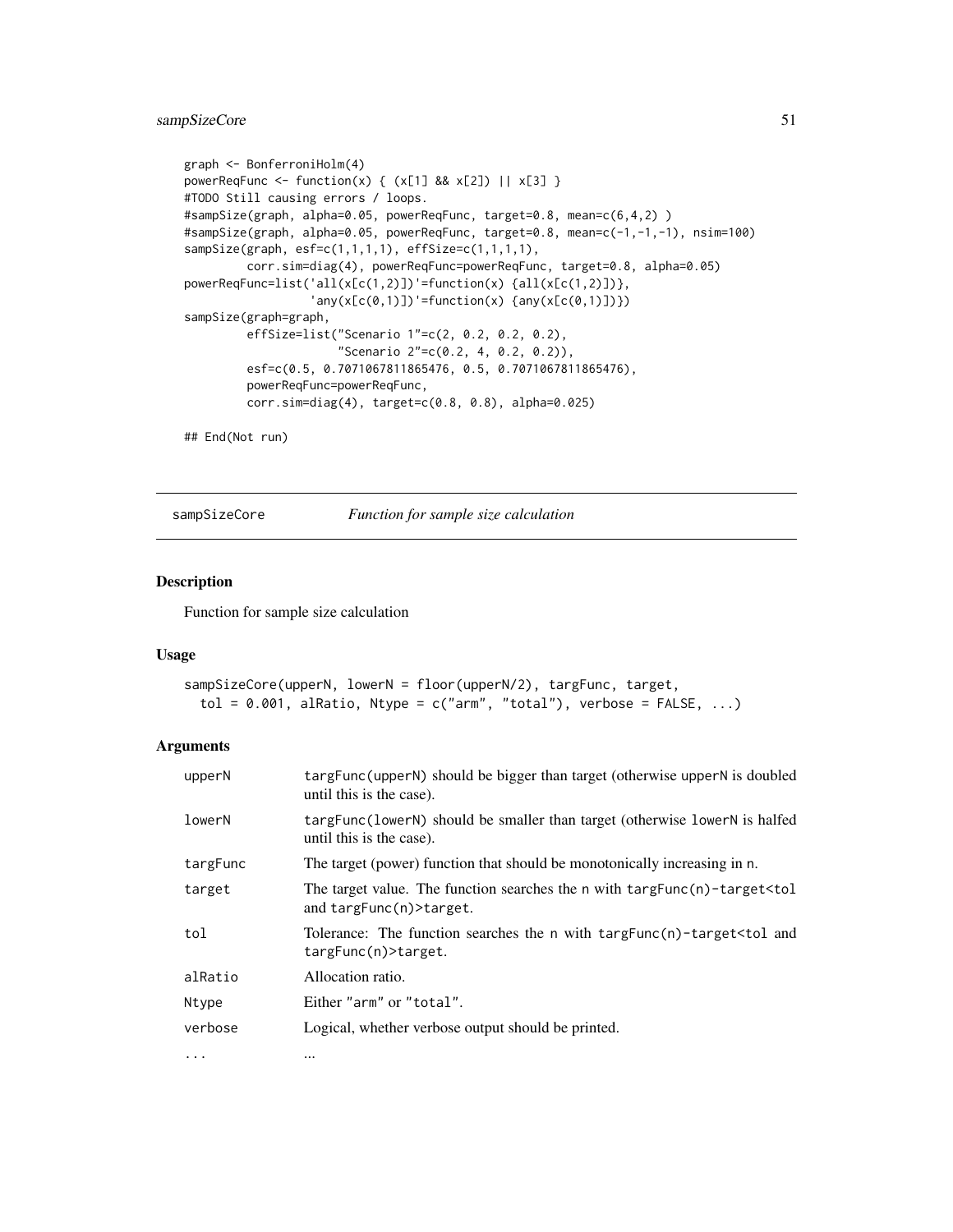<span id="page-51-0"></span>For details see the manual and examples.

#### Value

Integer value n (of type numeric) with targFunc(n)-target<tol and targFunc(n)>target.

## Author(s)

This function is taken from package DoseFinding under GPL from Bjoern Bornkamp, Jose Pinheiro and Frank Bretz

## Examples

```
f <- function(x){1/100*log(x)}
gMCP:::sampSizeCore(upperN=1000, targFunc=f, target=0.008, verbose=TRUE, alRatio=1)
```
<span id="page-51-1"></span>

| secondStageTest | <b>EXPERIMENTAL:</b> Construct a valid level alpha test for the second |
|-----------------|------------------------------------------------------------------------|
|                 | stage of an adaptive design that is based on a pre-planned graphical   |
|                 | <i>MCP</i>                                                             |

## Description

Based on a pre-planned graphical multiple comparison procedure, construct a valid multiple level alpha test that conserves the family wise error in the strong sense regardless of any trial adaptations during an unblinded interim analysis. - Implementation of adaptive procedures is still in an early stage and may change in the near future

#### Usage

```
secondStageTest(interim, select, matchCE = TRUE, zWeights = "reject",
 G2 = interim@preplanned)
```

| interim        | An object of class gPADInterim.                                                                                                                                |
|----------------|----------------------------------------------------------------------------------------------------------------------------------------------------------------|
| select         | A logical vector giving specifying which hypotheses are carried forward to the<br>second stage                                                                 |
| matchCE        | Logical specifying whether second stage weights should be computed propor-<br>tional to corresponding PCEs                                                     |
| zWeights       | Either "reject", "accept", or "strict" giving the rule what should be done in cases<br>where none of the selected hypotheses has positive second stage weight. |
| G <sub>2</sub> | An object of class graphMCP laying down the rule to compute second stage<br>weights. Defaults to pre-planned graph.                                            |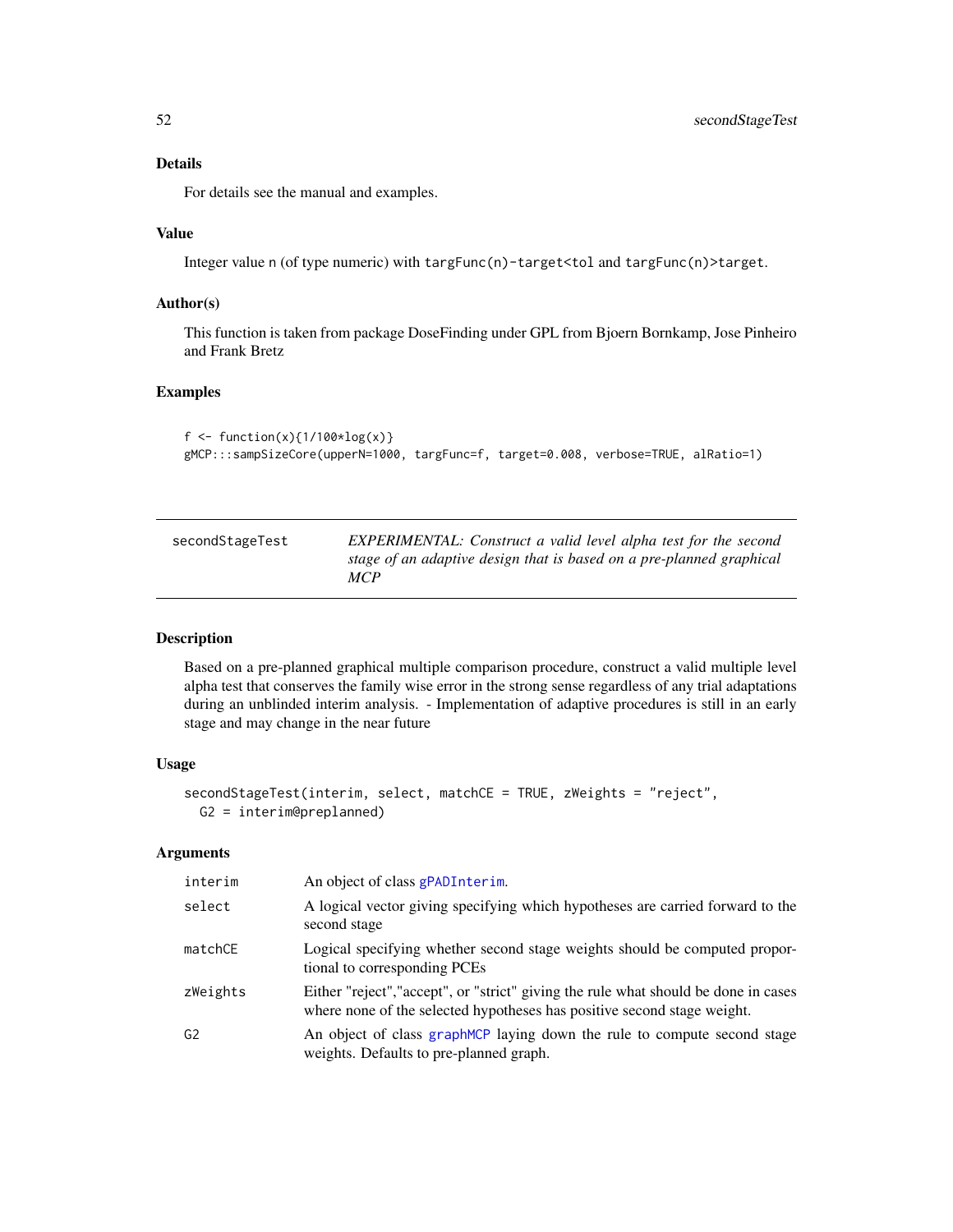## <span id="page-52-0"></span>secondStageTest 53

## Details

For details see the given references.

#### Value

A function of signature function(z2) with arguments z2 a numeric vector with second stage zscores (Z-scores of dropped hypotheses should be set no NA) that returns objects of class [gMCPResult](#page-30-1).

## Author(s)

Florian Klinglmueller <float@lefant.net>

#### References

Frank Bretz, Willi Maurer, Werner Brannath, Martin Posch: A graphical approach to sequentially rejective multiple test procedures. Statistics in Medicine 2009 vol. 28 issue 4 page 586-604. [http:](http://www.meduniwien.ac.at/fwf_adaptive/papers/bretz_2009_22.pdf) [//www.meduniwien.ac.at/fwf\\_adaptive/papers/bretz\\_2009\\_22.pdf](http://www.meduniwien.ac.at/fwf_adaptive/papers/bretz_2009_22.pdf)

Bretz F., Posch M., Glimm E., Klinglmueller F., Maurer W., Rohmeyer K. (2011): Graphical approaches for multiple endpoint problems using weighted Bonferroni, Simes or parametric tests - to appear.

Posch M, Futschik A (2008): A Uniform Improvement of Bonferroni-Type Tests by Sequential Tests JASA 103/481, 299-308

Posch M, Maurer W, Bretz F (2010): Type I error rate control in adaptive designs for confirmatory clinical trials with treatment selection at interim Pharm Stat 10/2, 96-104

#### See Also

[graphMCP](#page-35-1), [doInterim](#page-9-1)

## Examples

```
## Simple successive graph (Maurer et al. 2011)
## two treatments two hierarchically ordered endpoints
a \le -0.025G <- simpleSuccessiveI()
## some z-scores:
```

```
p1=c(.1,.12,.21,.16)
z1 <- qnorm(1-p1)p2=c(.04,1,.14,1)
z^2 <- qnorm(1-p^2)v \leq c(1/2, 1/3, 1/2, 1/3)
```

```
intA \leftarrow doInterim(G, z1, v)
```

```
## select only the first treatment
fTest <- secondStageTest(intA,c(1,0,1,0))
```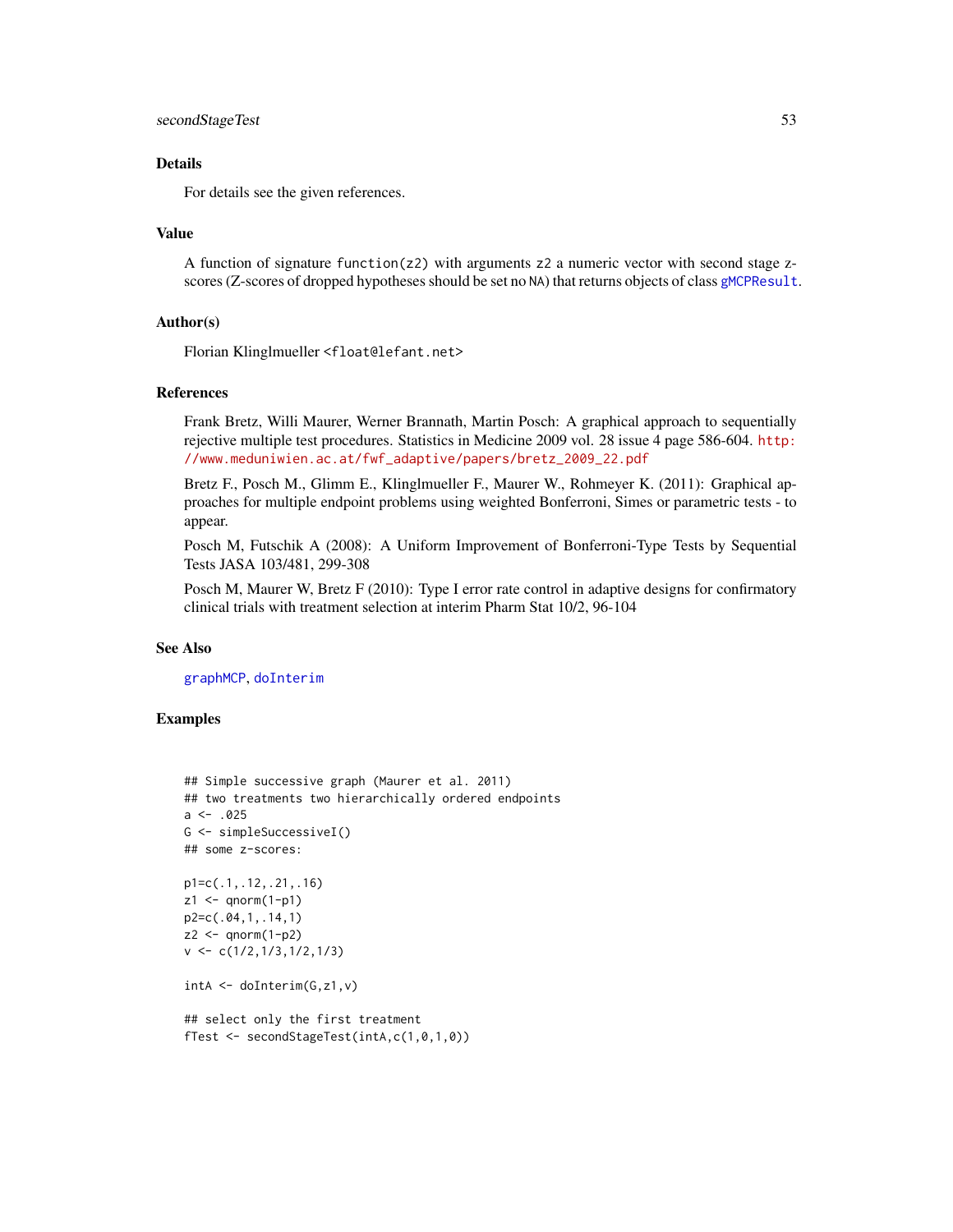<span id="page-53-0"></span>simConfint *Simultaneous confidence intervals for sequentially rejective multiple test procedures*

## Description

Calculates simultaneous confidence intervals for sequentially rejective multiple test procedures.

## Usage

```
simConfint(object, pvalues, confint, alternative=c("less", "greater"),
            estimates, df, alpha=0.05, mu=0)
```
## Arguments

| object      | A graph of class graphMCP.                                                                                                                                                                                                                                                                                                                                                         |
|-------------|------------------------------------------------------------------------------------------------------------------------------------------------------------------------------------------------------------------------------------------------------------------------------------------------------------------------------------------------------------------------------------|
| pvalues     | A numeric vector specifying the p-values for the sequentially rejective MTP.                                                                                                                                                                                                                                                                                                       |
| confint     | One of the following: A character string "normal", "t" or a function that calcu-<br>lates the confidence intervals. If confinit== $\mu$ t" the parameter df must be speci-<br>fied. If confint is a function it must be of signature ("character", "numeric"),<br>where the first parameter is the hypothesis name and the second the marginal<br>confidence level (see examples). |
| alternative | A character string specifying the alternative hypothesis, must be "greater" or<br>"less".                                                                                                                                                                                                                                                                                          |
| estimates   | Point estimates for the parameters of interest.                                                                                                                                                                                                                                                                                                                                    |
| df          | Degree of freedom as numeric.                                                                                                                                                                                                                                                                                                                                                      |
| alpha       | The overall alpha level as numeric scalar.                                                                                                                                                                                                                                                                                                                                         |
| mu          | The numerical parameter vector under null hypothesis.                                                                                                                                                                                                                                                                                                                              |

## Details

For details see the given references.

## Value

A matrix with columns giving lower confidence limits, point estimates and upper confidence limits for each parameter. These will be labeled as "lower bound", "estimate" and "upper bound".

## Author(s)

Kornelius Rohmeyer <rohmeyer@small-projects.de>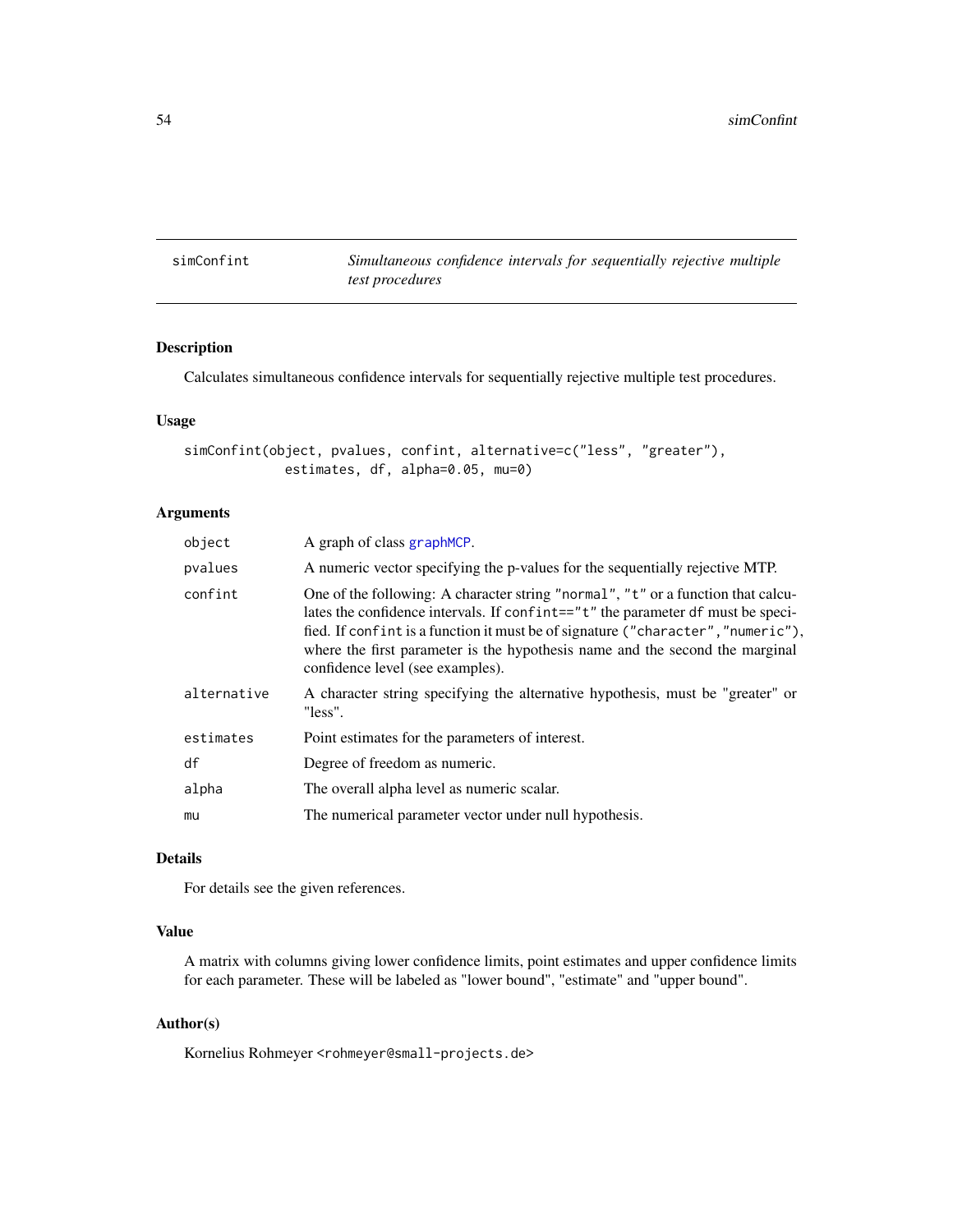#### <span id="page-54-0"></span>References

Frank Bretz, Willi Maurer, Werner Brannath, Martin Posch: A graphical approach to sequentially rejective multiple test procedures. Statistics in Medicine 2009 vol. 28 issue 4 page 586-604. [http:](http://www.meduniwien.ac.at/fwf_adaptive/papers/bretz_2009_22.pdf) [//www.meduniwien.ac.at/fwf\\_adaptive/papers/bretz\\_2009\\_22.pdf](http://www.meduniwien.ac.at/fwf_adaptive/papers/bretz_2009_22.pdf)

## See Also

[graphMCP](#page-35-1)

## Examples

```
est <- c("H1"=0.860382, "H2"=0.9161474, "H3"=0.9732953)
# Sample standard deviations:
ssd <- c("H1"=0.8759528, "H2"=1.291310, "H3"=0.8570892)
pval <- c(0.01260, 0.05154, 0.02124)/2
simConfint(BonferroniHolm(3), pvalues=pval,
confint=function(node, alpha) {
c(est[node]-qt(1-alpha,df=9)*ssd[node]/sqrt(10), Inf)
}, estimates=est, alpha=0.025, mu=0, alternative="greater")
# Note that the sample standard deviations in the following call
# will be calculated from the pvalues and estimates.
ci <- simConfint(BonferroniHolm(3), pvalues=pval,
confint="t", df=9, estimates=est, alpha=0.025, alternative="greater")
ci
plotSimCI(ci)
```
simes.on.subsets.test *Simes on subsets, otherwise Bonferroni*

#### Description

Weighted Simes test introduced by Benjamini and Hochberg (1997)

#### Usage

```
simes.on.subsets.test(pvalues, weights, alpha = 0.05, adjPValues = TRUE,
 verbose = FALSE, subsets, subset, ...)
```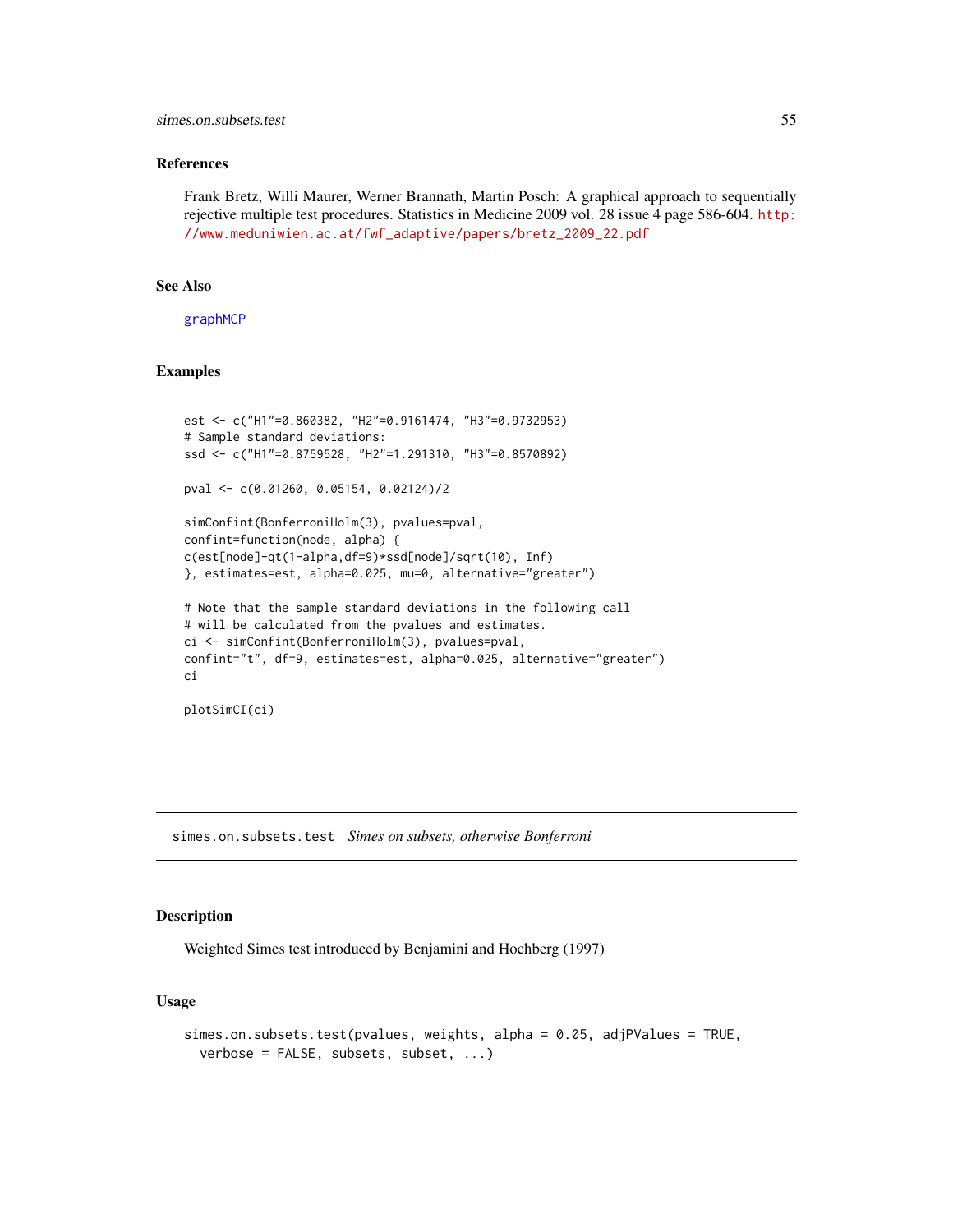#### <span id="page-55-0"></span>**Arguments**

| pvalues    | A numeric vector specifying the p-values.                                                                                                                                                                  |
|------------|------------------------------------------------------------------------------------------------------------------------------------------------------------------------------------------------------------|
| weights    | A numeric vector of weights.                                                                                                                                                                               |
| alpha      | A numeric specifying the maximal allowed type one error rate. If adjPValues==TRUE<br>(default) the parameter alpha is not used.                                                                            |
| adjPValues | Logical scalar. If TRUE (the default) an adjusted p-value for the weighted test is<br>returned. Otherwise if adjPValues==FALSE a logical value is returned whether<br>the null hypothesis can be rejected. |
| verbose    | Logical scalar. If TRUE verbose output is generated.                                                                                                                                                       |
| subsets    | A list of subsets given by numeric vectors containing the indices of the elemen-<br>tary hypotheses for which the weighted Simes test is applicable.                                                       |
| subset     | A numeric vector containing the numbers of the indices of the currently tested<br>elementary hypotheses.                                                                                                   |
| $\ddotsc$  | Further arguments possibly passed by gMCP which will be used by other test<br>procedures but not this one.                                                                                                 |

## Details

As an additional argument a list of subsets must be provided, that states in which cases a Simes test is applicable (i.e. if all hypotheses to test belong to one of these subsets), e.g. subsets  $\lt$ - list( $c("H1",$ "H2", "H3"), c("H4", "H5", "H6")) Trimmed Simes test for intersections of two hypotheses and otherwise weighted Bonferroni-test

## Examples

```
simes.on.subsets.test(pvalues=c(0.1,0.2,0.05), weights=c(0.5,0.5,0))
simes.on.subsets.test(pvalues=c(0.1,0.2,0.05), weights=c(0.5,0.5,0), adjPValues=FALSE)
```

```
graph <- BonferroniHolm(4)
pvalues <- c(0.01, 0.05, 0.03, 0.02)
```
gMCP.extended(graph=graph, pvalues=pvalues, test=simes.on.subsets.test, subsets=list(1:2, 3:4))

simes.test *Weighted Simes test*

#### Description

Weighted Simes test introduced by Benjamini and Hochberg (1997)

#### Usage

```
simes.test(pvalues, weights, alpha = 0.05, adjPValues = TRUE,
 verbose = FALSE, ...)
```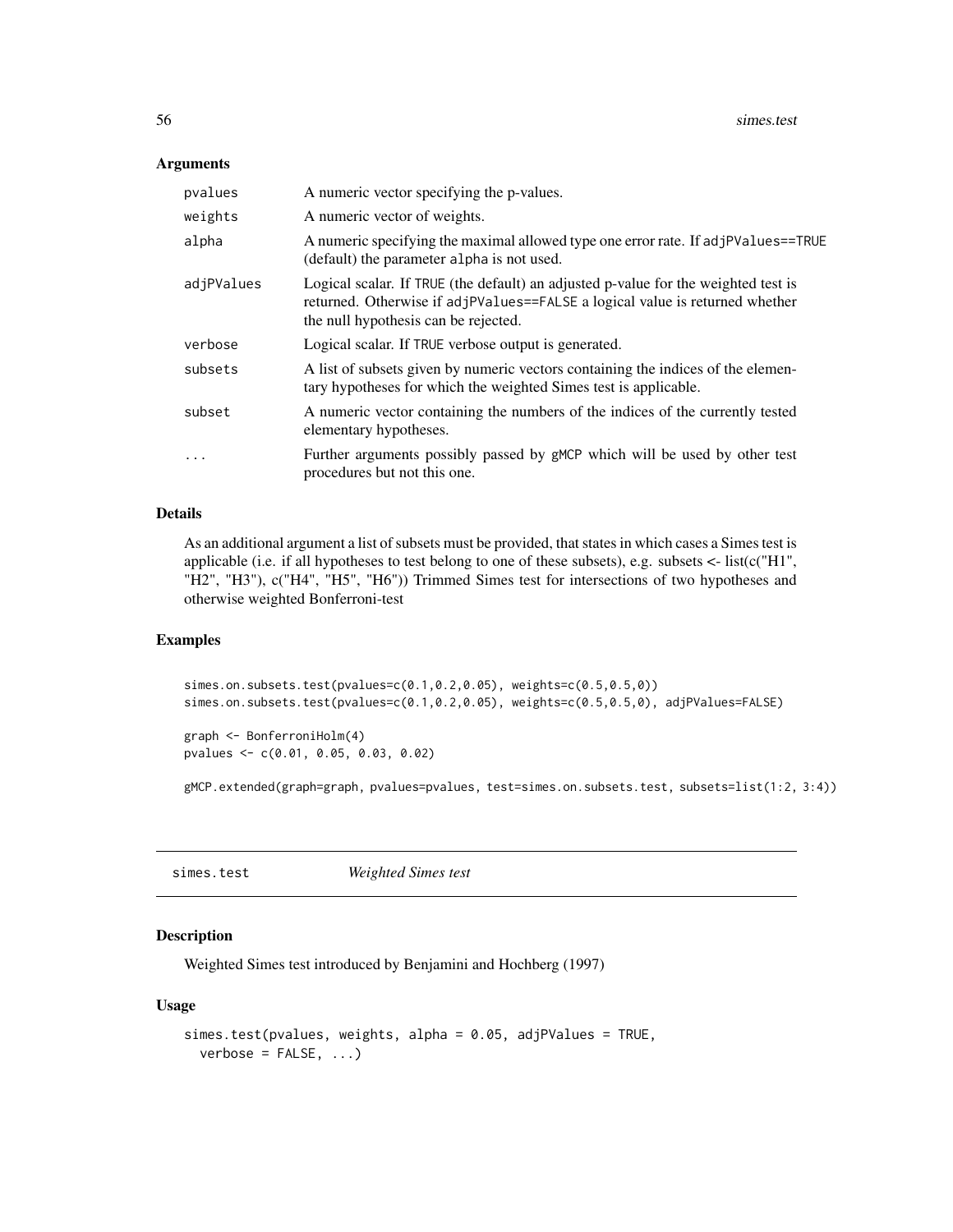#### <span id="page-56-0"></span>simvastatin 57

#### **Arguments**

| pvalues    | A numeric vector specifying the p-values.                                                                                                                                                                        |
|------------|------------------------------------------------------------------------------------------------------------------------------------------------------------------------------------------------------------------|
| weights    | A numeric vector of weights.                                                                                                                                                                                     |
| alpha      | A numeric specifying the maximal allowed type one error rate. If adjPValues==TRUE<br>(default) the parameter alpha is not used.                                                                                  |
| adjPValues | Logical scalar. If TRUE (the default) an adjusted p-value for the weighted Simes<br>test is returned. Otherwise if adjPValues==FALSE a logical value is returned<br>whether the null hypothesis can be rejected. |
| verbose    | Logical scalar. If TRUE verbose output is generated.                                                                                                                                                             |
| .          | Further arguments possibly passed by gMCP which will be used by other test<br>procedures but not this one.                                                                                                       |

#### Examples

```
simes.test(pvalues=c(0.1,0.2,0.05), weights=c(0.5,0.5,0))
simes.test(pvalues=c(0.1,0.2,0.05), weights=c(0.5,0.5,0), adjPValues=FALSE)
```
simvastatin *Simvastatin and Colesevelam Treatment in Patients with Primary Hypercholesterolemia*

## **Description**

This data set gives the results from a study investigating the efficacy and safety of simvastatin and colesevelam treatment in patients with primary hypercholesterolemia. It shows the sample sizes, the mean LDL cholesterol levels and the number of patients with adverse events after 6 weeks. The treatment groups are: The Placebo control, two doses 10 mg and 20 mg of simvastatin and an combined treatment 20 mg + 2.3 g colesevelam.

#### Usage

data(simvastatin)

#### Format

A data frame with a summary table for ...:

**group** A factor with levels "Placebo", "10 mg", "20 mg", "20 mg  $+ 2.3$  g Colesevelam" specifying the groups.

sampleSize A numeric vector, giving the number of patients in the groups.

means A numeric vector, giving the mean LDL cholesterol levels.

sd A numeric vector, giving the standard deviation of the LDL cholesterol levels.

adverseEvents An integer vector, giving the number of patients with adverse events after 6 weeks.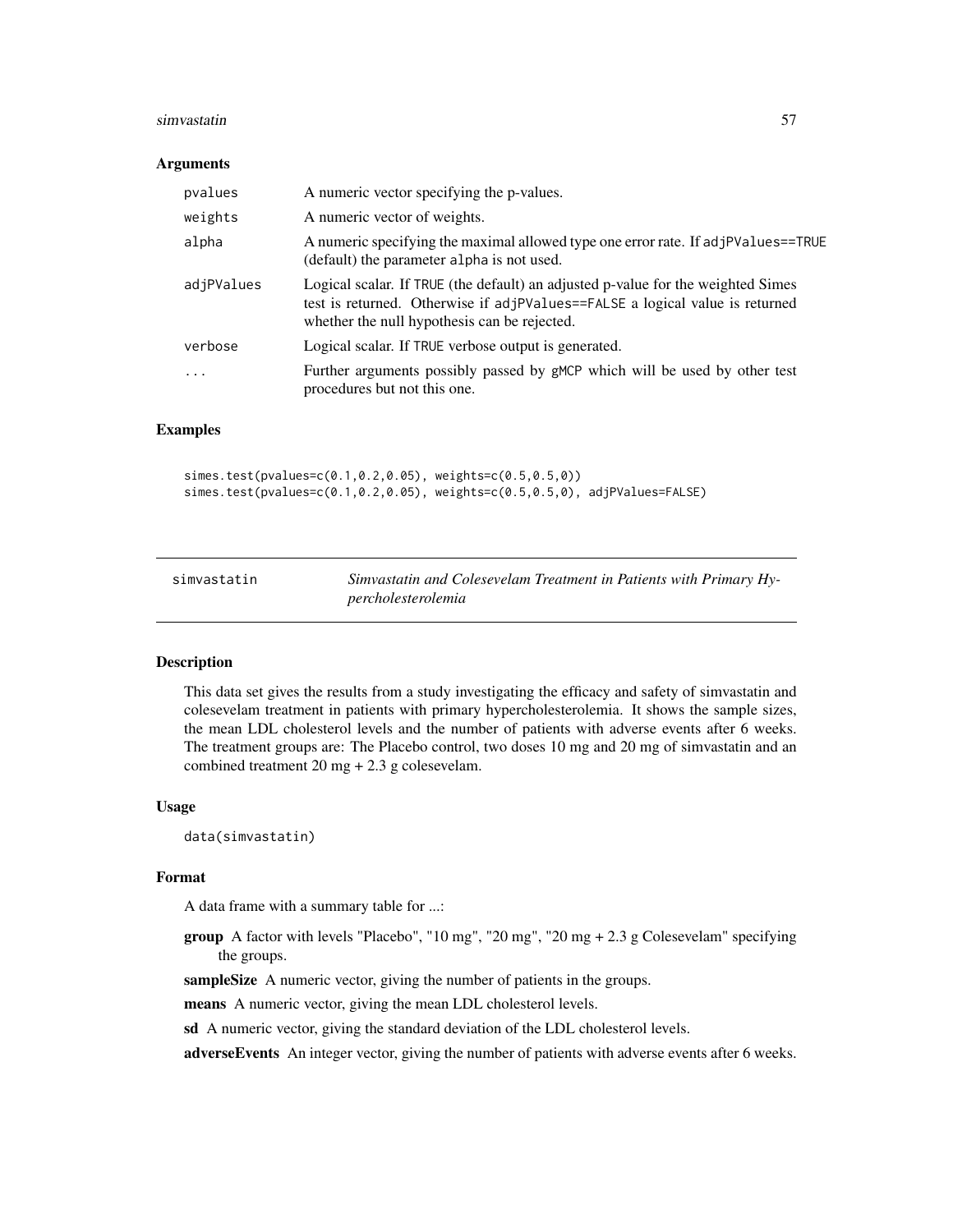## <span id="page-57-0"></span>Source

Knapp, H.H. and Schrott, H. and Ma, P. and Knopp, R. and Chin, B. and Gaziano, J.M. and Donovan, J.M. and Burke, S.K. and Davidson, M.H. (2001): *Efficacy and safety of combination simvastatin and colesevelam in patients with primary hypercholesterolemia* The American journal of medicine 110, 352-360.

## References

Bretz, F., Hothorn, L. A. and Hsu, J. C. (2003): *Identifying effective and/or safe doses by stepwise confidence intervals for ratios* Statistics in Medicine 22, 847-858.

#### Examples

data(simvastatin) barplot(simvastatin\$means, names.arg=simvastatin\$group)

subgraph *Get a subgraph*

#### Description

Given a set of nodes and a graph this function creates the subgraph containing only the specified nodes.

#### Usage

subgraph(graph, subset)

#### Arguments

| graph  | A graph of class graphMCP.                                          |
|--------|---------------------------------------------------------------------|
| subset | A logical or character vector specifying the nodes in the subgraph. |

#### Value

A subgraph containing only the specified nodes.

## Author(s)

Kornelius Rohmeyer <rohmeyer@small-projects.de>

## See Also

[graphMCP](#page-35-1)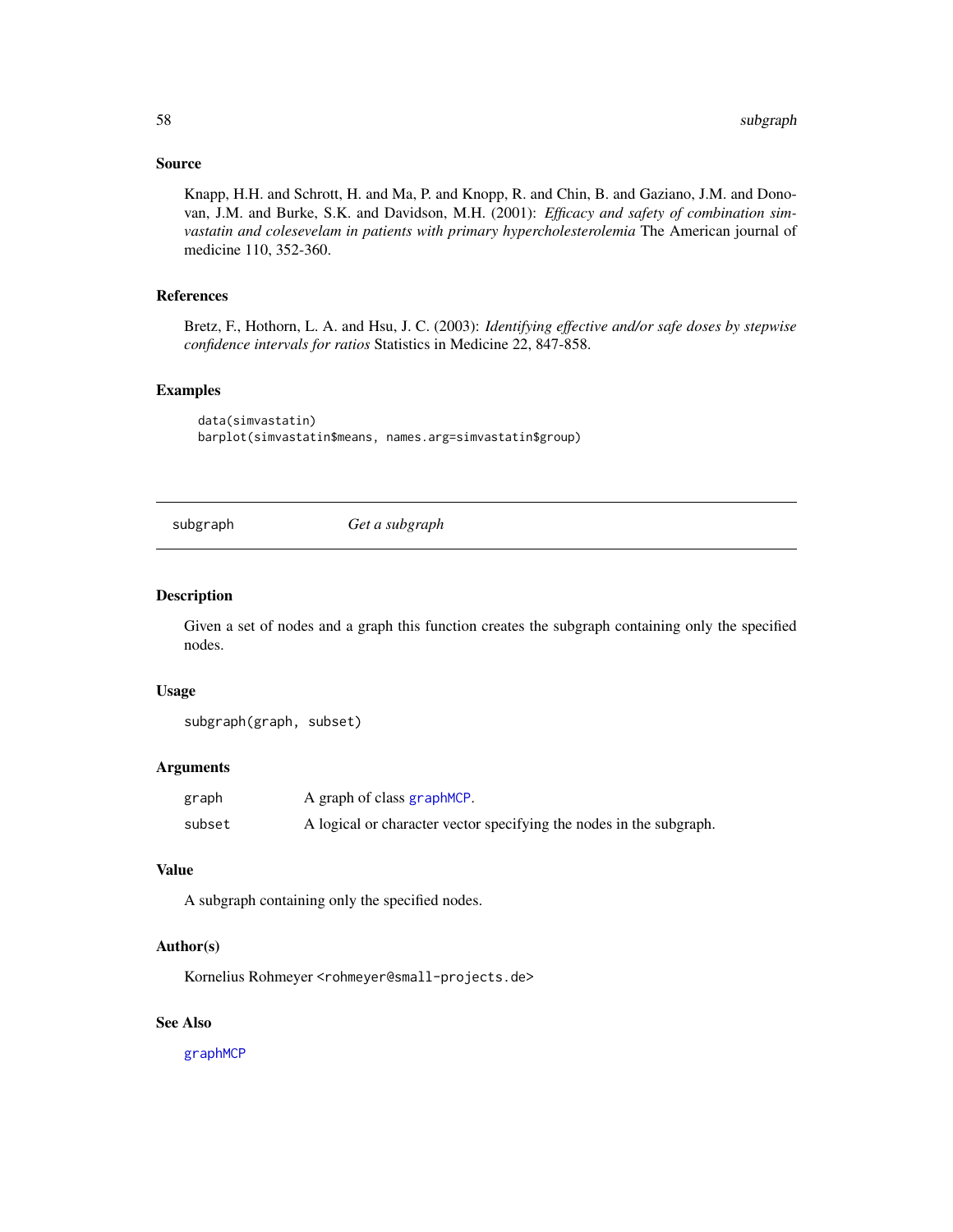## <span id="page-58-0"></span>substituteEps 59

## Examples

```
graph <- improvedParallelGatekeeping()
subgraph(graph, c(TRUE, FALSE, TRUE, FALSE))
subgraph(graph, c("H1", "H3"))
```
substituteEps *Substitute Epsilon*

## Description

Substitute Epsilon with a given value.

#### Usage

```
substituteEps(graph, eps = 10^(-3))
```
## Arguments

| graph | A graph of class graphMCP or class entangledMCP.       |
|-------|--------------------------------------------------------|
| eps   | A numeric scalar specifying a value for epsilon edges. |

## Details

For details see the given references.

## Value

A graph where all epsilons have been replaced with the given value.

## Author(s)

Kornelius Rohmeyer <rohmeyer@small-projects.de>

## See Also

[graphMCP](#page-35-1), [entangledMCP](#page-11-1)

## Examples

graph <- improvedParallelGatekeeping() graph substituteEps(graph, eps=0.01)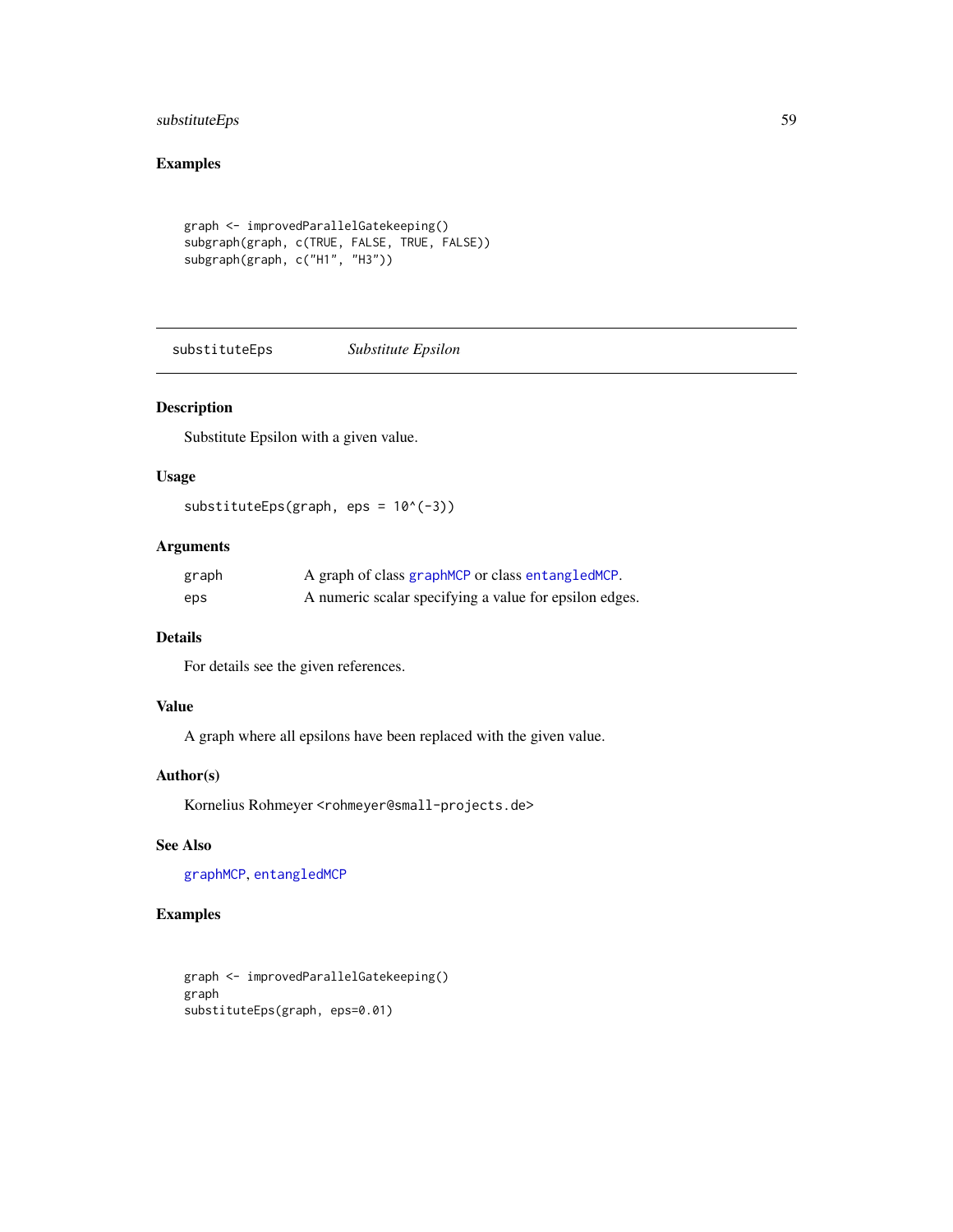<span id="page-59-0"></span>

#### Description

Runs the R unit (and optional the JUnit) test suite for gMCP and prints the results.

## Usage

```
unitTestsGMCP(extended = FALSE, java = FALSE, interactive = FALSE,
  junitLibrary, outputPath)
```
#### Arguments

| extended     | If TRUE (or if the environment variable GMCP_UNIT_TESTS equals "extended"<br>or "all") an extended version of the R unit test suite for gMCP will be used. The<br>run will take significantly longer time.                                                                   |
|--------------|------------------------------------------------------------------------------------------------------------------------------------------------------------------------------------------------------------------------------------------------------------------------------|
| java         | If TRUE (or if the environment variable GMCP_UNIT_TESTS equals "java" or<br>"all") the GUI and its logic is tested with JUnit tests. You need JUnit 4 classes<br>in the classpath or specify the path to a JUnit 4 jar file via the parameter junitLi-<br>brary.             |
| interactive  | If TRUE (or if the environment variable GMCP_UNIT_TESTS equals "interac-<br>tive" or "all") the interactive part of the RUnit tests is run. The user have to look<br>at results and answer questions.                                                                        |
| junitLibrary | A character String specifying the path to a JUnit 4 jar file to run the JUnit tests.<br>You can download it from http://www.junit.org/. Alternatively you can use<br>the environment variable GMCP_JUNIT_LIBRARY to specify the path.                                        |
| outputPath   | During the RUnit tests files maybe produced at this location. If missing the<br>current working directory is used if nothing else is specified in the environment<br>variable GMCP_UNIT_TEST_OPATH. Also the log of the results of the test<br>suite is saved in this place. |

#### Details

The environment variable GMCP\_UNIT\_TESTS may be used to specify which unit tests should run: "extended", "interactive", "java" or a combination of these separated by comma (without blanks). A short cut for all three is "all".

## Value

None of interest so far - the function prints the results to the standard output. (Perhaps in future versions a value will be returned that can be processed by the GUI.)

#### Author(s)

Kornelius Rohmeyer <rohmeyer@small-projects.de>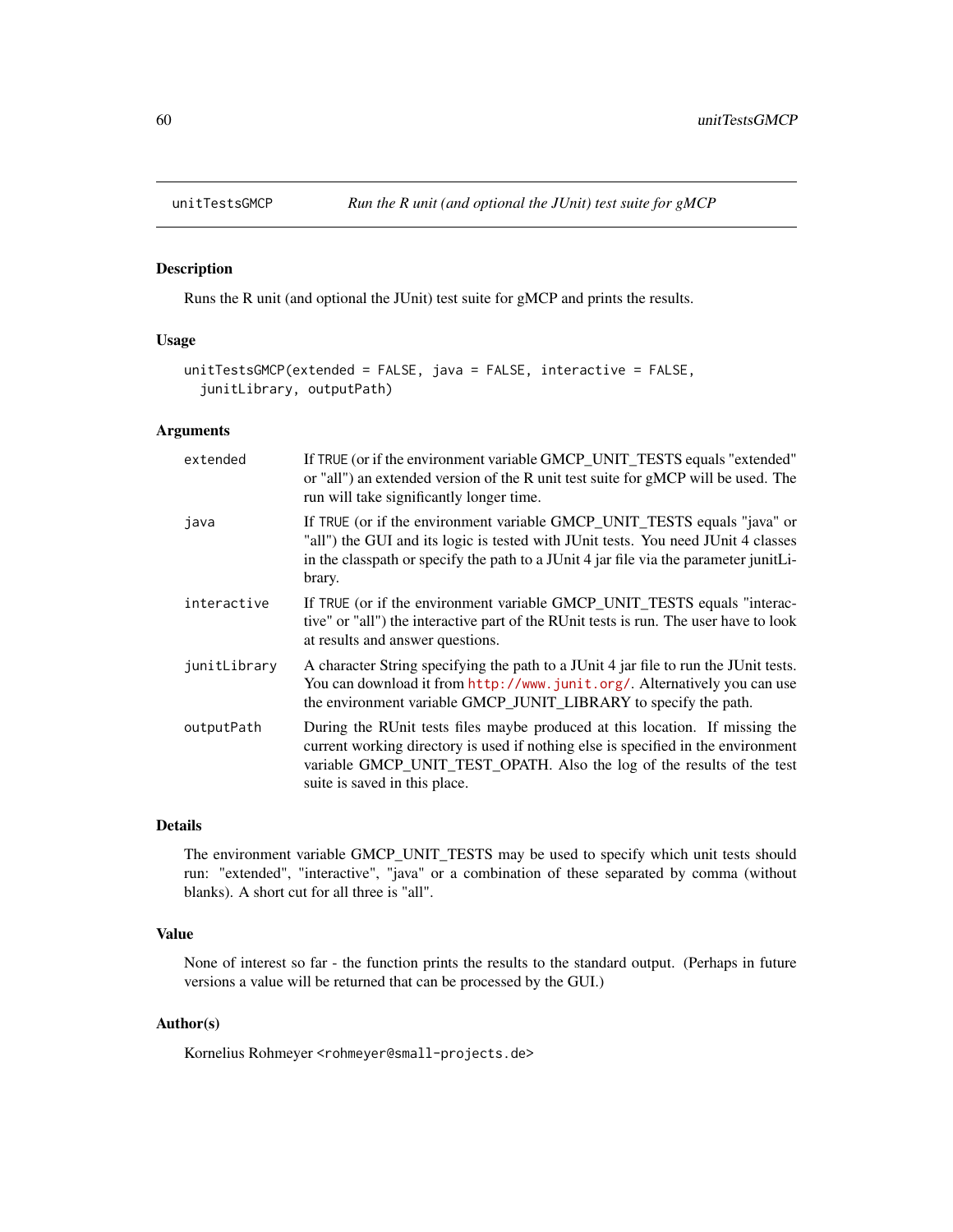#### <span id="page-60-0"></span>weighted.test.functions 61

## Examples

```
## Not run:
unitTestsGMCP()
unitTestsGMCP(extended=TRUE, java=TRUE, interactive=TRUE, outputPath="~/RUnitTests")
```
## End(Not run)

weighted.test.functions

*Weighted Test Functions for use with gMCP*

## Description

The package gMCP provides the following weighted test functions:

bonferroni.test Bonferroni test - see ?bonferroni.test for details.

parametric.test Parametric test - see ?parametric.test for details.

simes.test Simes test - see ?simes.test for details.

- **bonferroni.trimmed.simes.test** Trimmed Simes test for intersections of two hypotheses and otherwise Bonferroni - see ?bonferroni.trimmed.simes.test for details.
- simes.on.subsets.test Simes test for intersections of hypotheses from certain sets and otherwise Bonferroni - see ?simes.on.subsets.test for details.

#### Details

Depending on whether adjPValues==TRUE these test functions return different values:

- If adjPValues==TRUE the minimal value for alpha is returned for which the null hypothesis can be rejected. If that's not possible (for example in case of the trimmed Simes test adjusted p-values can not be calculated), the test function may throw an error.
- If adjPValues==FALSE a logical value is returned whether the null hypothesis can be rejected.

To provide your own test function write a function that takes at least the following arguments:

pvalues A numeric vector specifying the p-values.

weights A numeric vector of weights.

- alpha A numeric specifying the maximal allowed type one error rate. If adjPValues==TRUE (default) the parameter alpha should not be used.
- adjPValues Logical scalar. If TRUE an adjusted p-value for the weighted test is returned (if possible - if not the function should call stop). Otherwise if adjPValues==FALSE a logical value is returned whether the null hypothesis can be rejected.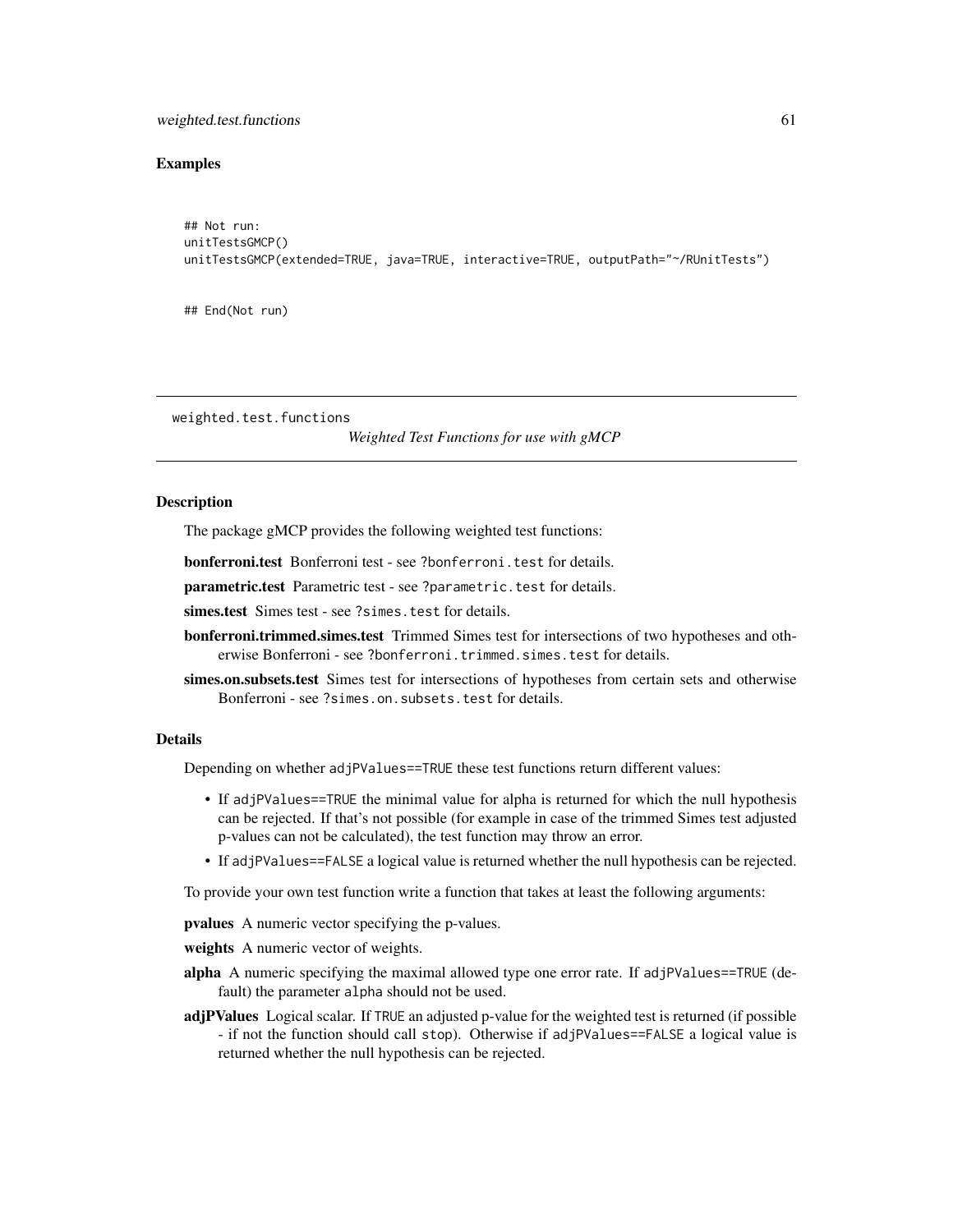... Further arguments possibly passed by gMCP which will be used by other test procedures but not this one.

Further the following parameters have a predefined meaning:

verbose Logical scalar. If TRUE verbose output should be generated and printed to the standard output

subset

correlation

#### Author(s)

Kornelius Rohmeyer <rohmeyer@small-projects.de>

#### Examples

```
# The test function 'bonferroni.test' is used in by gMCP in the following call:
graph <- BonferroniHolm(4)
pvalues <- c(0.01, 0.05, 0.03, 0.02)
alpha <- 0.05
r <- gMCP.extended(graph=graph, pvalues=pvalues, test=bonferroni.test, verbose=TRUE)
# For the intersection of all four elementary hypotheses this results in a call
bonferroni.test(pvalues=pvalues, weights=getWeights(graph))
```

```
bonferroni.test(pvalues=pvalues, weights=getWeights(graph), adjPValues=FALSE)
```

```
# bonferroni.test function:
bonferroni.test <- function(pvalues, weights, alpha=0.05, adjPValues=TRUE, verbose=FALSE, ...) {
 if (adjPValues) {
   return(min(pvalues/weights))
 } else {
   return(any(pvalues<=alpha*weights))
 }
}
```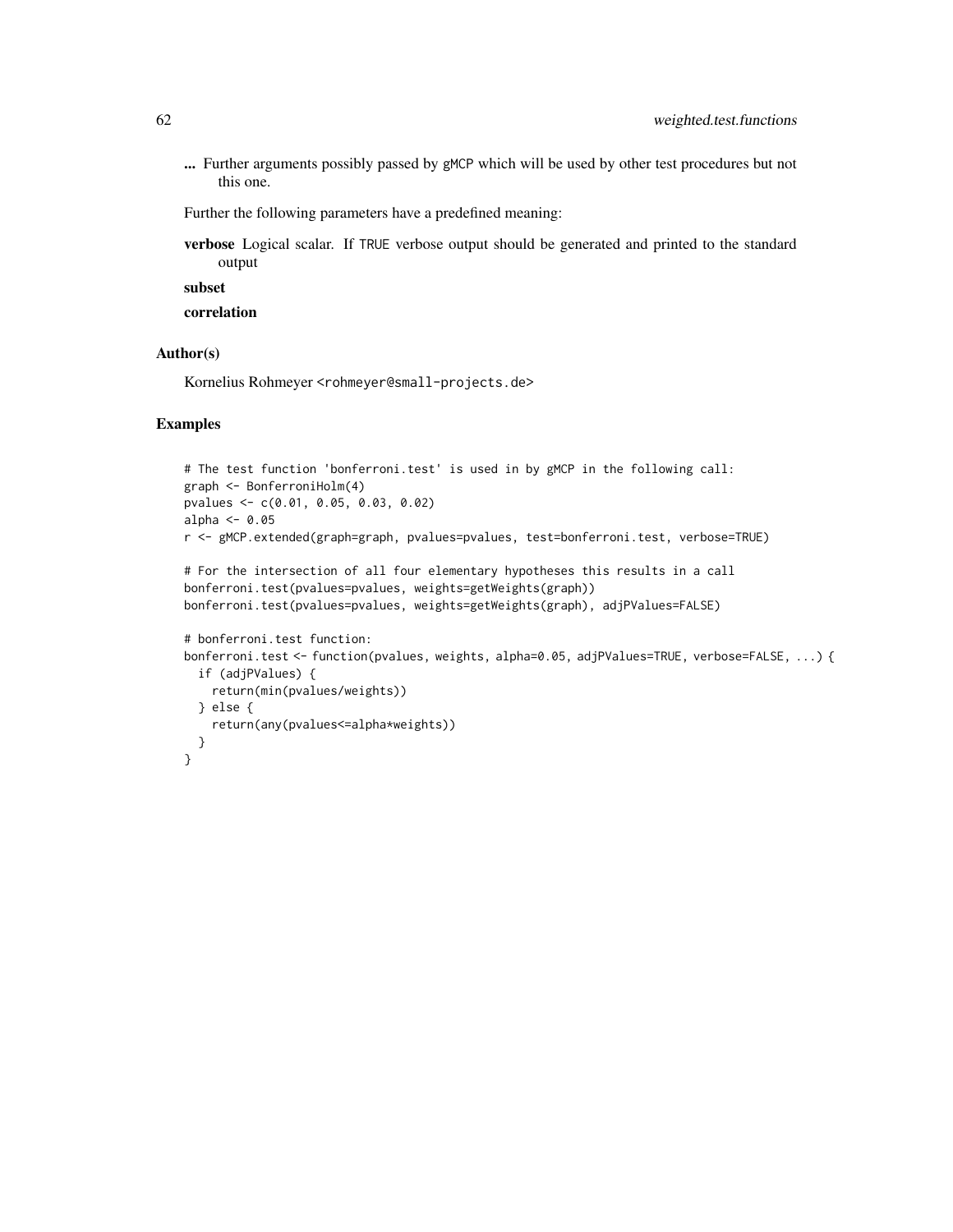# <span id="page-62-0"></span>**Index**

∗Topic IO gMCPReport, [30](#page-29-0) ∗Topic datasets hydroquinone, [40](#page-39-0) simvastatin, [57](#page-56-0) ∗Topic distribution rqmvnorm, [48](#page-47-0) ∗Topic file gMCPReport, [30](#page-29-0) ∗Topic graphs corMatWizard, [9](#page-8-0) doInterim, [10](#page-9-0) entangledMCP-class, [12](#page-11-0) exampleGraphs, [13](#page-12-0) gMCP, [25](#page-24-0) gMCP-package, [3](#page-2-0) gMCP.extended, [28](#page-27-0) gMCPReport, [30](#page-29-0) gMCPResult-class, [31](#page-30-0) gPADInterim-class, [32](#page-31-0) graph2latex, [32](#page-31-0) graphAnalysis, [34](#page-33-0) graphGUI, [35](#page-34-0) graphMCP-class, [36](#page-35-0) joinGraphs, [41](#page-40-0) matrix2graph, [42](#page-41-0) placeNodes, [44](#page-43-0) rejectNode, [46](#page-45-0) replaceVariables, [47](#page-46-0) secondStageTest, [52](#page-51-0) simConfint, [54](#page-53-0) subgraph, [58](#page-57-0) substituteEps, [59](#page-58-0) ∗Topic hplot plotSimCI, [45](#page-44-0) ∗Topic htest calcPower, [7](#page-6-0) doInterim, [10](#page-9-0) extractPower, [16](#page-15-0)

generateBounds, [17](#page-16-0) generatePvals, [19](#page-18-0) generateTest, [21](#page-20-0) generateWeights, [23](#page-22-0) gMCP, [25](#page-24-0) gMCP-package, [3](#page-2-0) gMCP.extended, [28](#page-27-0) graphTest, [38](#page-37-0) rejectNode, [46](#page-45-0) secondStageTest, [52](#page-51-0) simConfint, [54](#page-53-0) ∗Topic misc corMatWizard, [9](#page-8-0) exampleGraphs, [13](#page-12-0) graphGUI, [35](#page-34-0) ∗Topic package gMCP-package, [3](#page-2-0) ∗Topic print gMCPReport, [30](#page-29-0) graph2latex, [32](#page-31-0) replaceVariables, [47](#page-46-0) subgraph, [58](#page-57-0) substituteEps, [59](#page-58-0) BauerEtAl2001 *(*exampleGraphs*)*, [13](#page-12-0) bdiagNA, [4](#page-3-0) body, *[14](#page-13-0)* bonferroni.test, [5](#page-4-0) bonferroni.trimmed.simes.test, [6](#page-5-0) BonferroniHolm *(*exampleGraphs*)*, [13](#page-12-0) BretzEtAl2009a *(*exampleGraphs*)*, [13](#page-12-0) BretzEtAl2009b *(*exampleGraphs*)*, [13](#page-12-0) BretzEtAl2009c *(*exampleGraphs*)*, [13](#page-12-0)

calcPower, [7](#page-6-0) cat, *[31](#page-30-0)* corMatWizard, [9](#page-8-0) cycleGraph *(*exampleGraphs*)*, [13](#page-12-0)

BretzEtAl2011 *(*exampleGraphs*)*, [13](#page-12-0)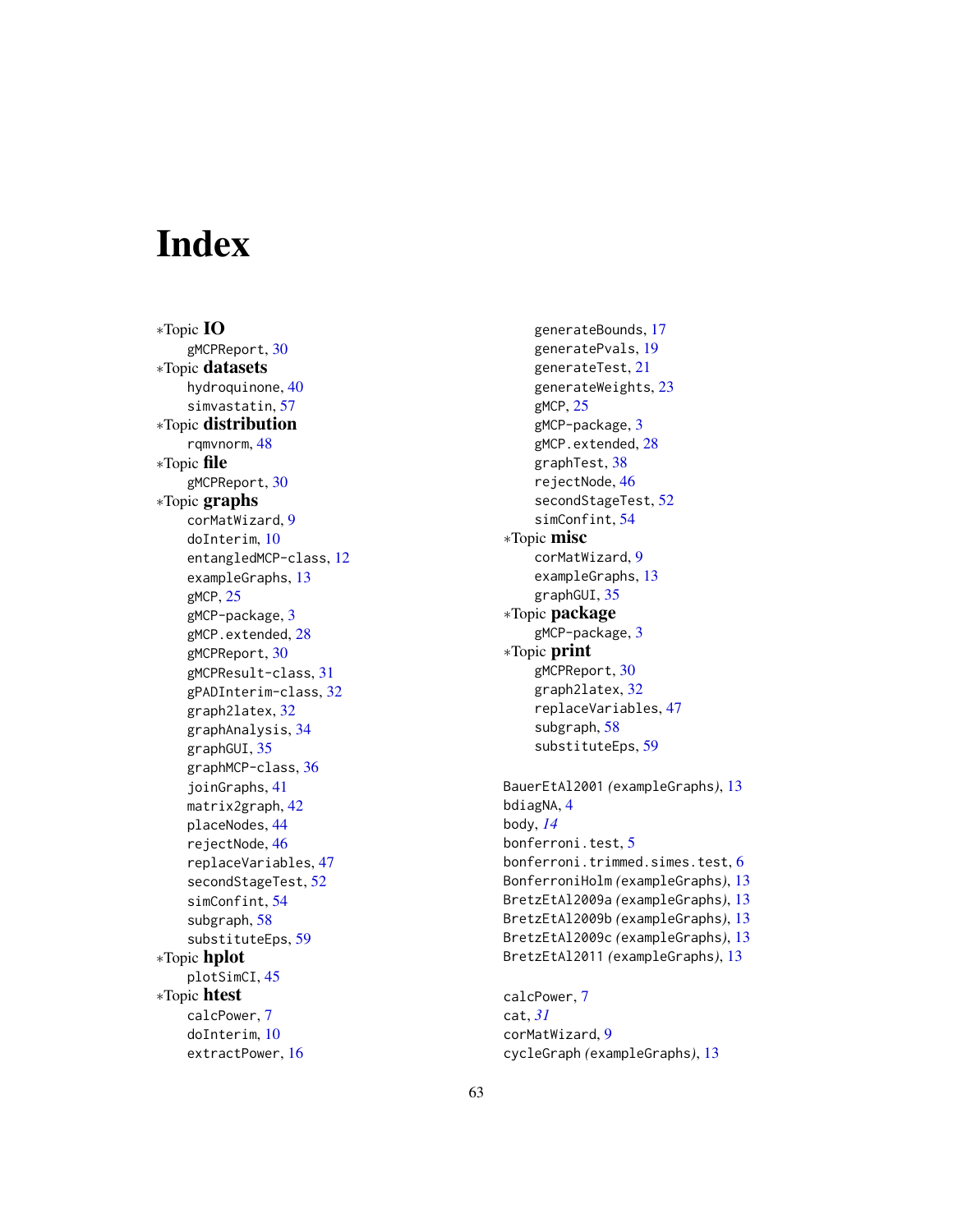```
doInterim, 10, 32, 53
edgeAttr (graphMCP-class), 36
edgeAttr,graphMCP,character,character,character-method
(gMCPResult-class), 31
        (graphMCP-class), 36
edgeAttr<- (graphMCP-class), 36
edgeAttr<-,graphMCP,character,character,chara&te\e#eh&dgraphMCP-method
        (graphMCP-class), 36
Entangled1Maurer2012 (exampleGraphs), 13
Entangled2Maurer2012 (exampleGraphs), 13
entangledMCP, 44–48, 59
entangledMCP (entangledMCP-class), 12
entangledMCP-class, 12
exampleGraphs, 13
extractPower, 16
fallback (exampleGraphs), 13
Ferber2011 (exampleGraphs), 13
FerberTimeDose2011 (exampleGraphs), 13
fixedSequence (exampleGraphs), 13
generalSuccessive (exampleGraphs), 13
generateBounds, 17
generatePvals, 19, 26, 43
generateTest, 21
generateWeights, 17, 20, 23
getJavaInfo, 24
getMatrices (entangledMCP-class), 12
getMatrices,entangledMCP-method
        (entangledMCP-class), 12
getMatrix (graphMCP-class), 36
getMatrix,graphMCP-method
        (graphMCP-class), 36
getNodes (graphMCP-class), 36
getNodes,entangledMCP-method
        (entangledMCP-class), 12
getNodes,graphMCP-method
        (graphMCP-class), 36
getRejected (graphMCP-class), 36
getRejected,entangledMCP-method
        (entangledMCP-class), 12
getRejected,gMCPResult-method
        (gMCPResult-class), 31
getRejected,gPADInterim-method
        (gPADInterim-class), 32
getRejected,graphMCP-method
        (graphMCP-class), 36
getWeights (graphMCP-class), 36
```

```
getWeights,entangledMCP-method
        (entangledMCP-class), 12
getWeights,gMCPResult-method
getWeights,gPADInterim-method
        (gPADInterim-class), 32
        (graphMCP-class), 36
getXCoordinates (graphMCP-class), 36
getXCoordinates,entangledMCP-method
        (entangledMCP-class), 12
getXCoordinates,graphMCP-method
        (graphMCP-class), 36
getYCoordinates (graphMCP-class), 36
getYCoordinates,entangledMCP-method
        (entangledMCP-class), 12
getYCoordinates,graphMCP-method
        (graphMCP-class), 36
gMCP, 3, 5, 25, 31, 32
gMCP-package, 3
gMCP.extended, 28
gMCPReport, 30, 34
gMCPResult, 30, 53
gMCPResult (gMCPResult-class), 31
gMCPResult-class, 31
gPADInterim, 52
gPADInterim (gPADInterim-class), 32
gPADInterim-class, 32
graph2latex, 30, 31, 32
graph2matrix (matrix2graph), 42
graphAnalysis, 34
graphGUI, 3, 35
graphMCP, 3, 7, 8, 10–12, 15, 25, 27–30,
        32–35, 41, 42, 44–48, 50, 52–55, 58,
        59
graphMCP (graphMCP-class), 36
graphMCP-class, 36
graphNEL, 27, 29
graphTest, 38
HommelEtAl2007 (exampleGraphs), 13
HommelEtAl2007Simple (exampleGraphs), 13
HungEtWang2010 (exampleGraphs), 13
HuqueAloshEtBhore2011 (exampleGraphs),
        13
hydroquinone, 40
```

```
improvedFallbackI (exampleGraphs), 13
improvedFallbackII (exampleGraphs), 13
```